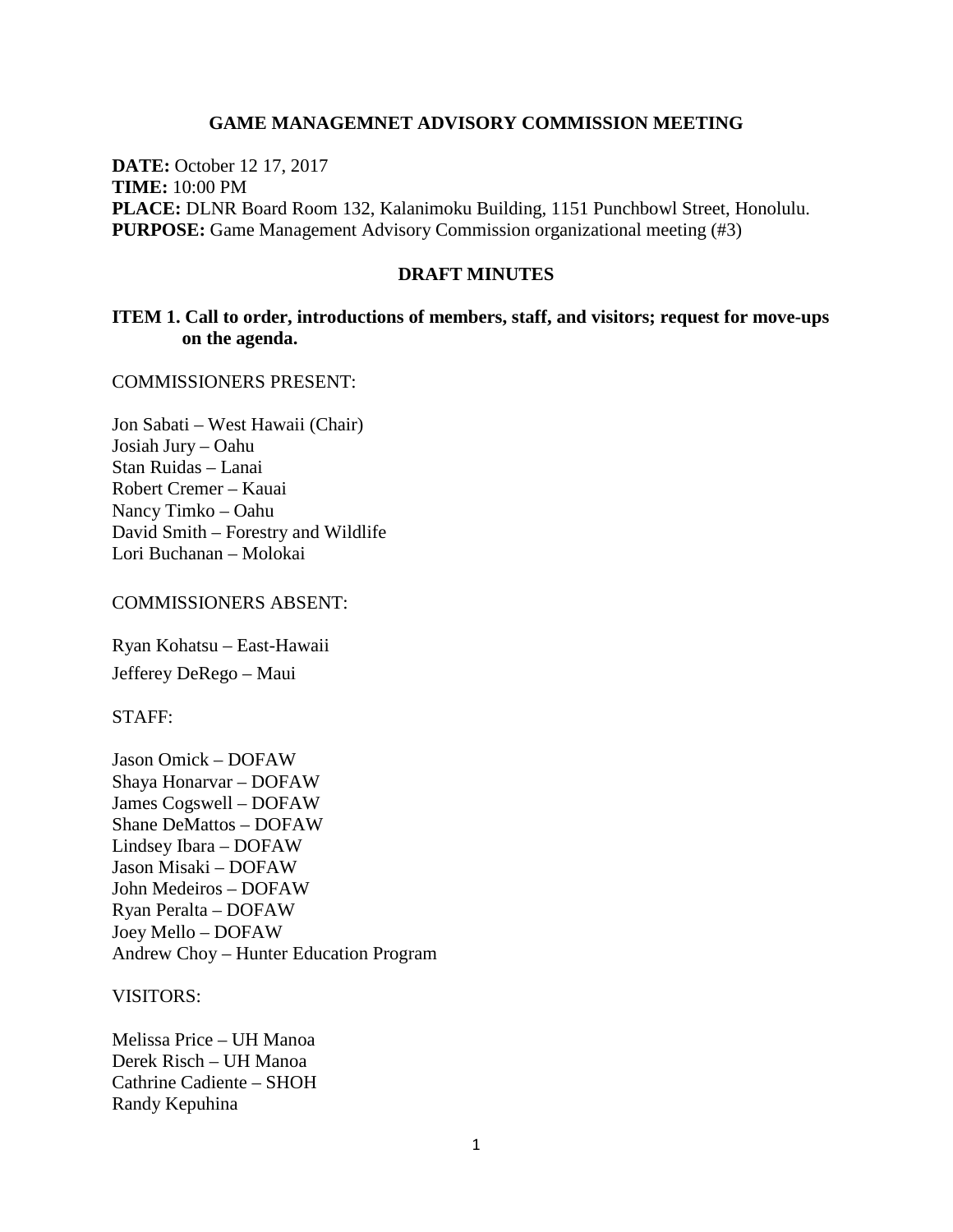### **ITEM 2. Approval of minutes from June 19, 2017 GMAC meeting.**

| Comm. Buchanan: | Do we have a motion from the floor for approval or amendments to the<br>minutes of the June 19 GMAC meeting?   |
|-----------------|----------------------------------------------------------------------------------------------------------------|
| Comm. Jury:     | I move to approve the minutes of the June 19 meeting.                                                          |
| Comm. Timko:    | I'll second.                                                                                                   |
| Comm. Buchanan: | Okay, we have a second. Any discussion? No discussion. All those in                                            |
|                 | favor of approval of the minutes of June 19, 2017, raise your right hand.                                      |
|                 | Any abstentions?                                                                                               |
|                 | All raised their hand except commissioner David Smith who abstained. He<br>was not at the June $19th$ meeting. |
|                 |                                                                                                                |

June 19 2017 minutes are approved.

It was requested to move Item 4 before Item 3 and there were no objections.

# **ITEM 4. Follow up discussion regarding the letter submitted by GMAC to BLNR requesting clarification and progress related to the lease of the Public Hunting Area Unit A on Kauai.**

**Commissioner Cremer:** I met with my island reps, right now the lease is 'til December. They supposed to be having a meeting, hopefully late October, to discuss the long-term lease. There's be sections, that DHHL will not give back, but it's a safety zone area, which is in the Puu Opae area. They are looking at one other section that they going to give at another in between term, maybe ten years, five to ten years…But we looking good as far as a great portion of the section from trail 2 to trail 5 at a twenty year lease, as long as all agreements and everything come to the table is all right. The part about it is DHHL is requesting a 30% revenue of all permits and tags that are purchased for hunts. So, I told them I don't see no problem with that, as long as we still can retain that area to hunt, because without that we'll be doomed. Whether it's in the regular hunting area or private sector, because there be people poaching in private areas, so it'll affect everybody on the island.

| Comm. Smith:  | They want 30% of any revenue?                                                |
|---------------|------------------------------------------------------------------------------|
| Comm. Cremer: | The revenue, which would be permits and tags.                                |
| Comm. Smith:  | But not hunting licenses.                                                    |
| Comm. Cremer: | No, not licenses. If anything, Lindsey could help us on that too, can give   |
|               | you guys an input on what we discuss yesterday, he's got more                |
|               | information on that. They're planning on doing a hydro storage in the        |
|               | reservoir, and that's a safety section of that area, then they're planning a |
|               | hydro, which would store water during the day, and somehow pump              |
|               | during the day back up to the reservoir, and flow during the night to create |
|               | electricity.                                                                 |
|               |                                                                              |

Comm. Smith: And that's in the area that would still be open to hunting?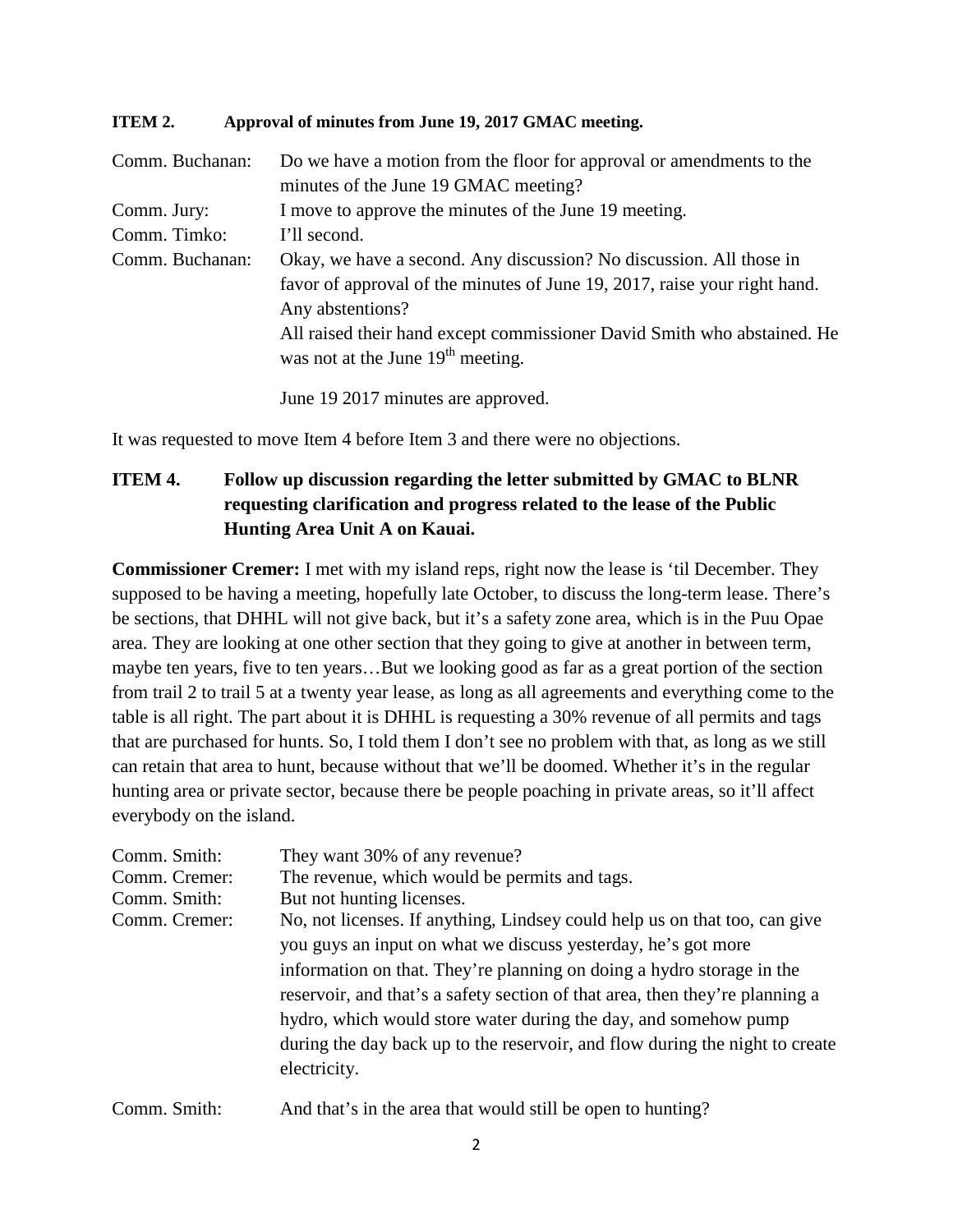| Comm. Cremer:   | No, that is in the safety area. The safety zone that we had lease of. But<br>they won't renew that section, so it won't be a problem, actually.                                                                                                                                                                                          |
|-----------------|------------------------------------------------------------------------------------------------------------------------------------------------------------------------------------------------------------------------------------------------------------------------------------------------------------------------------------------|
| Comm. Smith:    | So the bulk of that area is still going to remain in hunting.                                                                                                                                                                                                                                                                            |
| Comm. Cremer:   | A vast majority of it. We're just worried about the section that they want<br>to do a short-term lease, because of it's kind of more the primary area for<br>deer hunting.                                                                                                                                                               |
| Comm. Smith:    | Yes, that's one of the closer in the area, right?                                                                                                                                                                                                                                                                                        |
| Comm. Cremer:   | Yes.                                                                                                                                                                                                                                                                                                                                     |
| Comm. Smith:    | Just wondered if we had looked at it or not.                                                                                                                                                                                                                                                                                             |
| Chair Sabati:   | Which area is the short-term lease?                                                                                                                                                                                                                                                                                                      |
| Comm. Cremer:   | The Puu Opae section closer to the state road that goes up to <b>Kokee</b> . That<br>is Unit A. Okay, that's about it.                                                                                                                                                                                                                   |
| Chair Sabati:   | Anything else?                                                                                                                                                                                                                                                                                                                           |
| Comm. Buchanan: | No, Chair, I have absolutely no clue what they are talking about, because I<br>no live on Kaua'i, but I get it. So I guess my question for the<br>commissioner from Kaua'i is how can we as a commission help you, or<br>you think that everything's working out alright, and the DLNR Kaua'i<br>branch has been very open and receptive |
| Comm. Cremer:   | After our meeting yesterday, I'm pretty happy with what they're telling<br>me.                                                                                                                                                                                                                                                           |
| Comm. Buchanan: | Okay, nice!                                                                                                                                                                                                                                                                                                                              |
| Comm. Cremer:   | We'll see how it turns out. I'm putting my trust in Lindsey Ibara<br>(DOFAW) and Thomas Kaiakapu (DOFAW). They know how important<br>it is for our island.                                                                                                                                                                               |
| Comm. Buchanan: | Okay. Thank you, DLNR Kaui'i and administrator.                                                                                                                                                                                                                                                                                          |
| Comm. Smith:    | And thanks to the DHHL for helping us out on that as well.                                                                                                                                                                                                                                                                               |
| Comm. Smith:    | Well, I mean it's DHHL lands, and they've been working with us and<br>been very cooperative, trying to do the best that they can with us at the<br>administration level.                                                                                                                                                                 |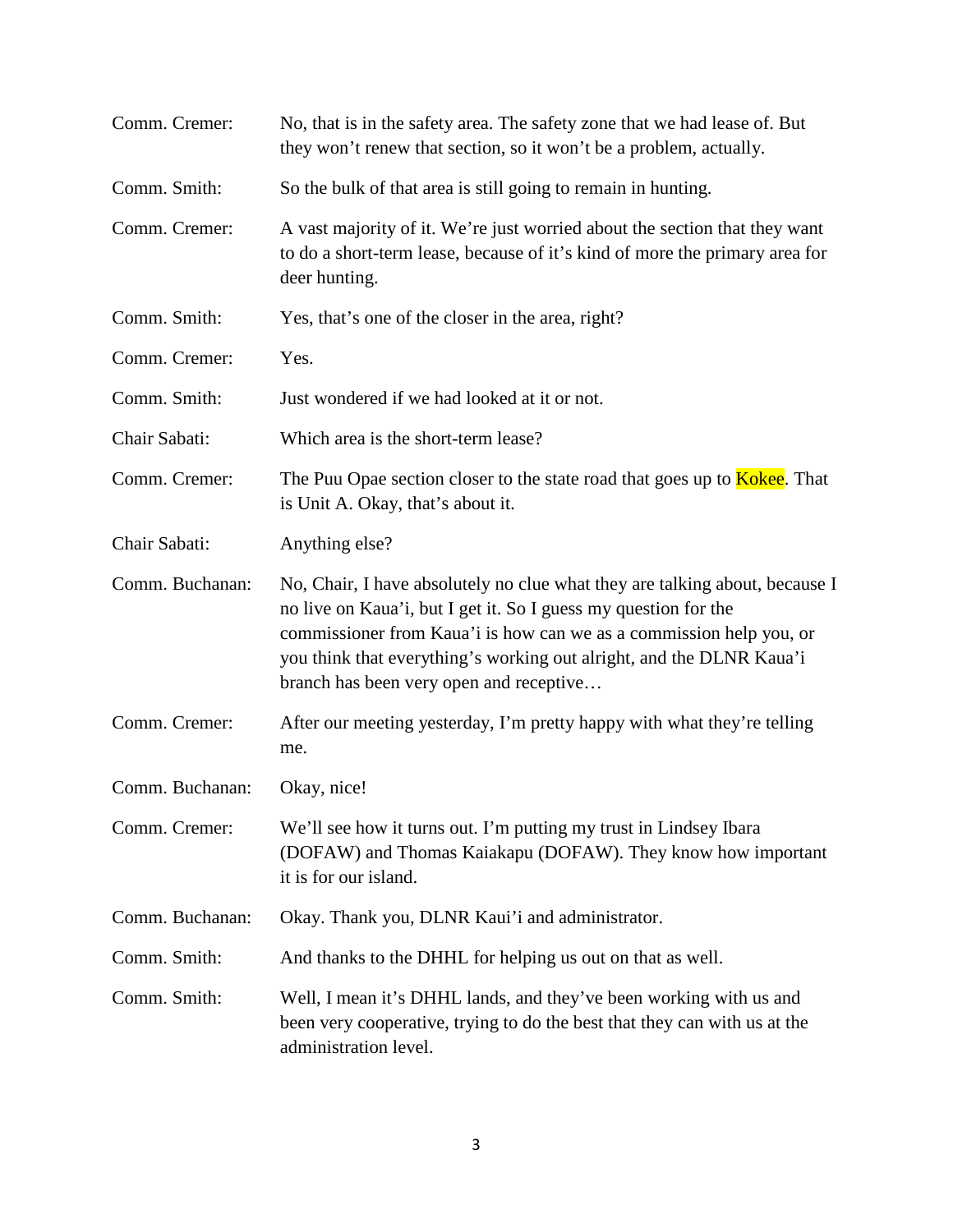- Chair Sabati: All right. Anything else before we move on? Okay, let's go back to Item 3.
- **ITEM 3. Follow up discussion regarding the letter submitted by GMAC to BLNR in regards to the Wai'anae aerial shooting plan for the control of feral goats on Oahu.**

**Commissioner Buchanan:** Okay, I don't know where to start with this one, Chair. For the record, Lori Buchanan, Molokai commissioner. And then please, if my fellow commissioners, Josiah, if you can jump in after. I guess recapping our last meeting, we voted on submitting a letter to the board, and maybe erroneously to the board instead of to the DOFAW administrator. But it was regarding the aerial shooting plan that at that time did not commence, and it was asking in the letter to put a hold until we could have further discussion, because DLNR/Oahu DOFAW said that they were doing outreach and they felt that it was sufficient. And the Oahu commissioner --and I don't want to speak for you, Josiah, so if you got to jump in-- was saying that there was still concern about the aerial shooting, and felt that not enough outreach was done. So shortly following our meeting, the shooting occurred. There were a couple of days, and maybe staff can jump in and expand on exactly how that transpired. Chair Sabati started getting calls, Josiah started getting calls, as commissioners, concerned about why aerial shooting was occurring. You know, regardless of whatever community outreach had occurred. So what I did, and it's rough as a commission because we are under the Sunshine Law. We cannot discuss with each other, like staff can discuss openly, about issues. And so we're tied by Sunshine Law not to discuss, but what I did on my own was I went to see Chair Suzanne Case—the Chair was really nice enough to ask the administrator to come and talk story. And so that is when it was confirmed that the project moved forward, and that aerial shooting... So right now I was just trying to confirm what had transpired. And so immediately, and this is my own personal feedback, I had hurt feelings, because I felt like we sat in this room, just like we are today, and there was all the DLNR staff, the administrator was here, we had clearly conveyed on the record, because I read it out loud into the record of the meeting that we had this concern. But I felt that at that point, nobody from the DLNR had said 'Hey hang on, Commissioner Buchanan, we're all set, this is going to occur, and it's going to occur in a couple of days of this meeting.' I felt that that's what should've been done, and at that point we could've conversed about it as commissioners, but that didn't occur. So to me, that was kind of like one, to put it bluntly, it was kind of like a slap in the face to this commission. And as a community advocate, who gives her time freely and at no charge and cost on my community, I felt like 'Am I wasting my time?' So with all the things that is going on, on the island of Molokai, was I wasting my time on this commission because I had sought out, purposely, this commission, giving up all other boards and commissions, in order to move this whole hunting issue along and the protection of wildlife and whatever the bill says, because it's important. It was important to my community, because I have a subsistence community. And so administrator was very, very nice -- and thank you, Dave, for being transparent and having that discussion – the reason why I am saying this on the record is I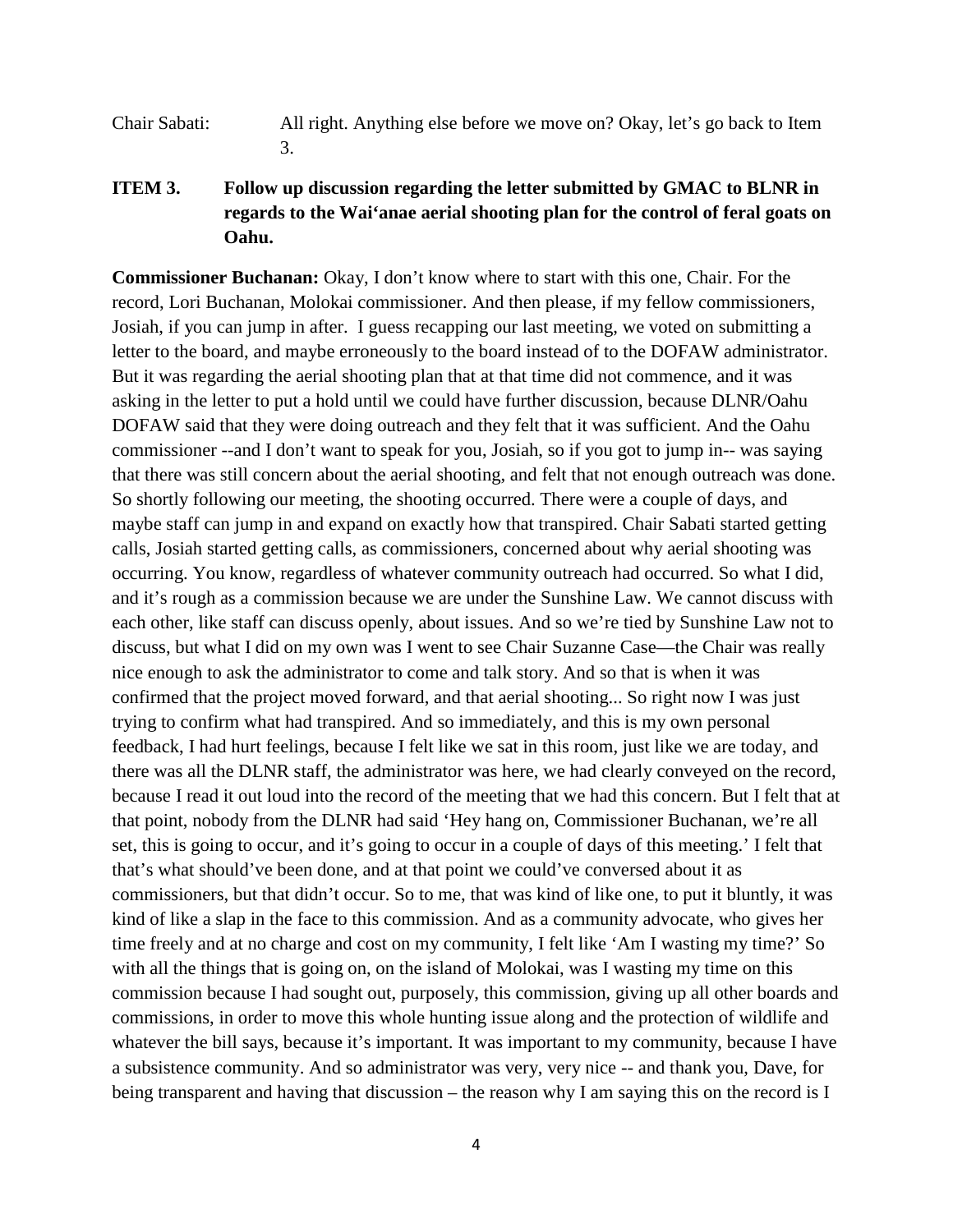want this board to continue to have integrity and transparency, because we represent our community. I understand that staff is staff, and the agency is the agency, and the division, and all of that, but as far as this commission is concerned, we going to be real transparent in how we do business. And so I wanted to bring that out there, and I wanted to convey that, because it's kind of like, so the ball was in your court. So okay, we did this, you did that, you hurt my feelings, I'm wondering if I really pertinent to this whole discussion statewide and on Molokai. But what happened after that was I saw, without being coaxed, I saw leadership within the department say, 'You know what, commissioners, we're going to direct staff to communicate with each island staff.' And I was really happy for that. Because unless our biologists at that level and middle management staff on every island is directed by upper management, by either the chair or the administrator, to converse openly and help us on every island, we not going to get anywhere. So thank you Dave, I appreciated that. I really do. So that's why I showed up for this meeting today. 'because I am still in, okay? and we are trying to build trust. I was driving in from Waianae this morning, and I heard on the radio, 'Trust takes a long time to build, it takes a minute to break, and then it takes a lifetime to repair.' So given the watershed initiative and all the top-down initiatives by this agency, to the people on the ground, me, the grassroots, and how I am affected, and trying to convey that upstairs, and us work together, that's why I still sitting here today, because that's still my hope. We may not agree on the areas and the management options, and we might not agree on the tools, but you need to know why I cannot, I no agree with your tool, or your management options, and we need to work through it. So, that's it. And I'll go on the record to say right now: aerial shooting, although it's occurred on Molokai for a long, long time and other… it really is an offensive tool for me culturally, because of the waste, right? Hawaiians always say 'No poho, no poho' no waste! You know why? Karma sucks, it's going to come back to you one day because you wasting resources. Thank you Administrator, thank you staff, I appreciate it. Thank you, Shane, for reaching out. I appreciate it.

**Commissioner Jury:** Starting in June when it first began and it was first given to us about the aerial control over in Waianae Forest Reserve, the hunting area, I mean. Coming out of that, I met with forestry management and talked to them about I felt like the outreaching wasn't sufficient in what they were doing. And they agreed, and I think what came out of that was, me personally seeing the forestry manager of Oahu and the wildlife manager attending the neighborhood board meetings personally in Waianae, and I think a good outcome from that was it kind of rang, and it began a new hunting association, a Waianae hunting association that was formed, that our forestry manager met with them again and had more hunters present, and he was there to listen to their concerns. All these things were working up toward that he was being transparent, the Waianae hunting association was also being transparent in what they wanted and what they wanted to suggest to the management here on Oahu. In their follow-up meetings, there was something that went on. One of the things was that the state helped to create a new access point into the Waianae Kai Forest Reserve for hunting goats. I think that was something positive that came out of them. And I say this as a timeline, because this is all working up between June and August, all these things went on, and there was a relationship that was being built, there was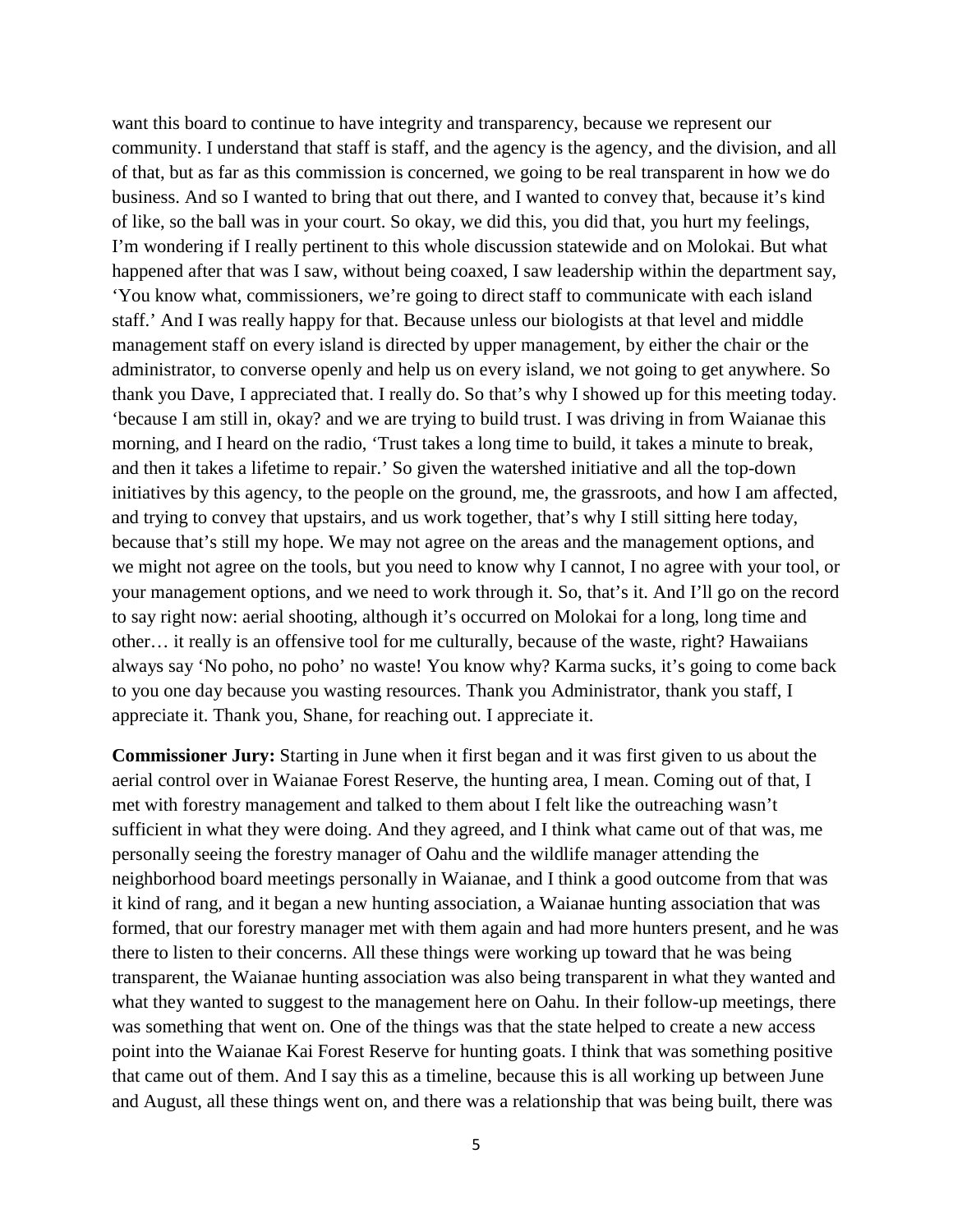structure, there was understanding, there was collaboration, there was transparency, and all these things were being built within the Waianae, within the goat hunting community, and the forestry and wildlife managers here on Oahu. Unfortunately, like you said, it kind of took a turn coming after the meeting in August, when like how our Chair say, we kind of had a vote on just kind of putting it on hold. And me personally, I just kind of felt that we were getting to the point of such good collaboration, such good communication that a little bit more time would've allowed, like how Commissioner Buchanan said, not have a lifetime of repair that we got to work on, but that trust does take time to build. Unfortunately, it did occur, and if you guys watched the news, we did make the news, and I kind of took that as, for myself too, as well, I feel like part of that responsibility was my own, you know. If somehow some hunters on there saying something to the news, I'm not communicating the information correct to them. Like how Commissioner Buchanan said, another positive that came out of that was now we have more direct communication with the wildlife and with the forestry manager, but needless to say, that it was being worked towards. A new hunting area was being there, we're able to issue salvage permits, talking to them, and this is all not even me getting involved, so it's kind of made the commission a whole in terms of connecting forestry to the community and having that direct relationship and not having me being in the middle as a liaison. And this was coming out, and also one thing that was, even though it went forward, one thing that did happen was there was a request from the hunting association in Waianae talking to our managers on suggesting certain areas not to control within the hunting unit, and that area of suggestion were honored in that time. So even though we as a commission did kind of action item and we voted to put it on hold, and even though it went forward, and there's no lie to that, in the midst of all of that, consideration was taken in from the suggestions of the Waianae hunting association, which is again not controlling a certain area, and I think even before and after that, it was already established that for the next six months or so, they're going to leave that area alone, because they see the need of the hunters across the island to be in that area, and they want to allow them to kind of help out, have a chance to go after the area. There's other areas that they can control, and I think that's kind of like a timeline of us where we're here right now. I think also moving forward, one thing that our board and, Chair, you were asking him about Hawaii something would be good to have Board of Water Supply kind of come more into play, because a lot of this is adjacent to their land. One of the biggest concerns was Makua Keaau being probably the only area left on Oahu to hunt goats. We really need to establish that there's a good population there, and because Board of Water Supply is adjacent to it and currently it is rifle season on Oahu, so, you know, the game there, they're not dumb, they're going to move, guys hunting in the area which going to be on private land, and for some of us who are familiar with the area will know what we're talking about. But the bottom line we'd like to see Board of Water Supply or at least more initiative into keeping a sustained population there to service the subsistence and recreation hunting here on Oahu for goats, specifically. Again, and I speak for my own personal self, I kind of took it to heart that I'm here to serve this island, to serve the hunters on this island, with whatever method that they choose to hunt by, I'm still there to serve them, and to have that lack of communication and that kind of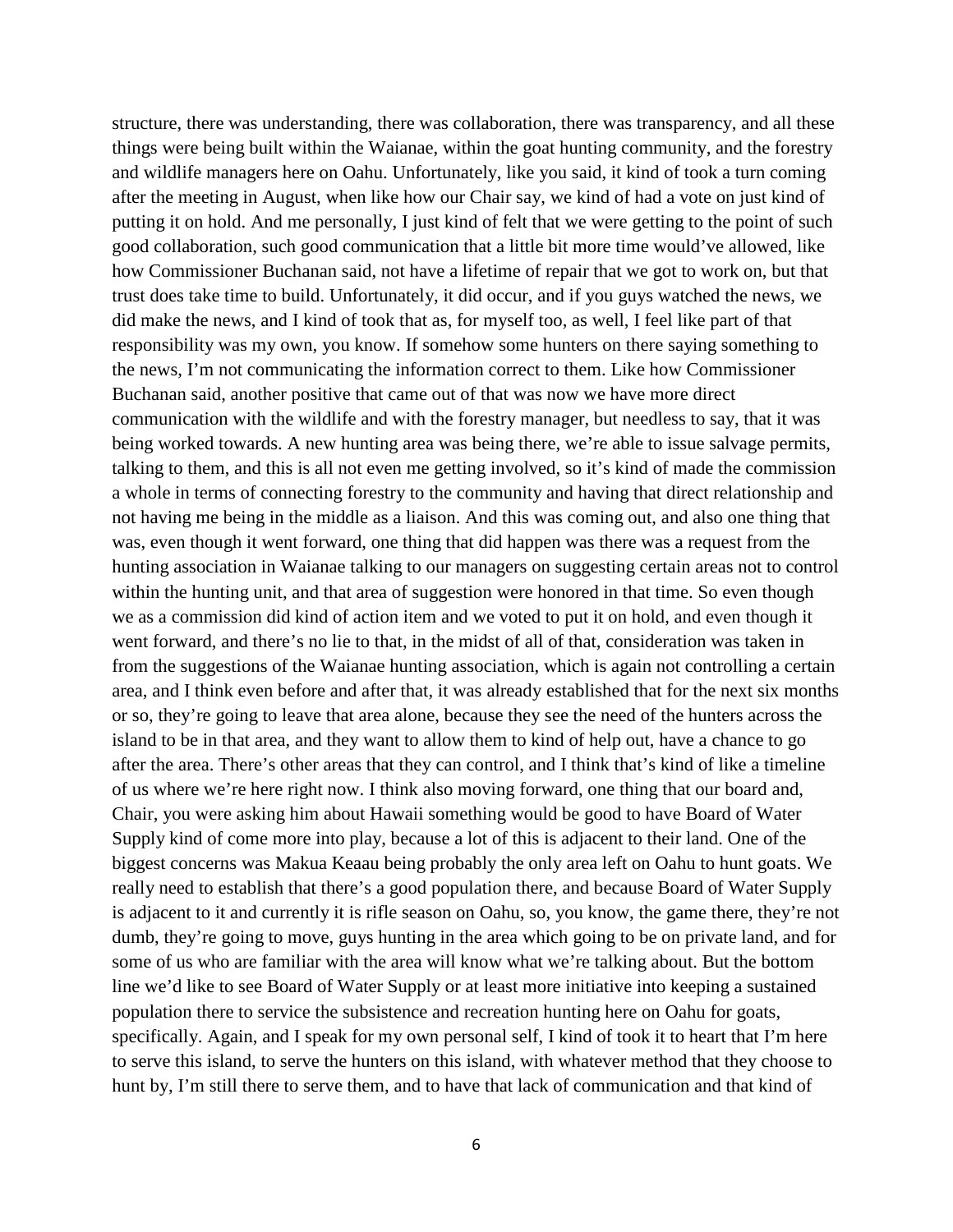thing make the news, I kind of took it personally and I want to make sure that I establish and am doing my job well for the people here.

**Chair Sabati:** Thank you. I'd like to add that first of all, I wasn't present at the last meeting, I had a family medical issue that had to be taken care of, and Lori chaired, and I thank you for doing that, Lori. When we had our meeting, I put out the information to our hunting community on the Big Island, and one of the concerns was an aerial shooting, and when they saw it on the news I got bombarded by calls, and by bunch of upset hunters and practitioners, so I'm hoping that we can get back and start working together, building this trust, open lines of communication, I don't need beat on this, the point I think was made. I'd like to ask the department if you'd like to add to this or make comments.

**Commissioner Smith:** I met with Lori (commissioner Buchanan) after it happened. I apologize for not saying anything in that meeting, but I didn't really know exactly where things were, I found out after we were scheduled to go like tomorrow. And we had approval, we'd gone to the board, we talked to the community, I felt that we had enough information. And the things that we do aren't always universally popular, but we have to weigh a bunch of things. So one thing is subsistence, don't waste, but we also have to manage forest, I think the Hawaiians probably had something to do with managing Makua Forest as well. We have to look at our water supplies and our water recharge areas, and goats are extremely damaging to those areas. And in the Waianae, they're having a lot of impact, so it's not just a one-sided discussion, and I felt that that discussion was kind of one-sided, so I have to look at both sides of what's going on and try to weigh things and make decisions. So not everything we do is universally popular, we just approved a somewhat controversial operation on Lehua, on Kaua'i. I've done a lot of seabird management, there's a lot of real positive aspects of that. I thought that we had our information in line, and that what we were doing was a net positive for the environment, and we went ahead and did that. And a lot of people screaming at us, but I disagree, and sometimes we just have to proceed and do things. With this, we've got a ton of goats up in the Waianae, so we need to back them off of some areas, they're really having a negative impact on the forest. So, we're going to continue, we want to work with the commission, there's some question, the commission needs to learn, too, you need to learn how to work together. That was my first meeting, I didn't really know exactly where that project was so I couldn't communicate it, so it wasn't an intentional misrepresentation, or not saying anything about something that I knew about, I just didn't know. So I just wanted to make sure you understand that. And I'm really interested in working with you going forward, I think we have a really good relationship. A lot of these things too, I want to see them handled closer at the branches. So we met with our staff, after the last meeting they're like 'Oh, what's this mean, how do we work?' And I think a lot of the work needs to go on at the branches. With the commissioners from each island, with the professionals and the staff on the island, and you guys form a really good relationship, and a lot of these things happen at the island level. And then you come back and report in. I think we're floundering a little bit on both sides at the last meeting, so I apologize if there's some miscommunication there, but, you know,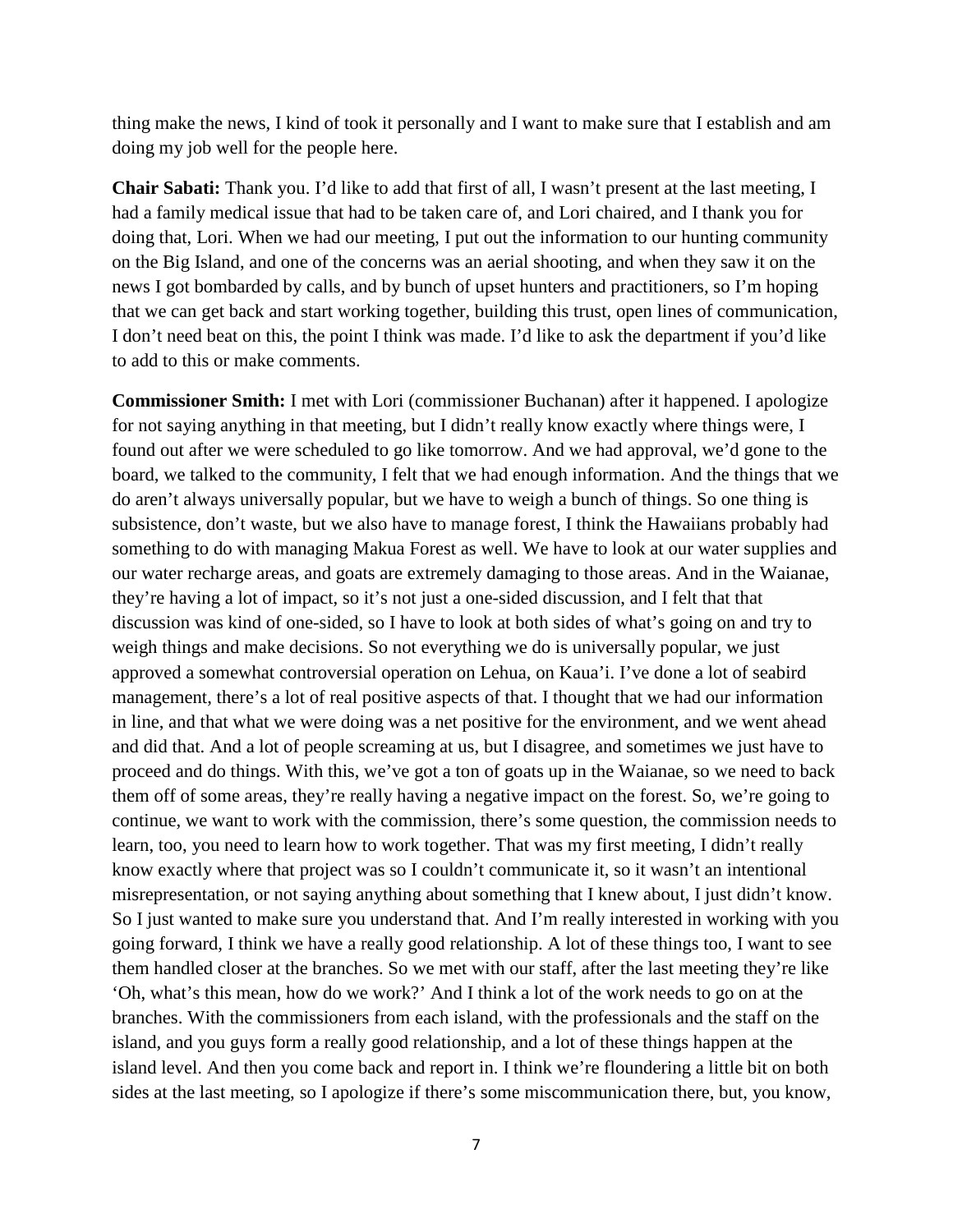I heard, trying to listen to both sides and make decisions. And I got a lot of other stuff I need to protect. When I look at practitioners too, it's like 'Yes, we're trying to protect the forest too, native forest,' and there's a lot of stuff going on there for practitioners that goats have negative impacts, so I got to try to weigh all this stuff. I think we have to make difficult decisions sometimes. I think overall, it ended up being positive, I have faith in that, and I have worked with the hunting community for many years, I don't anticipate having any problem working with the community going forward. So hopefully we can just move forward on this one, continue to work together on it, and hopefully, as we go down through the agenda too, what I really want to establish is a relationship with the commission where we work real closely at the island level, we come back and report back, and then the commission what we're really looking at is some of these higher level things, how can we improve hunting, what's going on, we got some good science going on at the university, how can we improve things, I think it's on the agenda later, you know, things like the hunter check station, you know, science-based management of what we're doing. So I just want the commission to understand that I didn't have all the information at my fingertips at the last meeting, so I wasn't trying to hide anything, I just didn't know.

**Commissioner Cremer:** My question is, did your staff know? because they were here that day of the meeting. I also feel real hurt about this situation, because for me, I no hunt for trophy, I don't own one trophy on my wall, I hunt for meat. In my lifetime, if my father never hunt, if my uncles never hunt, I wouldn't have food on my table. So when you guys do aerial shooting, it really hurts me to see something die for not on purpose. I understand we need to protect the plants, but without food, we not going to eat. It's not going to be a nice place, we might have to depend on the goats. And there will be people that will be able to provide food for you. I no fish too often, but I get fish on my table. Yesterday was the best communication I ever had with the Department on Kaua'i, and you know why? because this commission sits at this table today. And that's one of the main reasons I went to the state capitol and go lobby for this commission. because we never had communication in the past. It was very sad. Never response. Ask for something, nothing. Now me and Lindsey Ibara (DOFAW/Kauai) got a line of communication, and he said he going to try to work on things. In the past they said they going to try, but they didn't. I sorry, Lindsey, but it's the truth. Now with this commission here, you guys all got to be accountable. And we got to be accountable, because I get on job to protect what is for the future of my people in my community, and the state community. I don't know how you guys say you guys never know the shooting was going on. I found it dumbfounded that you guys never know. You guys got to have known. I sorry, but I going to call your guys' bluff. Straight up. It hurts me.

Comm. Smith: No, I did not know. That it was scheduled to go in two days

Commissioner Cremer: But everybody was in the room that is here today, and we said we were going to write a letter asking you guys to hold. Would a month or two months make a difference in the goat population? Would there be thousand more goats born? I don't think so. And I am sorry to be so blunt, because this hurts me inside, because this is my lifestyle and I live off the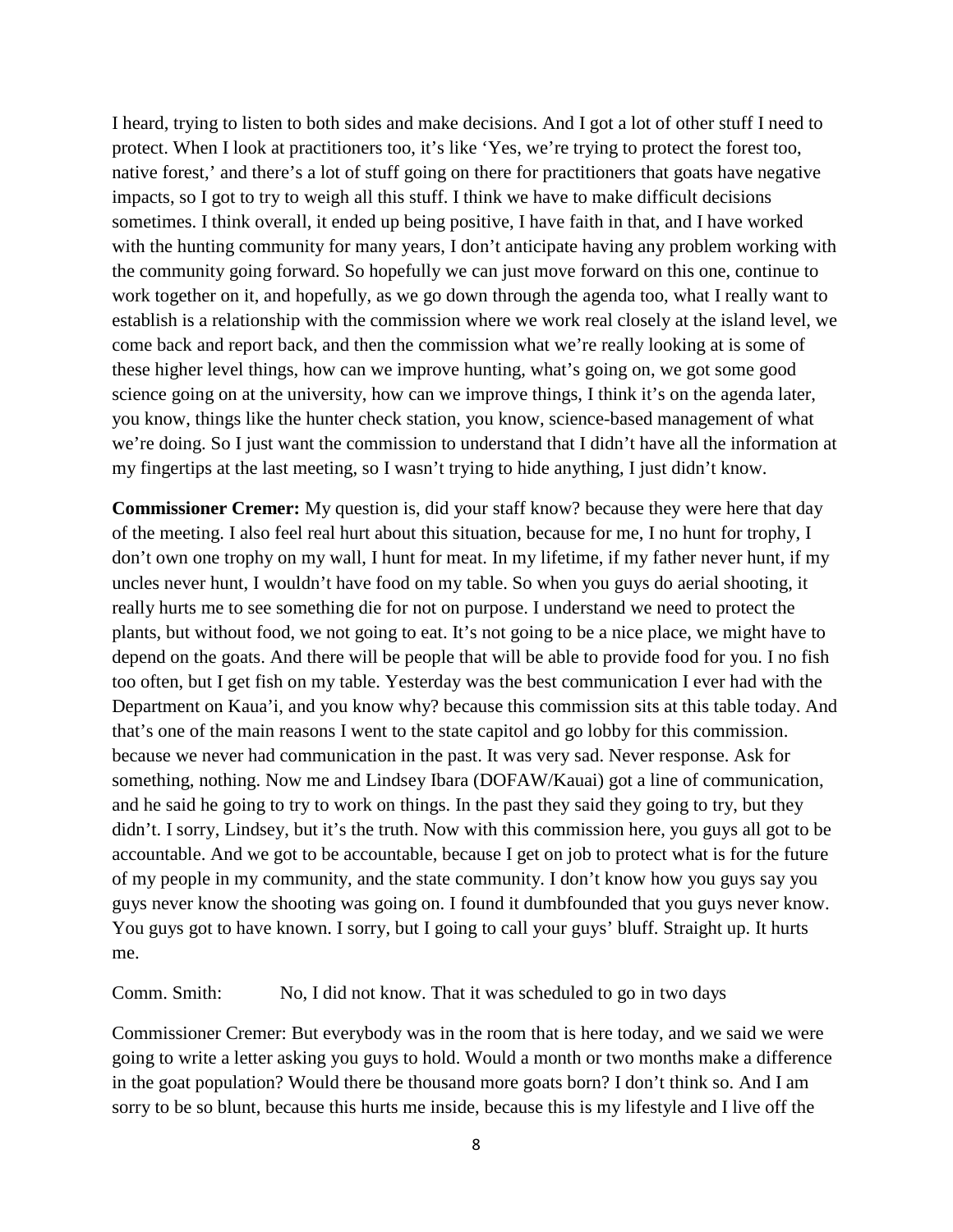land as much as I can. And I may not be Kanaka, but I am Hawaiian at heart, and I one practitioner like she is. I just hope we can be more communicative, and we can heal this thing that had happened. I thank you guys.

Commissioner Ruidas: I never know this took place, I was getting texts and calls saying 'What the hell went on?' Then I looked at the… and it's like 'Wow!' You know, I never know that the thing happen, and I read the article and I saw the video, and yeah, it's like a slap in the face, like Lori said. Because we agreed, and like Cremer said, would one, two months make a difference? We're in the process of making a committee to figure out how to rectify this situation with DOFAW and the community. So, you just got to give us a chance to help everybody help everybody. That's all I got to say.

Commissioner Timko: I had questioned whether or not notices had been posted regarding the shooting, and Jason Misaki (DOFAW/Oahu) had said that it was published in the paper, according to the state protocol, it has to be published. You know, what are there, 50,000 people that subscribe to the newspaper? My concern is there has to be a better way to get the notices out to the public beside the newspaper, because people don't read the paper anymore.

Jason Omick (DOFAW): It's also online too.

Commissioner Smith: We do what we can, it's hard, you know, I mean I know that's kind of tough. I don't see those notices. I work here, too, and I don't see those notices. We have certain legal obligations for notice, and we have to follow them, and if people got recommendations on a better notice then we can try to do that.

| Comm. Buchanan: | Josiah Jury, I wanted to get some clarification, because I heard you say<br>couple of things. So there's a newly created organization, which is the<br><b>Waianae Hunting Association?</b>                                                                                                             |
|-----------------|--------------------------------------------------------------------------------------------------------------------------------------------------------------------------------------------------------------------------------------------------------------------------------------------------------|
| Comm. Jury:     | Yes, that's correct. The gentleman that was here, Michael Sturm, along<br>with other committee members there, created that, and that's who I am<br>working directly with on these things.                                                                                                              |
| Comm. Buchanan: | Okay. And then I understand you folks have more access? You guys have<br>more access now? And that was facilitated by the department?                                                                                                                                                                  |
| Comm. Jury:     | Yes. It was facilitated by the forestry and wildlife managers. A foundation<br>was being laid. And also, future access points are still being talked about,<br>meetings is being scripted in, with Board of Water Supply as the facility,<br>the state, the department kind of puts all that in there. |
| Comm. Buchanan: | I heard you mention something about a six-month moratorium, what were<br>you talking, a six month moratorium on what?                                                                                                                                                                                  |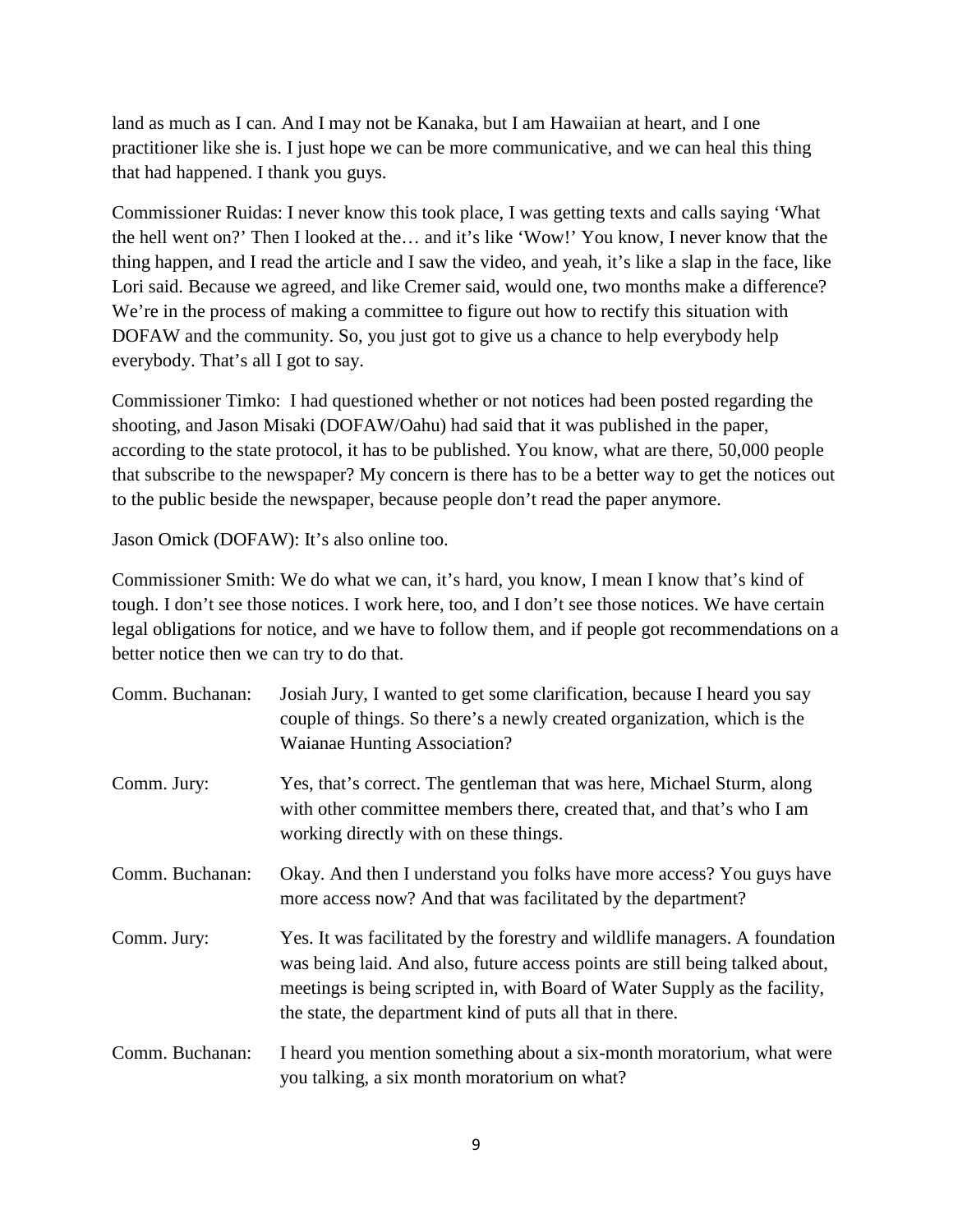| Comm. Jury:     | So, the Waianae hunting association again met with them and suggested<br>on a map, one area if they could leave alone within the control site. Within<br>the Waianae hunting area. So we have a map, and I can share it                                                                                                                                                                                                                                                                                                         |
|-----------------|---------------------------------------------------------------------------------------------------------------------------------------------------------------------------------------------------------------------------------------------------------------------------------------------------------------------------------------------------------------------------------------------------------------------------------------------------------------------------------------------------------------------------------|
| Comm. Buchanan: | So that's like one ongoing island level discussion with the DOFAW then?                                                                                                                                                                                                                                                                                                                                                                                                                                                         |
| Comm. Jury:     | That's between the hunting association, DOFAW, and myself, I'm kind of<br>included in it. They're just leaving that area alone to give guys more<br>chance at that area. It's really so they're going to focus on really<br>inaccessible areas, and then move forward with this project.                                                                                                                                                                                                                                        |
| Comm. Buchanan: | Okay. I also heard you say that Board of Water Supply needs to get on<br>board?                                                                                                                                                                                                                                                                                                                                                                                                                                                 |
| Comm. Jury:     | I think that's the only party that's really, in hearing a lot of the talks and<br>within working with the Waianae Hunting Association, and these other<br>hunters in general who might not be associated with them but are goat<br>hunting, hunters, they understand that Makua Keaau is directly adjacent to<br>the land of the Board of Water Supply, so we wanted to get involved in,<br>maybe, helping provide other access point. We really have not tapped into<br>that resource yet, I mean, meetings are scheduled, but |
| Comm. Buchanan: | Okay. So then from that concern, I would probably then ask Administrator<br>Smith if you, if DOFAW, or DLNR can assist with trying to get Board of<br>Water Supply to have a conversation? And relay the concern, and then<br>maybe have somebody from there kind of join in on the site-specific<br>management discussion?                                                                                                                                                                                                     |
| Comm. Smith:    | Yes, we can. We've talked to them for years.                                                                                                                                                                                                                                                                                                                                                                                                                                                                                    |

**Commissioner Buchanan:** Awesome, thank you. Okay, I think that was it. And about the sustainable population, that was also in there, because again, I understand, we do not have any real baseline data other than hunter check in, and we're going to discuss that later. Okay, I think, just one last thing, because Nancy had brought this up and it triggered something about notice. So, twenty-five years I've been going to community meetings, I hear the same thing. 'Nobody told me, nobody told me, I never had notice,' and the department say, 'Well we met all the criteria in chapter administrative rule chapter 19 as to notice, public notice!' Okay. My suggestion would be, when at that level we all working at on site specific stuff, that this commission be tasked with providing the agency with a stakeholder list. And while the biologists and stuff don't have outreach people that get paid to just do outreach all day, I think it would help them to have a list of key stakeholders and their contacts, and even as simple as saying 'Contact Josiah, he the Waianae hunting association person,' and then it's up to him to go and do his email blast to everybody. Then, all of that grumbling during a public thing like this about 'I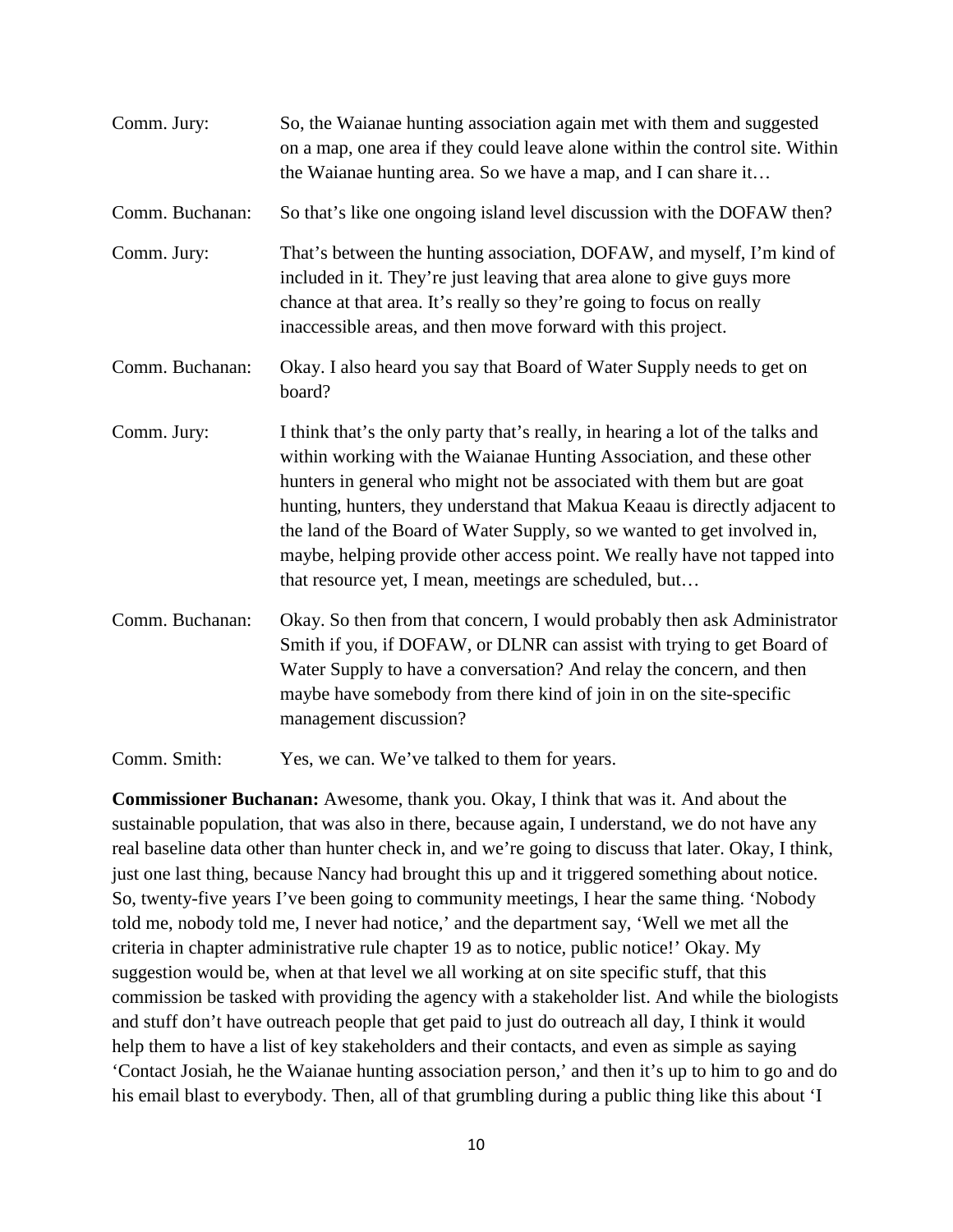never get notice' kind of diminishes. So, that's just my suggestion moving forward. Thank you, Chair.

- Chair Sabati: I think that's an excellent suggestion, because you guys have to put it in a public notice, but what I do on West Hawaii side is I put it in an about town community notice, which is free, public PSA on the radio, Facebook, email. It's just match generation, and you can reach more, so if you can get us the information, I'm pretty sure we can get it out and broaden the lines of communication. Comm. Cremer: Maybe you guys should have a Facebook page? Comm. Smith: We have a Facebook page. We could probably make better use of it. But I can tell you that regardless of the topic or anything else, everyone always says this. It's not just hunting, it's like everything, every meeting you've ever had. 'Oh, I never heard, I never heard.' And you can have twelve public meetings, and then finally you go into the final decision making meeting, and people show up like 'Oh, I never heard about this!' so it's just … it's not just hunting. Comm. Buchanan: That's true.– as a business person, now, I know -- that somebody going to be problematic, or they not going to be problematic and that's the person that I surely want to make sure that they noticed, and that they're on board, and even if they antagonistic, they cannot say that they wasn't
- Chair Sabati: Thank you. Anything else before we move on to the next item?

**James Cogswell (DOFAW):** I was greatly involved in the creation of the act that formed the commission. And part of that act, when we were creating it and talking with the hunters, was to also have island committees that would be established to create that link between this state board, or this state commission, and the islands, so each island commissioner here would be part of the island committees, and they'd have more ways of communicating, and getting these kind of information, and working with those committees that would work on their island specific agendas with the branch that they're at. So that's the main structure that we tried to create. Unfortunately, it was truncated to being just the state commission now, I think that puts more of a burden on each of you, the commissioners, to really reach out to your constituents and try to find that network of committees so that you are made aware, and reach out to the island branch officers, and make sure that communication is there.

notified. So again, the stakeholder list is really important.

**Commissioner Buchanan:** That's a great idea, and I like that. I hope you can hear that he's giving us a directive as commissioners, that we strengthen our base of outreach. For example, on the island of Molokai, we're trying to organize between soil and water conservation, all the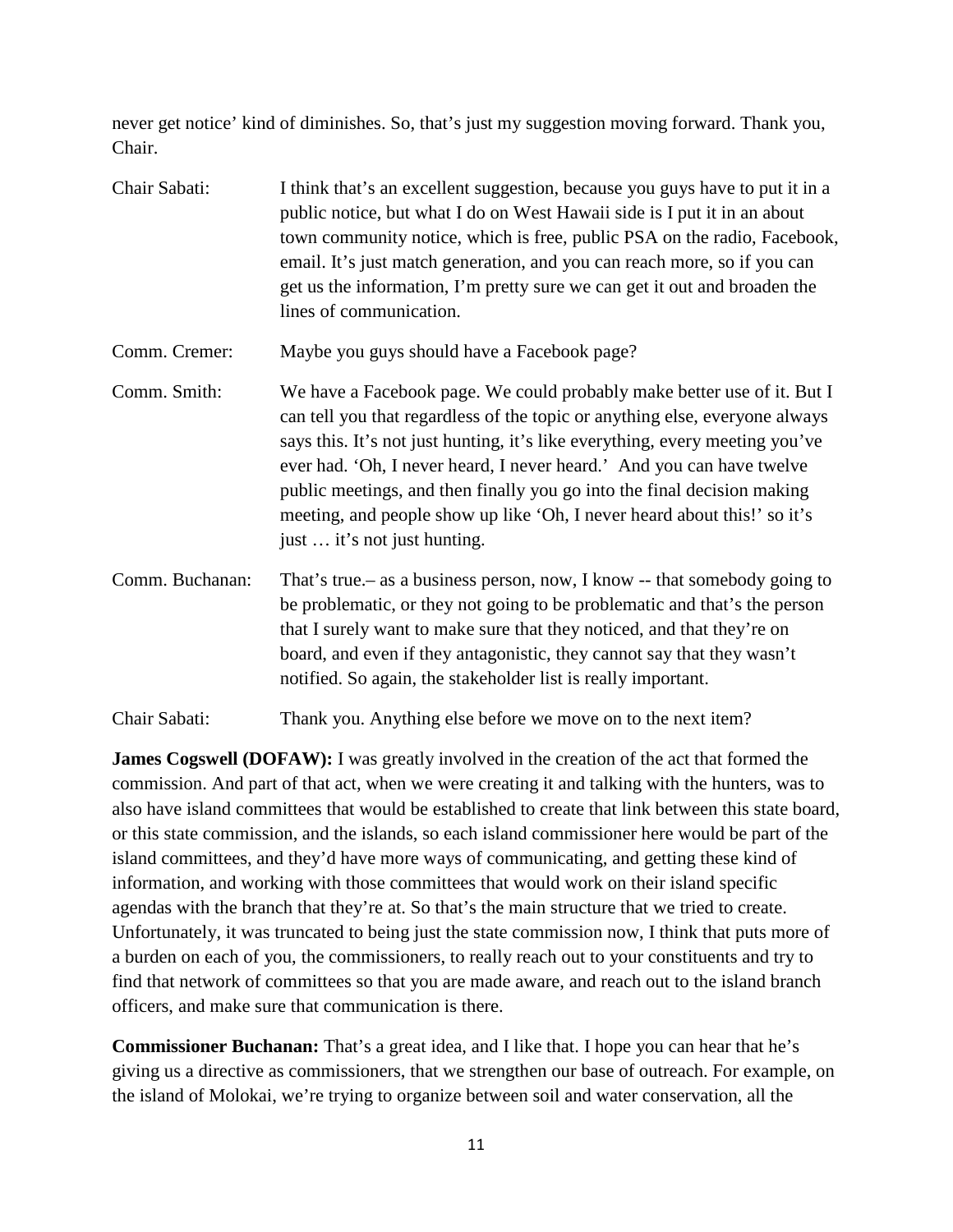stakeholder groups that have concerns right now, agriculture being inundated with deer on Molokai, the **aha moku**, all the different perspectives, land owners, and in case you don't know, half of my island is for sale right now, the half that got all the deer. So, we working, we trying to get to that organization. I'm thinking it's gonna take us, you know, almost a year to organize that. But I believe by the end of the year, we at least going to have one meeting with our district person, and so I just wanted to let you know that that's the direction that Molokai is moving in, to organizing all of the people that have an opinion. Thank you.

**Chair Sabati:** I'd like to add to that, Jon Sabati, West Hawaii, District Commissioner. What we've been doing is working towards that, I had a public meeting in Kona, just had one out north, **Kohalau**, actually Waimea, and when I get back we're scheduling one for **Kauu**. Now, my district is huge, my district is bigger than Oahu, so communication is… I make the sacrifice, and I go out in these community meetings. Granted, we do it through the keyboard, but we also like to do face to face, and we also meet a whole lot of new people, and one of the main things on the agenda is forming working committees, so we're in progress right now for West Hawaii. And I'm going to touch more on that later on in the future item numbers here, but just to let you know that we are working on it. Takes time, our districts are big, trying to pull the communities together, to be on the same page, that's the challenging part. Anybody else would like to add to the item before we move on?

No response.

### **ITEM 5. A short report by each commissioner summarizing their meetings with DOFAW staff on the island that they represent.**

**Commissioner Cremer:** We actually had our meeting yesterday afternoon, and I know it's busy and we ended up making contact, Thomas Kaiakapu and Lindsey Ibara. There's some items I brought to the table, one was discussion of the Hawaiian Homes lease, and they got back the information to me. Second item was having a hunter shelter in the Na Pali coast area, where it was designated to hunt, there's a good use Pittman-Robertson, we're going to try and work with parks to see if we could get permits, but after going upstairs and talking to them, they said there is permits available that is after the fact, so there is designated permits to hunt there. The only problem is a lot of times the shelters is all taken, so we were thinking about having a designated shelter in two areas of the Na Pali, for the archery hunters. Lindsey said he is going to start working with parks and see what needs to be done, but he is going to have to go with historic preservation and get one site designated by them before it could be made. Hopefully it's a long term, something that we can do in the future. We'll be working on it. The other thing is, we have a section in the GMA combo gate, which is locked all the time, which it wasn't locked when I was growing up. It's a game bird GMA, not a pig or anything, and a lot of times the dogs end up in the GMA, and you got a two mile section that you got to walk with your dogs, where if your dog would pick up the scent of one pig, so I already brought it to Lindsey's attention, and Thomas, if we could have like a maybe how Maui and Big Island has where you call in Friday to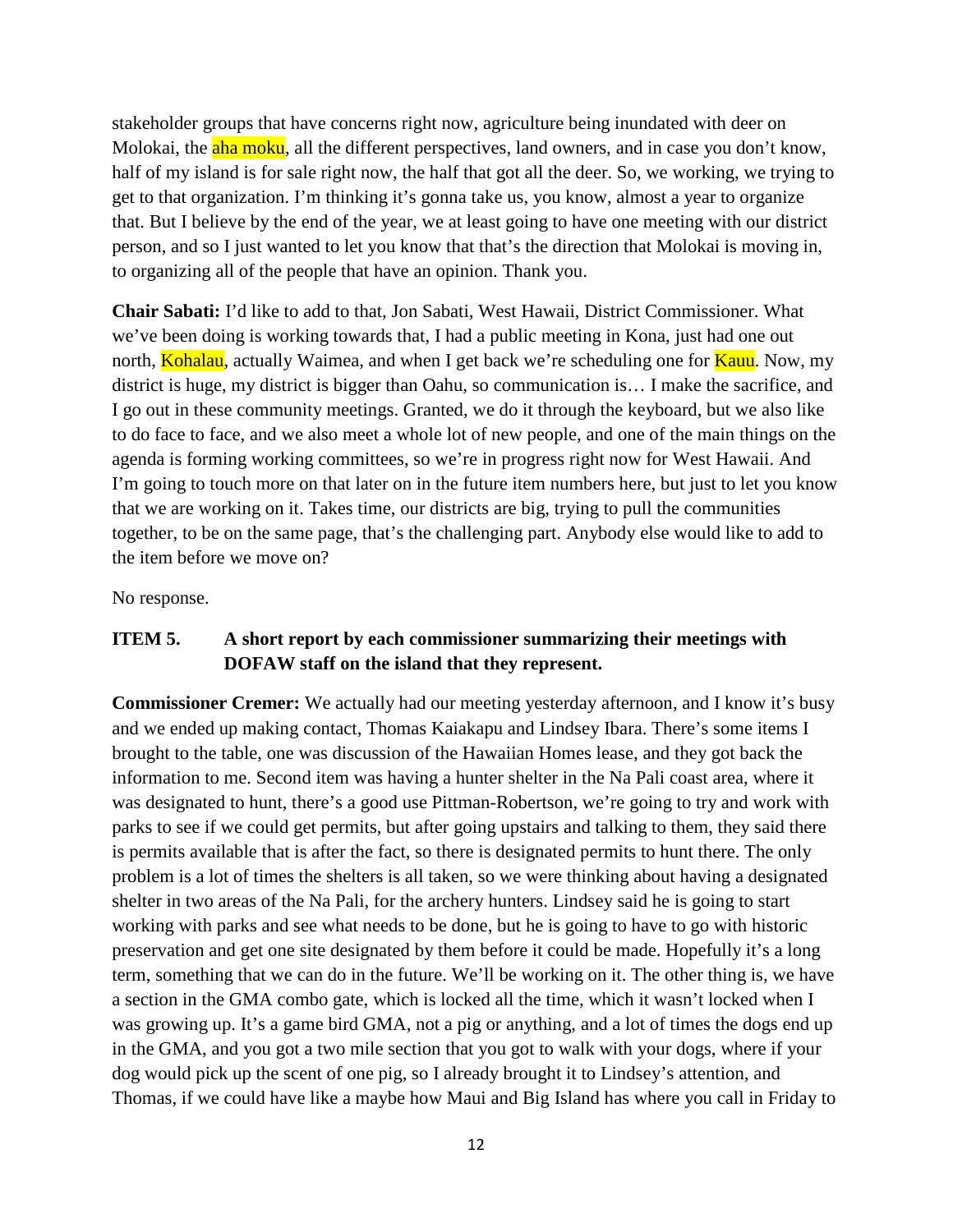get the combination, and be able to drive in, and they'd have to lock it behind themselves, and they'd be responsible as far because they'd be the guys in the area, you know? Fourth item was to have a community work day in our Unit C area because we have a small mailbox check station. I tried to do that in the past, and we kind of had a complication as far as designating an area, but Lindsey going to start working on finding an area near the reservoir, something a little bit more out of sight where we can make them bigger, sheltered area for a check station, and designated dog kennels in the back to store lost dogs, because we don't have that in that area. But the fifth item I brought to the table to them was do archery hunt week days, with a permit in the unit area, because the population there, and the archery enthusiasts on our island is really getting to a high population, lot of archery, you'd be surprised, there's archery tournaments sometimes twice a month, and Na Pali is really low in population as far as goats because of the NAR situation, and the trails, so. I would think it would be good if the archery guys had some place to go, because I don't archer, I don't hunt bow, but I feel for the people who spend all their money on archery, and there's not really good hunting as far as goats. Item six we've discussed a little bit, we are going to work on it when rule changes come into play, we can discuss them, so. Other than that, I really appreciated Lindsey. I think this commission was something that needed to be done fifty years ago, honestly, because I never get better communication with you guys department than I ever got in my life. When I look back, and I think about talking to my dad, like I told you, hunting is something that I grow up and I love, and I love it because it helped me survive. When I told my dad in the past, fifteen years old, I told him 'Hunting is going to be something they are going to take away from us someday,' and I not meaning completely, but if you look at all the landlocks, and the privileges we had before… I could hunt any place, growing up. Today I cannot. Just because of liability, and the way life is. So the public lands is really important, and I told my father 'It's going to slowly get taken away, slowly by slowly,' and he like 'No way, they cannot do that!' And now he look at me and he say, 'Boy, you right.' So I think it's important, this communication we get, and I appreciate it, Lindsey, and I thank you guys, Commissioner. Thank you.

**Commissioner Buchanan:** Shane DeMattos and I haven't met, but I thank Shane for reaching out. I have all the copies of the multiple hunter meetings that we had from 2006, and there's common themes that run throughout them. I am trying to put them into short-term, easy kind of stuff, you know, easy low-hanging fruit, and then the longer term type of issues to battle. I told Shane we going to get there. If I get that organization of people done by the end of December, I'm going to ask him to come over, so his administrator know he got to approve travel. So we working on it, and then in the middle of everything we have our island being up for sale, and it just happens to host the largest population of axis deer on the island. And so the community is actually being inundated with so many meetings right now, that nobody know what they doing. Because they're all community meetings, and even my own community is confused as to which one is this. So, because we are in our general management plan draft, as total island under Maui county, and in that is wildlife issues as well. So, I am working on it, not at the speed of light, but we are organizing. We already have stakeholders. You already may have been getting calls from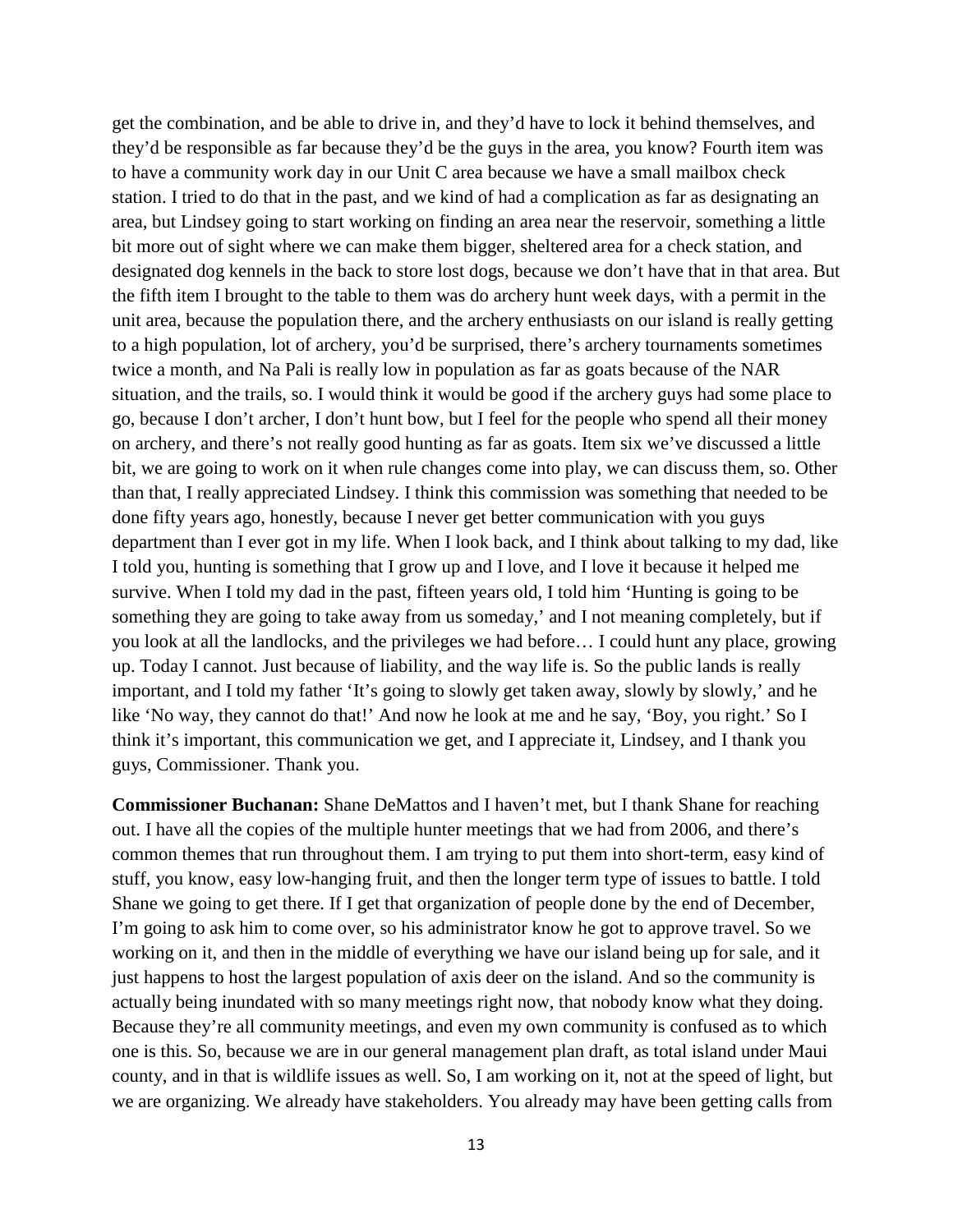them. And so that's where we are status quo, we going to have more to report at our next meeting, hopefully. Okay, that's it. Thank you.

| Comm. Smith:    | Can I ask you a question? How many acres of Molokai is for sale?                                                                                                                                                                                                                                                                                                                                                                                                                                   |
|-----------------|----------------------------------------------------------------------------------------------------------------------------------------------------------------------------------------------------------------------------------------------------------------------------------------------------------------------------------------------------------------------------------------------------------------------------------------------------------------------------------------------------|
| Comm. Buchanan: | I don't know, 56,000? I don't know, at last count, I don't know the TNKs.<br>They have other holdings, they have offices on Oahu.                                                                                                                                                                                                                                                                                                                                                                  |
| Comm. Smith:    | I'm just wondering how many acres on Molokai.                                                                                                                                                                                                                                                                                                                                                                                                                                                      |
| Comm. Buchanan: | I'm not sure, that was an old report, and if you really need to know<br>information, guess what? You have to put down \$4 million retainer just to<br>have them share that information with you. So, that's weeding out the type<br>of people that are coming in to look to purchase. So it's kind of like Lanai,<br>where Mr. Ellison came in and purchased all of Dole's stock. Although we<br>not selling stock, we are selling land, so hopefully they are going to pay<br>the conveyance tax. |
| Comm. Smith:    | I'm just wondering if there might be some opportunities to pick up land<br>for hunting areas.                                                                                                                                                                                                                                                                                                                                                                                                      |
| Comm. Buchanan: | I will say, as a community, we have approached some people we feel that<br>have that capability of coming up anywhere between \$80 million and the<br>list price of \$260 million, and we hope that it's local ownership instead of<br>international ownership. Because we like to talk to our people.                                                                                                                                                                                             |
| Comm. Smith:    | I just wondered if we could maybe talk to them, I don't know if they're<br>open enough to talk to us about purchasing certain areas, you know. Like<br>not real high value, we don't want residential areas, we don't want<br>reserved areas, but, you know, are there some open land areas that might<br>be able to be subdivided, or that TMKs would be such that it would be<br>possible to look at potentially buying some area.                                                               |
| Comm. Buchanan: | I don't know, I just know personally when we approached the local<br>manager for the state holdings, they weren't interested in doing any<br>negotiations outside of focusing on the sale. And then so we'd have to take<br>that out with the new sale people. But you can try!                                                                                                                                                                                                                    |
| Comm. Smith:    | Okay, just wondering. Always looking for opportunities, you know.                                                                                                                                                                                                                                                                                                                                                                                                                                  |
| Comm. Buchanan: | We have ongoing discussion with the ranch about outfitting. They<br>currently do a lot of high-paid price hunts, they host a long range shooting<br>stuff every year, we get people at the airport every weekend that have been<br>coming here for trophy hunting. The ranch has been hands off on giving                                                                                                                                                                                          |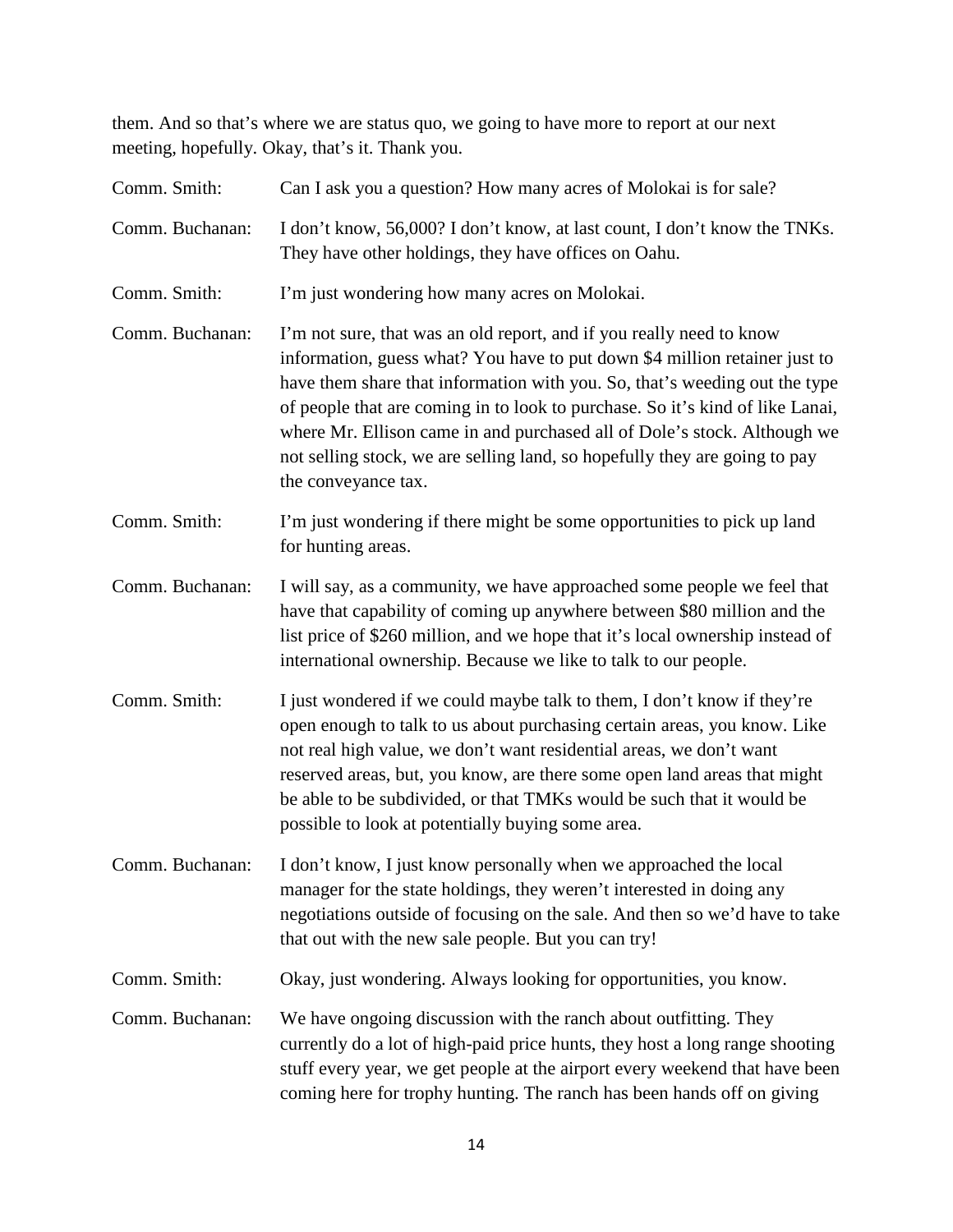anybody who wants permission to hunt, to come to hunt. Which is a far cry from what they used to be. So, with the addition of a new manager, they're giving a lot of leeway to middle staff, so **Rex Kamakana**, and Rayman Hero has been giving a lot of personal requests for hunting. And the ranch has always been established an area for archery only. So it's been hands off, within those areas. And they have, the archery people, have their own organization. And so they get dibs on the good spots, because they doing archery. And that has been for quite some time now. So the ranch is handling their own hunting issues, and they went really hands on about a year ago, hired outside security in order to help them to manage all of their fence cutting and transgressions. And it's greatly improved, I will say that. So. And then we always just get the watershed fencing doing… of course, TNC aerial shooting, and NARs shooting, and that kind of stuff. And all of our Ohia is dying, you know. So we get a lot of issues going on on Molokai. That's it, that's all.

- John Medeiros (DOFAW): John Medeiros, wildlife manager. I just wanted to update you that we also did talk with Jeffrey, and we gave an update, what's going on Maui, new areas we're trying to acquire, concerns about access. So that was about six months ago, so he kind of knows what's going on.
- Comm. Ruidas: I know Jeffrey was in charge of that gate situation with getting access to Mauka. Maybe you could give Lindsey some information on how you guys organized that, because I really like to work on that for the Moil'epae trail road access. Thank you.
- Comm. Smith: Yes, we did that on Oahu, too, where we gave special access for hunters to get through a combo gate. It's somewhat problematic, even the hunters, they mess with your system all the time. I mean, you give them the combo, then they go through it and they change the combo, because there's only two kinds of combo locks, you can get the key and change them. So, it's problematic, but you know, it's worked kind of for years. We try to give special dispensation to hunters for access.
- Comm. Cremer: I guess, they're working out who they have to be leasing to, because two sides are leased, is GMA with two cattle ranch area.
- Comm. Smith: I was looking at the Kauai map the other day, and that there's some big chunks of state forest reserve that are completely landlocked, we don't have access to, so that should be a high priority, I think, trying to get access into those areas. But we'll be working on that.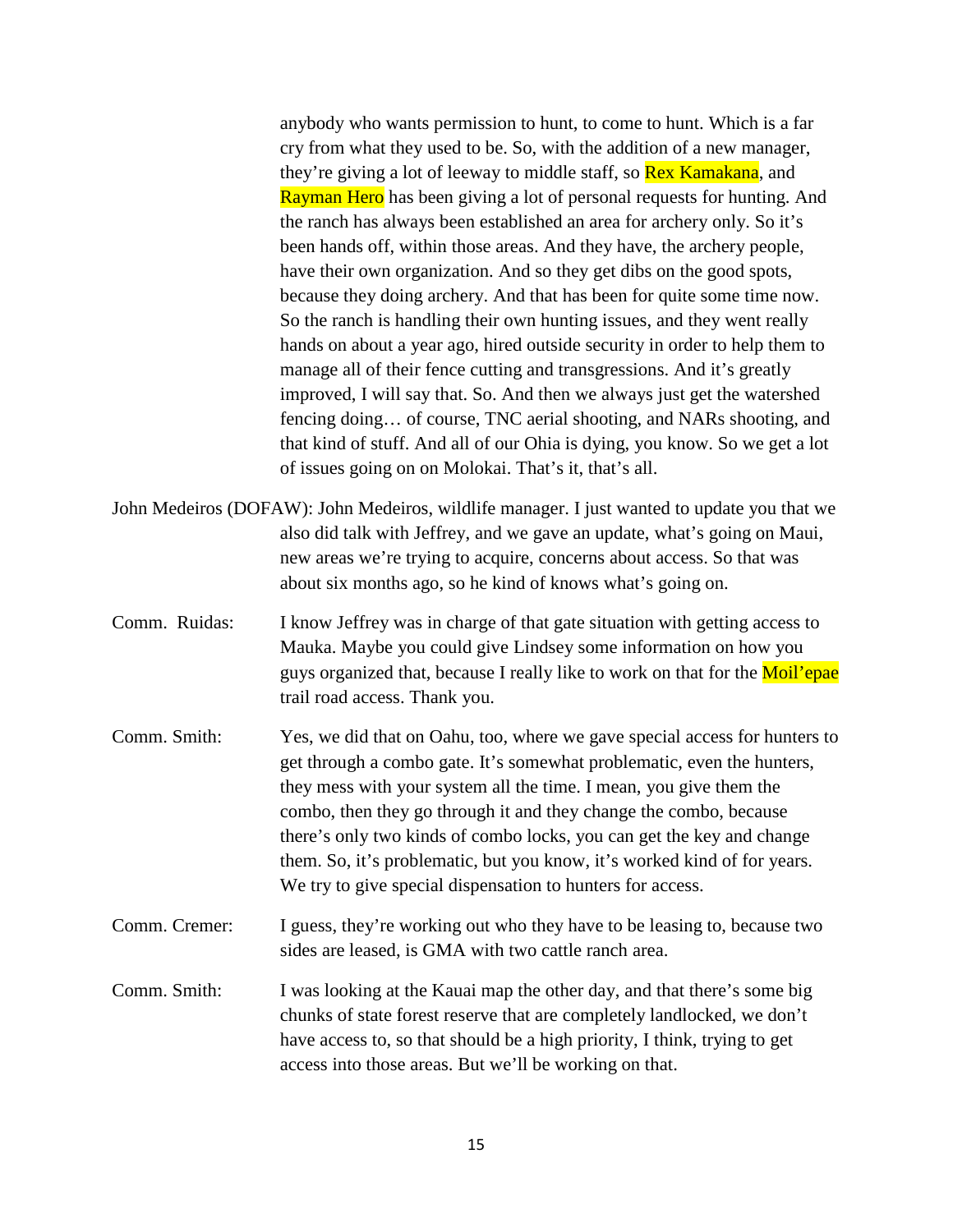**Commissioner Ruidas:** Okay, so, we met, I guess, last month, with Shane DeMattos, and we had two community meetings since June, I think. But anyway, one of the main priorities is the lease that's upcoming. We had a meeting with the landowner on Tuesday, and they're committed 100 percent to signing the lease, contingent on the next lease, which has to have a management plan for the area. So the next three years is, as long as the paper goes to them, they're going to sign it. The next thing we talked about was the youth hunt, continuation of the youth hunt, that's a really good program. And adding another weekend, I mean, a weekend day to the archery season, to give the hunters an opportunity to hunt two weekends instead of just one. And basically, we have a good relationship with our DOFAW manager, so we really don't have any problems beside that. That's it.

- Comm. Smith: Okay, can I throw in one thing? So, this three year lease with the requirement that we do a management plan. So I was talking to Scott Fretz, who's the branch manager for Maui Nui and, you know, that's going to be a tough thing to pull off in-house. So what we're thinking is that it would be nice to go to the legislature and request money to have an outside consultant, a planner, come in and help us out with that. So we'd meet with the hunters, and we'd meet with DOFAW, and everything, but we'd bring in some capacity with an actual planner to help you go through all that process. So it might be good if the commission and/or hunters, and, you know, people, worked with their local legislative representatives to try to get some money appropriated in this next session to do a plan, game management plan, for Lanai.
- Comm. Ruidas: And that's in February?
- Comm. Smith: Yes. So they'll need to be putting things in in January, probably, and we should probably do a little bit of leg work ahead of that time. We'll be talking to people, too, but it's one thing if DOFAW goes to the legislature and asks for money, and it's another thing if the community goes to the legislature and asks them for money. Big difference.

Comm. Ruidas: Well, I talked to a lot of hunters, they said they're ready to go. You just got to set the pace, and…

- Comm. Smith: So, let us get you some information on what, how much we should ask for, and for what, and then maybe we can have the, hunting community can kind of lead the charge on that.
- Comm. Ruidas: Yes, because the next extension of, the next lease, they're looking at ten years. So, this little work would, solidify everything for ten years, so it'd be worth it.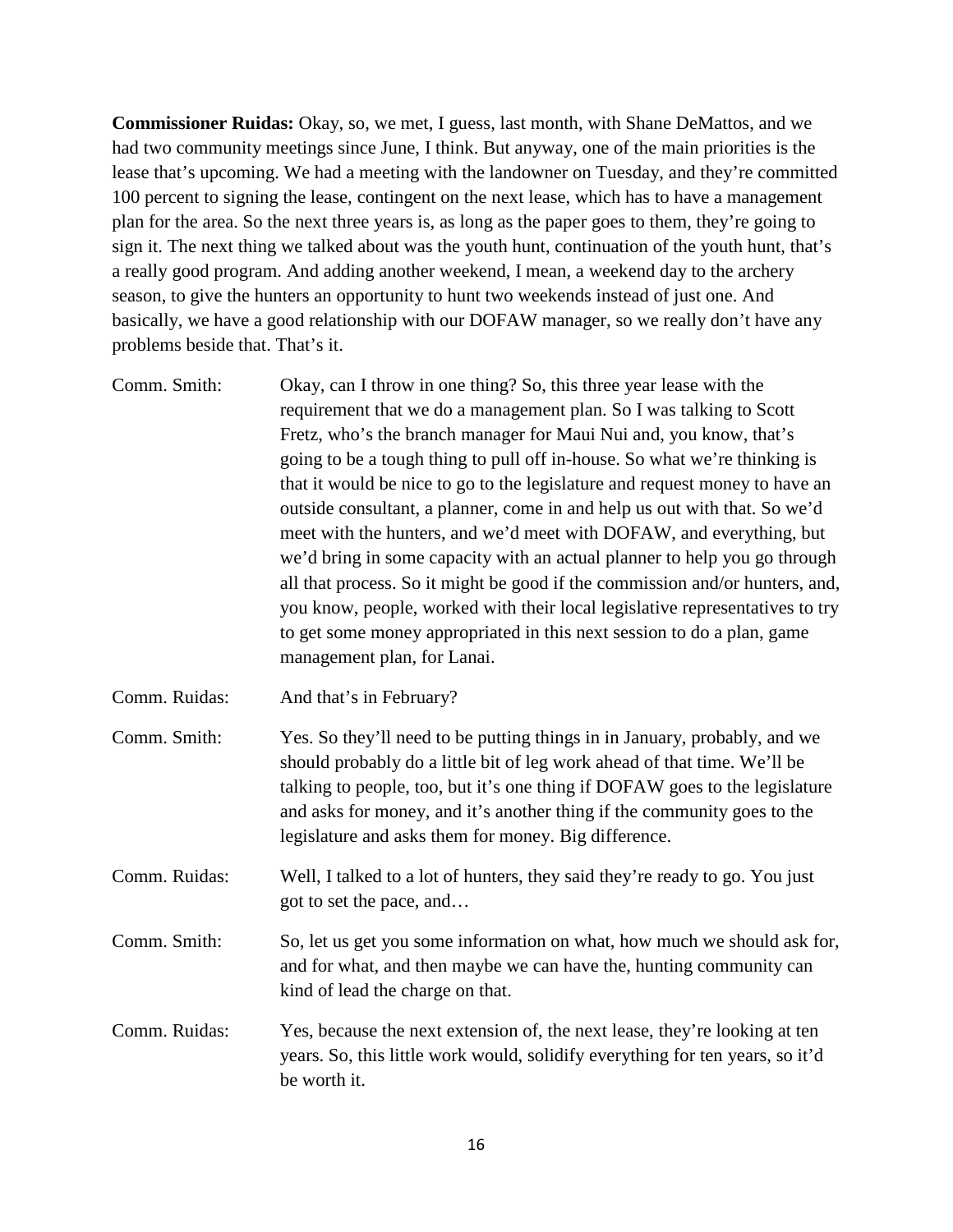| John Medeiros:  | Yes, I mean, for us in DOFAW, and especially Lanai is a great asset for<br>us, and we definitely want to have a long term lease. I mean, initially<br>when we went back to the table and were working on this, we wanted a<br>ten, twenty-year lease. We knew that wasn't going to happen, so right<br>now, we're doing our best, by just getting the three, and trying to meet<br>their demands, so we can continue to have a longer-term lease. So that's<br>our ultimate goal, to have a long-term lease. We don't want to lose Lanai.                                                                                                                                                                                                                                                                                                                                                                                                                                                                                                                                                                                                                                                                                                                                                                                                                                                                                         |
|-----------------|-----------------------------------------------------------------------------------------------------------------------------------------------------------------------------------------------------------------------------------------------------------------------------------------------------------------------------------------------------------------------------------------------------------------------------------------------------------------------------------------------------------------------------------------------------------------------------------------------------------------------------------------------------------------------------------------------------------------------------------------------------------------------------------------------------------------------------------------------------------------------------------------------------------------------------------------------------------------------------------------------------------------------------------------------------------------------------------------------------------------------------------------------------------------------------------------------------------------------------------------------------------------------------------------------------------------------------------------------------------------------------------------------------------------------------------|
| Comm. Smith:    | Honestly, I think I can say, that Lanai is probably hooked up already in the<br>entire state for hunting. Right, I mean, when we lost, when we couldn't<br>spend federal funds on Lanai anymore, it was unanimous with all of our<br>staff that we just take the money for the lease right off the top of the<br>wildlife revolving fund, and pay for it. It's an asset that serves hunters<br>statewide, so it's a really important thing.                                                                                                                                                                                                                                                                                                                                                                                                                                                                                                                                                                                                                                                                                                                                                                                                                                                                                                                                                                                       |
| Comm. Buchanan: | In the bigger picture, besides Lanai, would you say the same type of<br>strategy occurring on the other islands, or do you need help with, outside<br>help on your management plans?                                                                                                                                                                                                                                                                                                                                                                                                                                                                                                                                                                                                                                                                                                                                                                                                                                                                                                                                                                                                                                                                                                                                                                                                                                              |
| Comm. Smith:    | Yes, I think a lot of that can happen between the hunters on each island, I<br>don't really want to try to drag that from my level. Certainly, if the<br>managers are professionals on staff, and the commissioners that are<br>interacting with them on each island were to come up with specific<br>examples of where we could use some capacity, I mean, we do this all the<br>time, we go ask for funding to do plans and designs, and constructions. So<br>you go in for a CAP and you try to get a planner to help you out, because<br>there's no way that we can do, we have the capacity to write these really<br>complicated plans, or environmental assessments, or environmental<br>impact statements. So when things like that come up, we had to redo our<br>statewide action plan, wildlife action plan, we had to redo our forest action<br>plan, and we hired consultants to help us write both of those. And they<br>work with our staff, our staff provides them a lot of the information, but<br>they go back and do a lot of the, just the nuts and bolts groundwork. It just<br>adds capacity, and so if particular islands were to come up with 'Hey, we<br>think we should have a plan for a particular area,' then we can, I would go<br>plan by plan on an island, take that recommendation out of the islands, and<br>then go to the legislature and ask them for money to do those kinds of<br>things. |
| Chair Sabati:   | Wouldn't we be able to go ahead and, since we've been waiting for a<br>game management plan from the state, it's been lingering for years and<br>years, one sustainable game management plan. I'm not saying                                                                                                                                                                                                                                                                                                                                                                                                                                                                                                                                                                                                                                                                                                                                                                                                                                                                                                                                                                                                                                                                                                                                                                                                                      |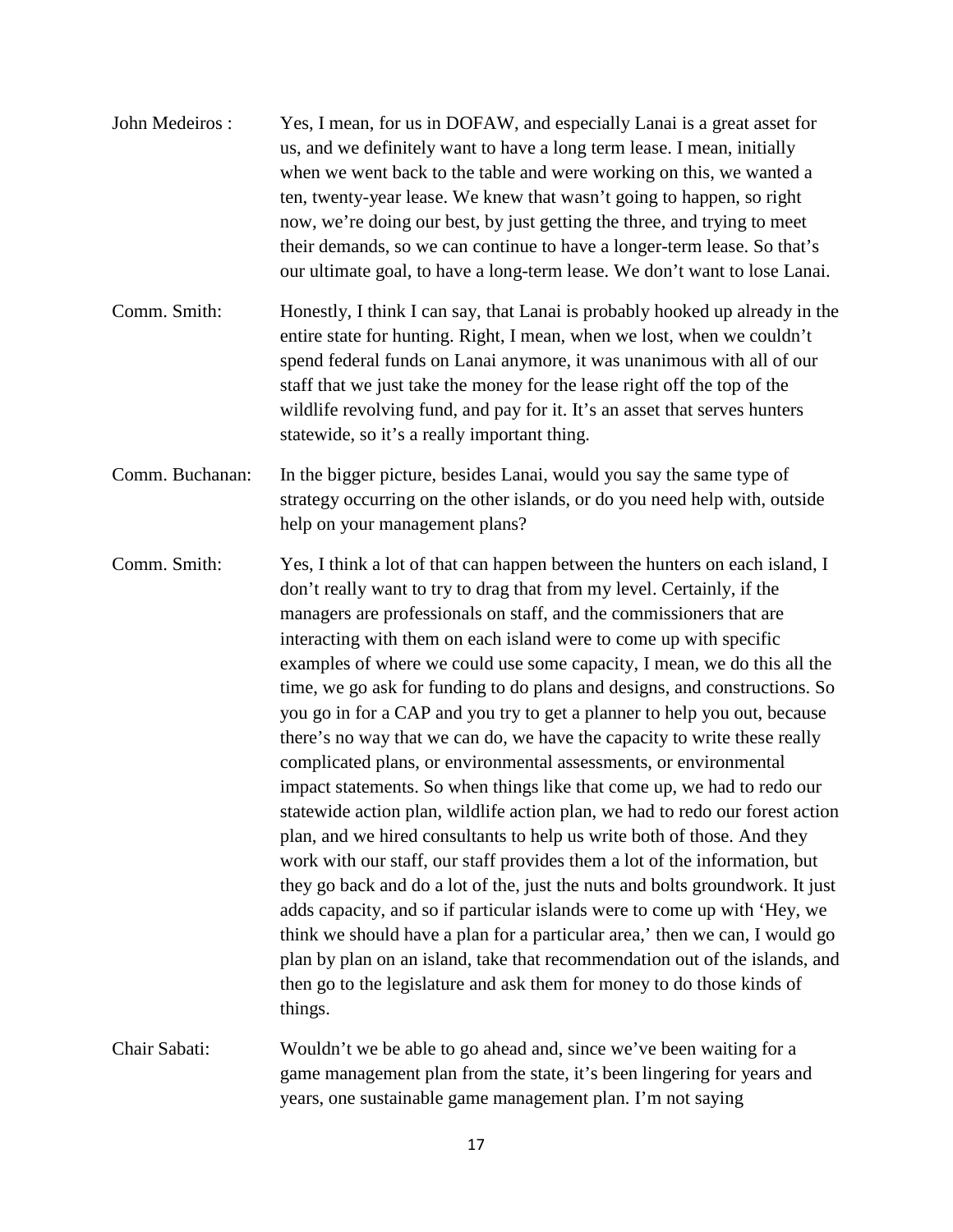overpopulate, but one sustainable management plan, wouldn't we be able to go out to an outside entity with monies from legislature to write up a plan?

Comm. Smith: Absolutely. That's a good example of how it's really hard for us to bring the capacity for that kind of thing, but if you can get some capacity from outside, then it would happen.

Comm. Buchanan: So if the game commission, with the help of James Cogswell, had the support of their local representatives in the legislature to pass a bill, could also go and educate our legislature that this is a gap within the system that we need to fill. And how that would greatly benefit us, and how that would greatly benefit you, because you unable to meet that gap with current funding standards. So strategically, if we went in and said 'Hey, for this year Lanai is a priority,' because in your statewide plan, and thank you for the consultants, but they put nothing I said into the plan when they write them, but that's okay. I still went talk to your statewide consultants. Thank you, Paul Conry. Who never put Molokai's plans that we came to public meeting and said, because I came to the board and testified that your consultant never put my plan inside, so that's okay. If we go and say that, you know, for this year, we need \$80,000 to help Lanai come up with their plan, but we also convey at the same time that 'Hey, this current condition of the gap in planning still exists on every island, and we not there, and it cause this big rift, and unsupportive of the watershed initiative,' etc... But then, we go as far as to say that we going to meet these, I think from you folks, when you said we going to work on it, what we really need is how that fits into the wildlife action plan, and all of your other federal drain monies that you're hoping to trickle down to the different programs. Because when we get into all the different 401, 406 programs, and stuff, we don't know that. So you got to bring that, and work with us on that, so we can come and fill that gap, with hopefully extra monies request from the legislature. I think we get more chance, actually, than you, Dave.

Comm. Smith: Oh absolutely. That's what I'm saying.

Comm. Buchanan: I think we get more chance, and Cremer go to his reps on Kauai, and we go to Onishi, and we go to, they going to listen to us. Instead of coming to you at finance and going…

Comm. Smith: We're last in line, let me tell you.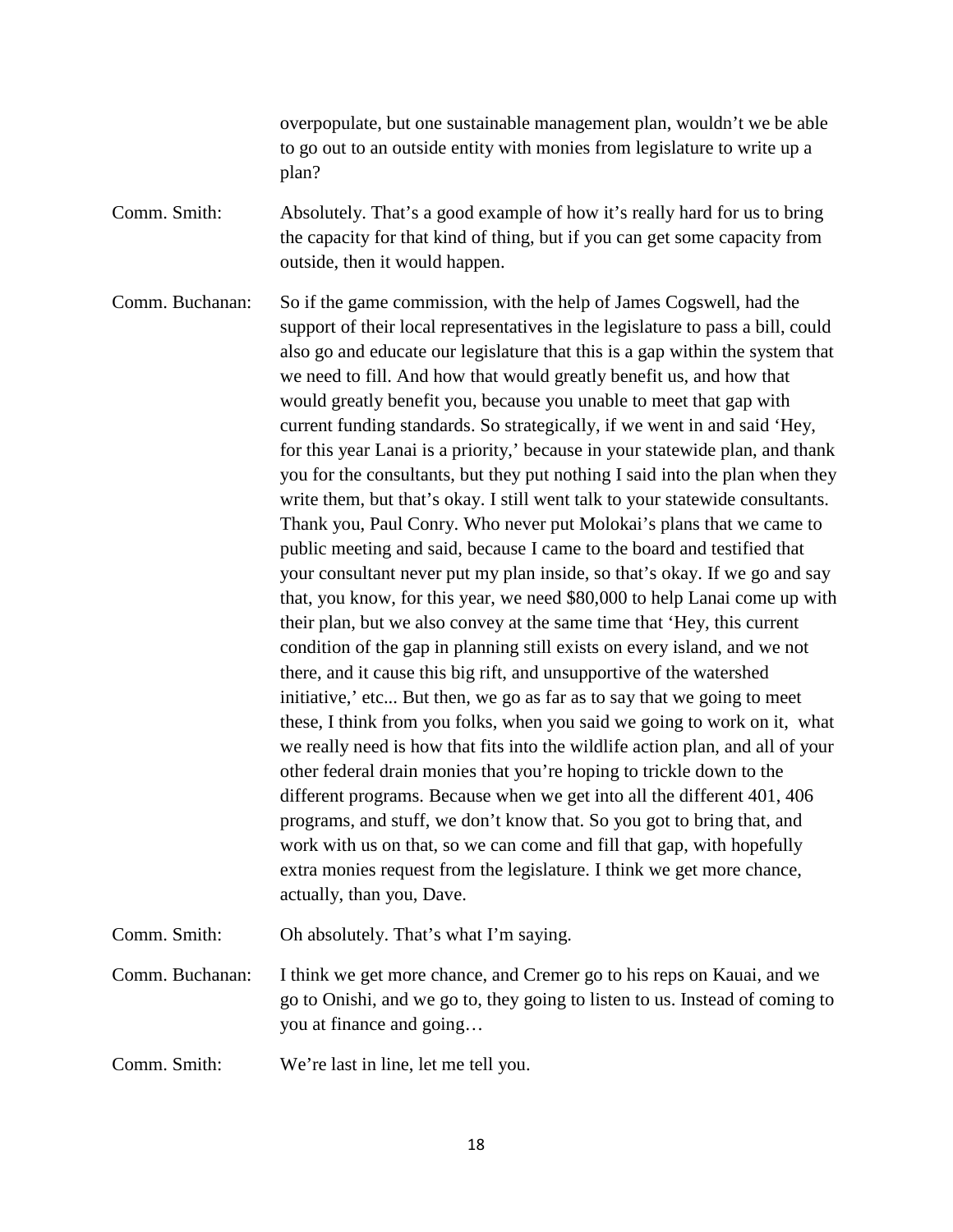Comm. Buchanan: Okay, so, but you hear me saying that staff got to work with us to formulate how we going to package this request, you know, because ultimately what going to happen is a village could bring one bill, one money bill. They going to have to go to finance and ways and means. So. Comm. Smith: Yeah, there's a big money bill like that, or you can just do it as a, when we come up with a list of priorities for each island, then you can start to pick them off one by one. So a couple different approaches. Comm. Cremer: For me, the reason why my reps had pushed for the commission, is because I explain to them about the situation with not having one game management plan, not having communication, and I laid everything on the table, and I said 'With the commission, it'll work better.' So I don't think they going to give me everything I want, but I think they going to be realistic and help where they can. Comm. Smith: That's why you have to be realistic in your asks, and strategic, and we can work together on that. Chair Sabati: I'd like to add to this, you know, game management plans should be specific for each island. The Big Island, we actually created a game management plan. Dave Smith sat on the board. That was over ten years ago. And the thing is still sitting at DLNR. So yeah, we can get funding, the plan can be created, but if it's not activated, it's useless. You know, I sat on that committee, and we did input, we created the plan, went to DLNR, DOFAW, and then we've been waiting and waiting and waiting. Comm. Smith: Oh, was that the Dick Hofflinger's plan? Chair Sabati: Yes, we had the whole committee, I was on the committee, we had guys from each district, Dave Smith, they went through, sit and wait, wait, wait, wait, and nothing! That's kind of a bad example. I don't mean to burst the bubbles on game management plans, but something's got to be done. What if you do get the money, and you spend the money creating game management plan, then it stalls, and sits. You guys all know over a period of time there's changes in climate, changes in the land, change in population. Game management plans have to be adjusted. At the moment it was created, and then go ten years… what good is it? All that time, and money, and effort is wasted. We're still waiting to hear about the Big Island game management plan. And that's one of the things I'm going to bring up on the other items. But, so, there's got to be accountability. And that's one good example. I hate to see everybody else work hard and get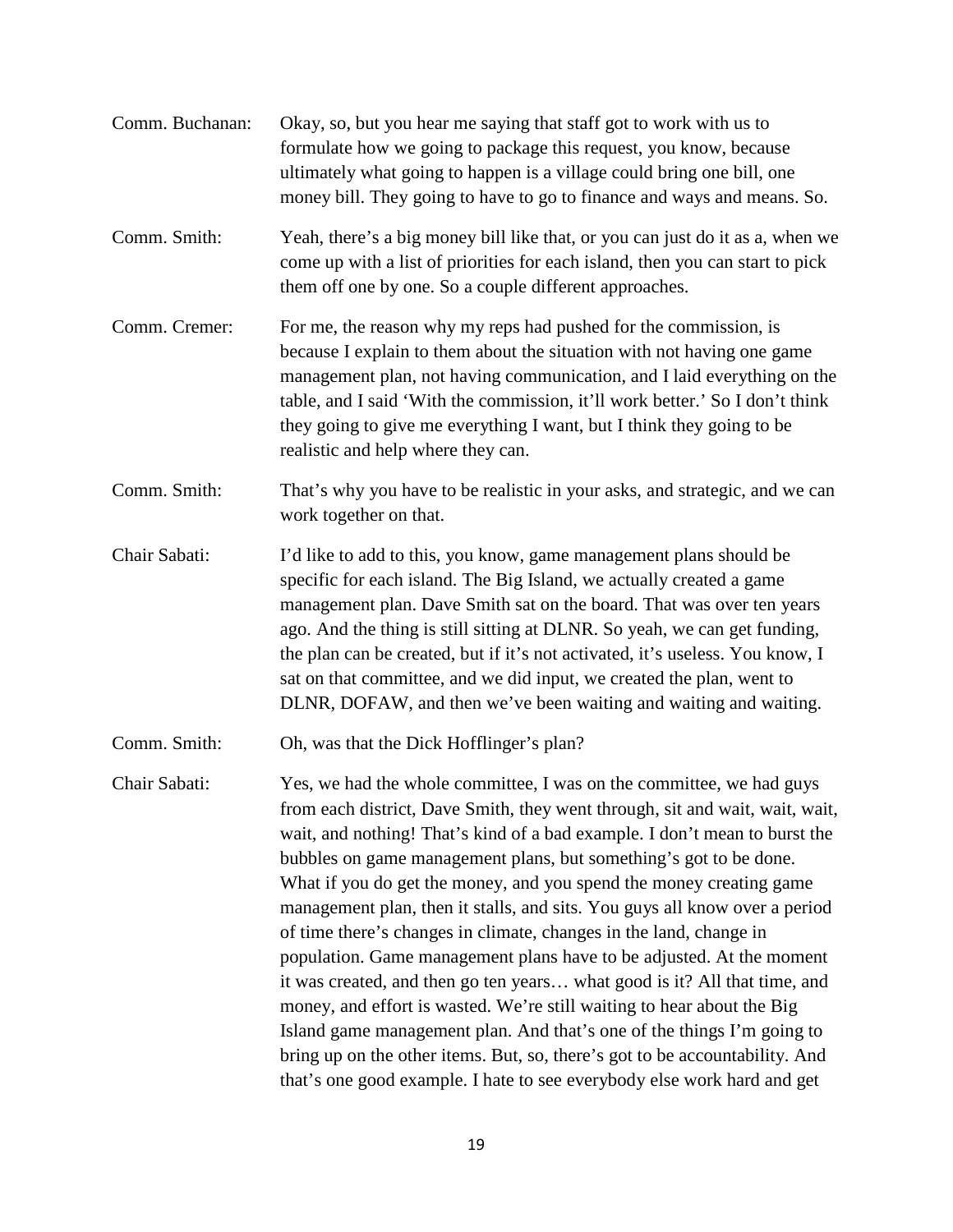|               | funding, create a game management plan, and then it just sits on<br>somebody's desk.                                                                                                                                                                                                                                                                            |
|---------------|-----------------------------------------------------------------------------------------------------------------------------------------------------------------------------------------------------------------------------------------------------------------------------------------------------------------------------------------------------------------|
| Comm. Smith:  | Well, you got to hire the right person to do your plan too, and it needs to<br>come to us in a form that we can use. I don't think we got a plan that was<br>well enough vetted and operational. So we have to make sure that the<br>contractor that you hire gives us something and is well vetted. It can't be a<br>one-sided plan that comes from one group. |
| Chair Sabati: | Well, I understand that, but it went, and then it sat there. Weren't saying<br>'Hey, we need to make these changes' and so forth, it just, we haven't<br>heard nothing.                                                                                                                                                                                         |
| Comm. Smith:  | I don't think it was well vetted enough. And so it goes right back to not<br>having enough capacity, so let's hire an actual contractor and let's not hire<br>Dick, because he didn't get the plan to where it should have been to get it<br>approved, and let's get a contractor and get the thing done.                                                       |

**Commissioner Jury:** So just, again, thank you Chair, and for each of us summarizing our meetings. So, we had our meeting a few weeks ago with the Forestry and Wildlife Manager, as well as we're also fortunate enough to attend I think it was two Hunter Ed classes that was held here on Oahu. Both myself and the other Oahu commissioner, we were able to attend. Kind of just putting ourselves out there as outreaching, another tool to letting the new people who obtaining their hunting license, gaining hunter education, kind of know what's going on at this level, and kind of put a face to the commission, kind of explain on what we are doing. And then again, meeting with them, we kind of look at Oahu, and we consulted with the wildlife and the forestry manager and talking about our issues here on Oahu, and you know, a lot of different things we talked about, certain areas that we are able to go into, or how we can work with this special use permits in the future, helping to acquire leave in a certain area. Of course, you know our issue on Oahu, a lot of land users in one area, multiple people, population. So, trying to work towards that, working in different areas. We did talk about some type of collaboration effort within the hunting community, and at one point was a hunting community and the state, which is probably starting an additional checking station at Pomoho PHA, where we can work alongside DLNR and kind of work with hunters, and help open up an area smaller, no matter how small or big a project is, at least creating this bridge, creating this atmosphere, where guys can have a relationship. And yes, that's kind of where we're at, we're ongoing with certain areas that's not at this point permitted, but we're working with them on how we can get the permit process through. Certain area that is landlocked on our side through the various associations is us kind of approaching them and working alongside of getting support from whichever, from different means. From the state, you know we cannot force you landlocked areas and private land owners and say 'Hey, we're trying to get through this area,' this is what we want to do, and we have the support of the state as well. So it's kind of slow going, but we're in the right direction. I'm happy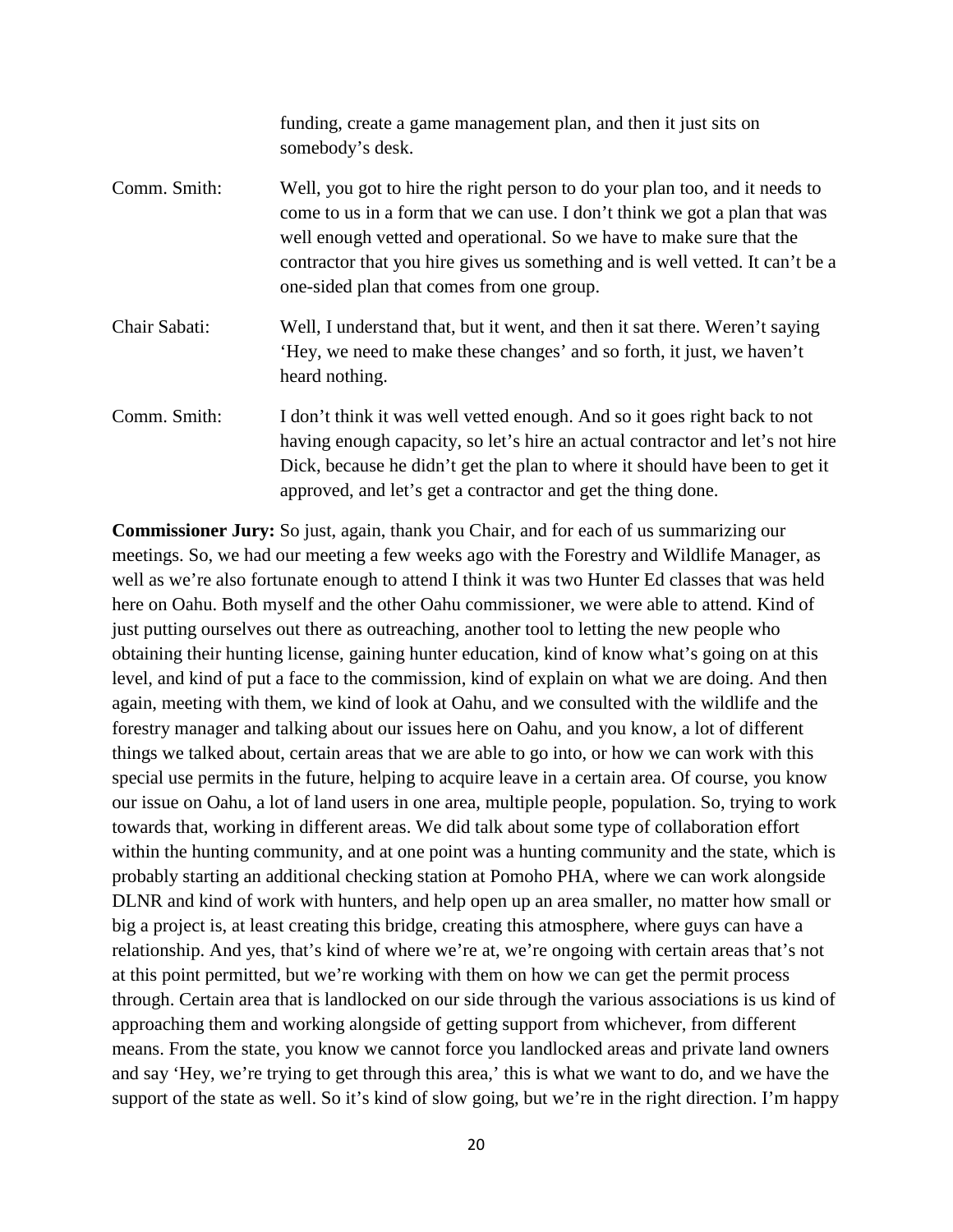where we're at, and our suggestion and my suggestion, and the Oahu Game Commission, speaking on behalf of all of the hunters here, kind of gaining more access into different areas, and we working toward that. I think we're on the right track. And, yeah, just then keeping us in the loop for Oahu, on some of the acquisitions. About those areas that's in various states of acquisitions, they're allowing us to be more involved in it, and other things are changing hands, really taking in what the hunting committee might have to say about it. That's pretty much it.

**Commissioner Timko**: Nancy, Oahu Commissioner. I met with Jason Misaki last Friday, it was a good meeting, and overall, even after last month, August meeting, I felt that he was doing his job, reaching out to the community, and working with the hunters. He stressed the point that their job is not just working with the hunters, but that their job is also working with the hikers, and everyone else who uses the land. So, yeah, I have a better understanding of how they're working constantly to facilitate access to new areas in addition to current hunting areas. What they're doing working for the game bird hunters here, raising the birds so that they can be released during bird-hunting season, so. It was a short meeting, but good. I mean, Oahu doesn't have the same problems the rural areas have, so.

**Joey Mello (DOFAW):** So, Joey Mello, East Hawaii manager. Ryan and I have been in communication, but I'm not going to steal his thunder, let him report next time. But we have been talking, he's just having a hard time at work right now, real busy at work.

**Chair Sabati:** Okay, Jon Sabati, West Hawaii district. We haven't had a chance to meet with DOFAW because Kanalu Sproat so busy out in the field, so we're working on scheduling a meeting with him. I had some conversations with him, some items, so it's work in progress. Our district is so big, our hunting areas got so much things they got to do. So we just trying to find time in the schedule where we can meet. But that's where that's at right now.

- Comm. Buchanan: I guess then my question would be maybe to Joey, is how is the Hawaii Island staff, since you guys have all of Hawaii on one island acreage. You guys are always constantly short on staff, or you guys meeting, are you…
- Joey Mello (DOFAW): Little bit of both. We could add a couple, but what we need to do is fill a current position inside. Currently we have two biologists filled now, but really no techs, I got one tech that's out on workers comp, but the tech positions are empty. And then Kanalo has three techs, and no biologists on staff. So I need a committed game biologist, never had one, East Hawaii, we've all done dual purpose, but we also need to fill what we have now. Good point, Lori, we are still very short staffed.
- Comm. Buchanan: I guess that would be one good opportunity to hear from the other staff on each island how they are doing, because I know I got nobody on Molokai, I mean, except the forestry person. I don't have a wildlife person, so maybe you can expound on that?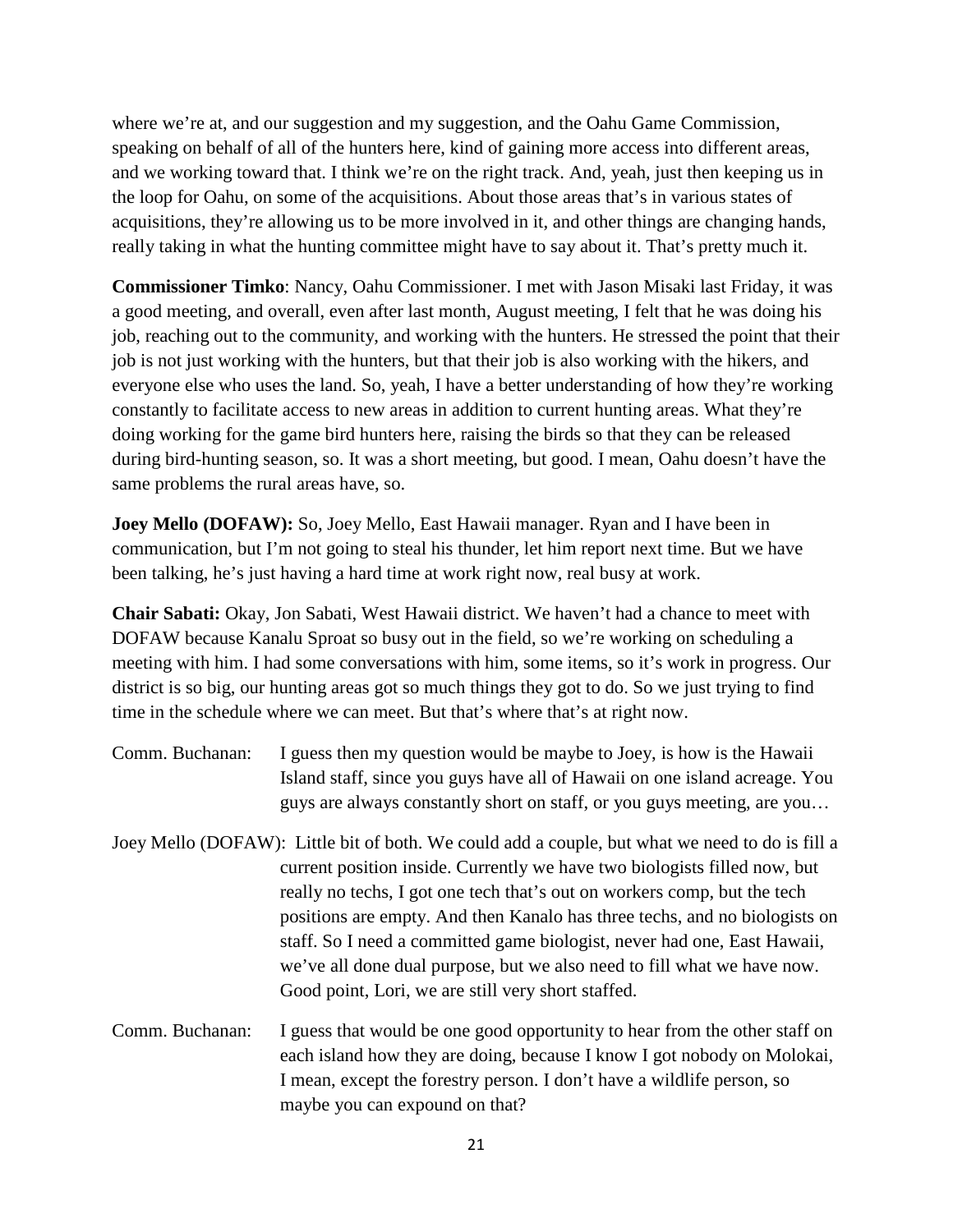- John Medeiros (DOFAW): Tony is the wildlife person. He is the wildlife person on Maui. He's our technician on Maui. We have a lot of positions that need to be filled, we're in the process of filling. Right now, I'm short six positions. And one includes the seabird biologist, which we're in the process, we finally got our list. And the rest are pretty much technicians. So our on-the-ground people. And we get that moving slowly, but it's getting there. Filling those positions. We also have one coming to Lanai, another technician, which is going to help.
- Comm. Smith: When I came in, we had about a 25% vacancy, and we've probably filled about nine out of ten of them, and we still have a 25% vacancy, so it's just been this churn. And a lot of it was internal processes, and things were going really slow, and I think we've worked out a lot of those, and we have a lot of positions out right now. But one really important thing that perhaps, you know, the chair of the commission or something you guys could think about is, I don't know if it would help, but you could always encourage the department to move forward on hire, you know, prioritizing… It is a priority, we are working on it, it's my top priority, is filling positions, but there's only so far… I'm not really in charge of that, per se, so there's only so much I can do, but it's been a really high priority for us, to fill our positions. The other thing is, with the legislature coming back into session -- and I always call it a slow-motion train wreck, I can just see it coming -- we're going into another legislative session with a whole bunch of open positions, which is always dangerous, because they'll have a tendency to just go through and line them out, they took five of them last year. So encouraging your legislators to maintain… tell them 'We understand there's a lot of positions in DLNR, we also understand they're working as hard as they can to fill them, it's not lack of trying, and to please protect the positions,' because if we have open and vacant positions, say a biologist, or a technician, or a forest worker, too, that's going to help do a lot of this game work, and the leg. goes and zaps that out, then it's gone.
- Comm. Jury: Yeah, I just have a question, Chair. So, you're talking about positions, is the Access and Acquisition position still vacant? What's the status on that for the state?
- Comm. Smith: Well, we're just filling right now, right now we're in the process of filling our Trails and Access position, and that's focused largely on Na Ala Hele program trails. But there's really going to be a much more, when this person comes on, I'm going to task them with a much more active role in terms of acquisitions and access. And what we'd like to do is take the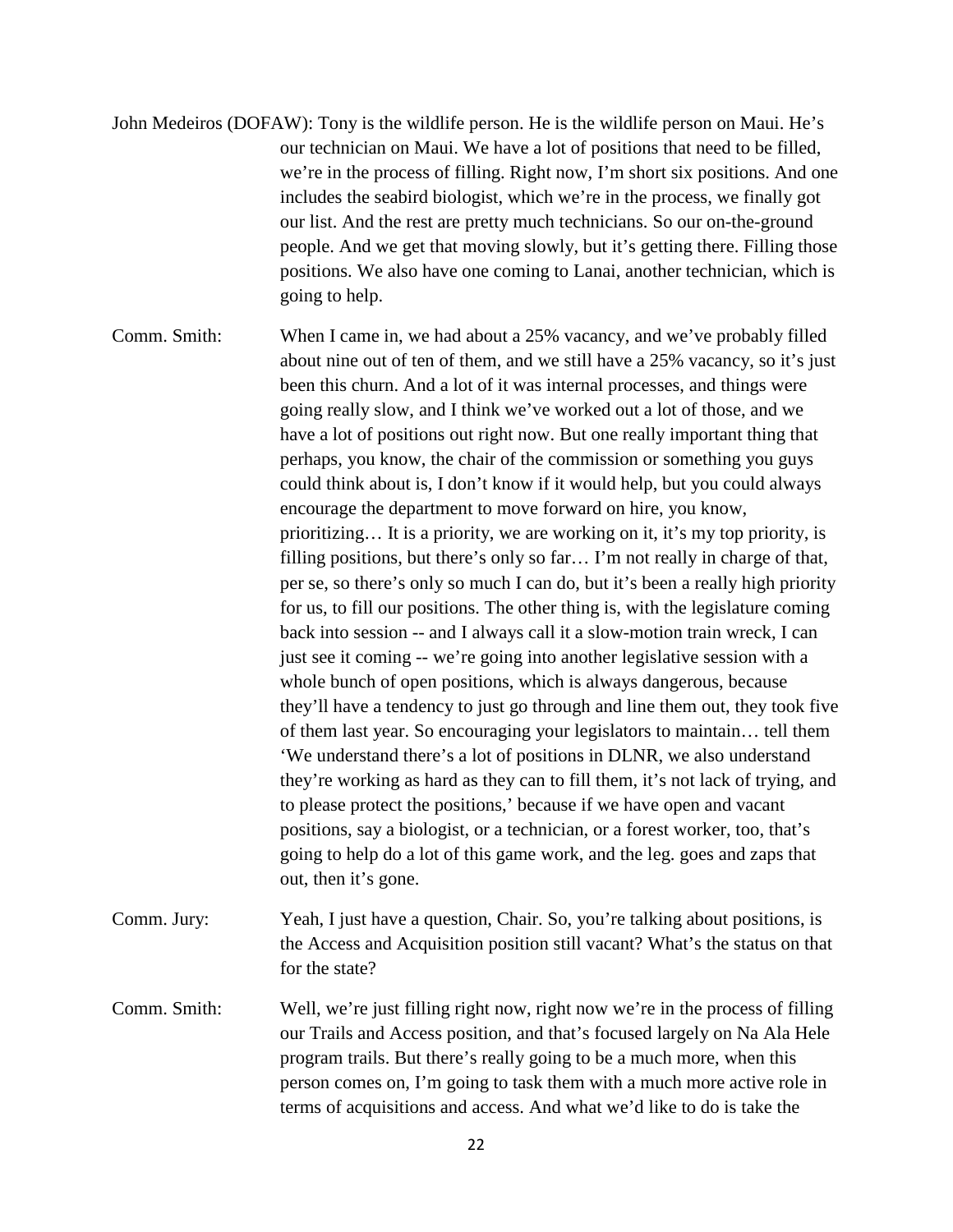funding from that position, take that funding and put that position under trails and access program, recreational trails and access program, and we'd like to build up our capacity in that program to be able to focus on access. We'd like more capacity for our abstract groups too, because we've been able to gain a lot of access and protect access for public hunting areas, just with our abstractor going through and finding stuff, like 'Oh, look, we've got an easement here actually,' and so, somebody can go back and do that research. It's really important, there may well still be things out there, low hanging fruit where you just go find 'Hey, we actually have an easement here!' When I came, I know a branch, there was easements existing that people had forgotten about, private land owners that just never shared the fact that there was an easement there. Kind of have to go through and do your own research to find out that actually the state had and easement through there, so now we can provide access. It's a good use of time.

- Comm. Cremer: what is staff situation on Kauai?
- Lindsey Ibara: Right now, for Kaua'i, for our wildlife side, we get one Nene biologist, one Nene biologist we got to fill, two technicians under the Nene position that is vacant on the wildlife side. Strictly for game, you have me, and then we get one, in fact, that one we got to fill too, we get somebody just emergency hired into one of the game techs under the state, and we got another game tech funded by I think it's wildlife revolving, and then we got one RCUH.
- Comm. Cremer: The game mammal biologist went to birds? where did Clay move?
- Lindsey Ibara: Well, that is me, like just a game biologist. Yeah, the biologist opening is for Nenes. Clay moved to seabird biologist. Yeah, his position is vacant, and then the other tech left, so her position is vacant, and then our biologist, she left, so her position is vacant. So, but that, going back to that is, so that will put my game guys for help, because the Nene season is coming up, so we all trained in surveying and banding, so that would take some of our game guys and help on the Nene project. Just for the breeding season, which is December to March-ish. And that, we haven't take full time, but this will pull some of our staff for go and help do that thing, stuff like that. As far as the game side, we pretty good, but like I said, it's just for a last year and a half, so. We still got plenty maintenance jobs we are catching up on, and starting for do more trapping, and other stuff.
- Comm. Buchanan: How time consuming is the banding for the Nene? Which runs from when to when?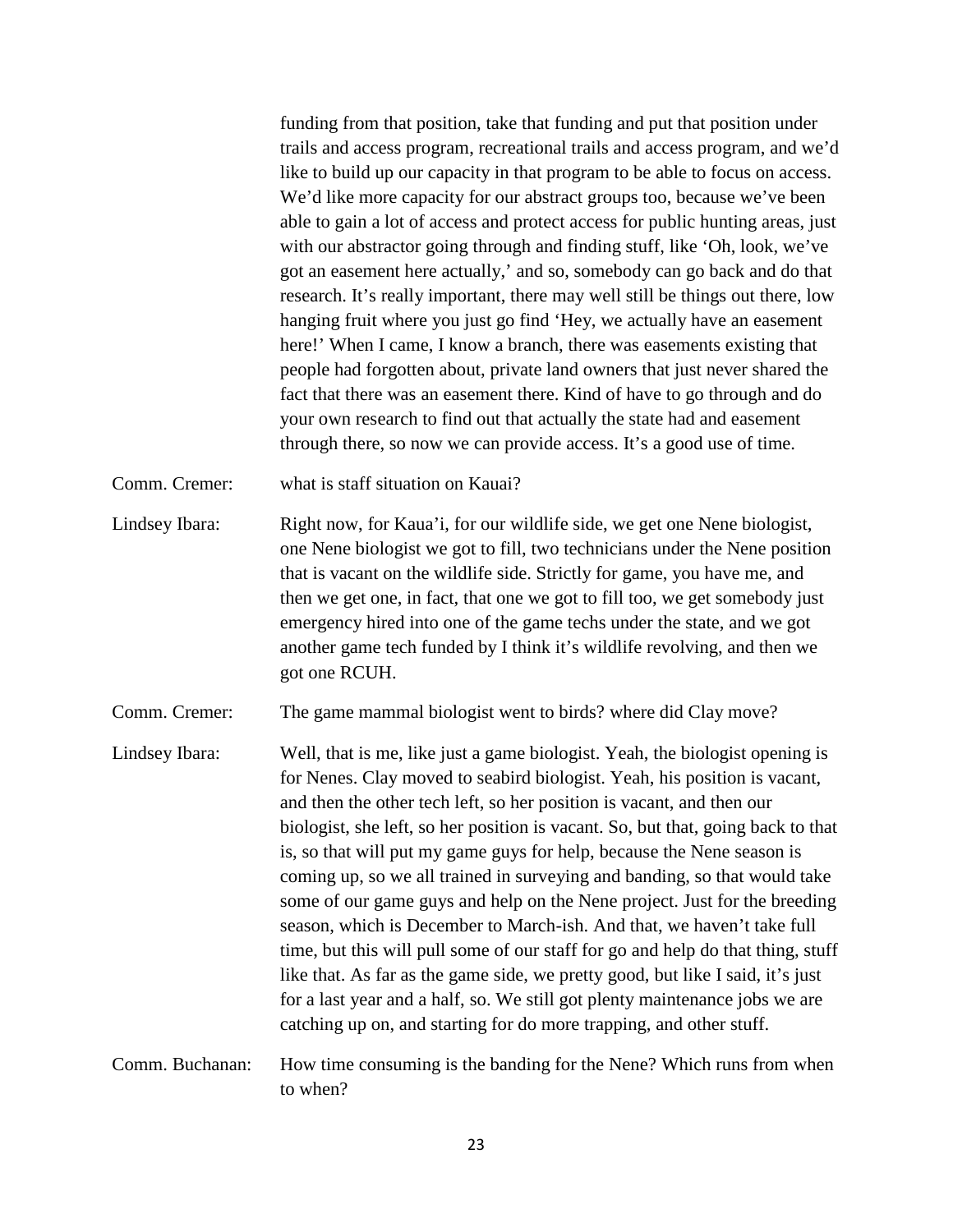| Lindsey Ibara:  | Maybe like once or twice a week during the peak banding season. Other<br>than that, the surveysThe peak is January to March.                                                                                                                                                                                                                                                                                                                                                                                                                                                                                                                                                                                                                                                                                                                                                                                                                                                                                                                                                                                                                                                                                                         |
|-----------------|--------------------------------------------------------------------------------------------------------------------------------------------------------------------------------------------------------------------------------------------------------------------------------------------------------------------------------------------------------------------------------------------------------------------------------------------------------------------------------------------------------------------------------------------------------------------------------------------------------------------------------------------------------------------------------------------------------------------------------------------------------------------------------------------------------------------------------------------------------------------------------------------------------------------------------------------------------------------------------------------------------------------------------------------------------------------------------------------------------------------------------------------------------------------------------------------------------------------------------------|
| Comm. Buchanan: | So three months, twice a week, how much staff?                                                                                                                                                                                                                                                                                                                                                                                                                                                                                                                                                                                                                                                                                                                                                                                                                                                                                                                                                                                                                                                                                                                                                                                       |
| Lindsey Ibara:  | One or two, depending on how much they would band. And some days<br>they only going banding 1000, so they only need one guy. Some days they<br>don't need anybody.                                                                                                                                                                                                                                                                                                                                                                                                                                                                                                                                                                                                                                                                                                                                                                                                                                                                                                                                                                                                                                                                   |
| Comm. Buchanan: | You guys get one volunteer program, or the protected status does not<br>allow you?                                                                                                                                                                                                                                                                                                                                                                                                                                                                                                                                                                                                                                                                                                                                                                                                                                                                                                                                                                                                                                                                                                                                                   |
| Joey Mello:     | Because it's endangered species, you need permits to even handle them.                                                                                                                                                                                                                                                                                                                                                                                                                                                                                                                                                                                                                                                                                                                                                                                                                                                                                                                                                                                                                                                                                                                                                               |
| Lindsey Ibara:  | We do use volunteers for the game side for various projects.                                                                                                                                                                                                                                                                                                                                                                                                                                                                                                                                                                                                                                                                                                                                                                                                                                                                                                                                                                                                                                                                                                                                                                         |
| Joey Mello:     | Just to expand on, Lindsey touched on it, but I get a lot of questions from<br>hunters, 'What does that one have to do with this one?' We all help each<br>other, we all work together. When there's no Nene biologist, then<br>somebody else is filling in. The flip side – because this meeting is about<br>hunting, right? – so I just mentioned about our staffing so for the last<br>twenty since 1993, my position, or my old position, which Ian Cole is in<br>now, a non-game position, has been doing all of the hunting stuff. And I<br>spent, for twenty-some years, I spent probably 60% of my time on hunting<br>stuff as a non-game biologist. So when we talk about the staffing, just to<br>I mean, most of you guys probably picked that up, but a lot of our<br>constituents call and say 'What does that have to do with it?' You know,<br>we're all a team, and we all get everything together. So when we are fully<br>staffed, then everybody is helping with the hunting program, and<br>everybody turns and helps with the native program, and everybody turns<br>and helps with the Alala, that's a big thing going on right now on the big<br>island. So that's the reason, in case there's any confusion. |
| Comm. Buchanan: | I guess it's, the other islands, we never hear nothing from Ryan and Jason.<br>If you guys wanted to contribute                                                                                                                                                                                                                                                                                                                                                                                                                                                                                                                                                                                                                                                                                                                                                                                                                                                                                                                                                                                                                                                                                                                      |
| Ryan Peralta:   | We all have the same issues, as far as personnel and as far as                                                                                                                                                                                                                                                                                                                                                                                                                                                                                                                                                                                                                                                                                                                                                                                                                                                                                                                                                                                                                                                                                                                                                                       |
| Comm. Buchanan: | Mister Chair, I find this really helpful. I like to give the people on the<br>ground opportunity to tell us what is their troubles, instead of bussing<br>them up every time, It's nice. Thank you.                                                                                                                                                                                                                                                                                                                                                                                                                                                                                                                                                                                                                                                                                                                                                                                                                                                                                                                                                                                                                                  |
| Chair Sabati:   | Okay. Let's move on. Item six.                                                                                                                                                                                                                                                                                                                                                                                                                                                                                                                                                                                                                                                                                                                                                                                                                                                                                                                                                                                                                                                                                                                                                                                                       |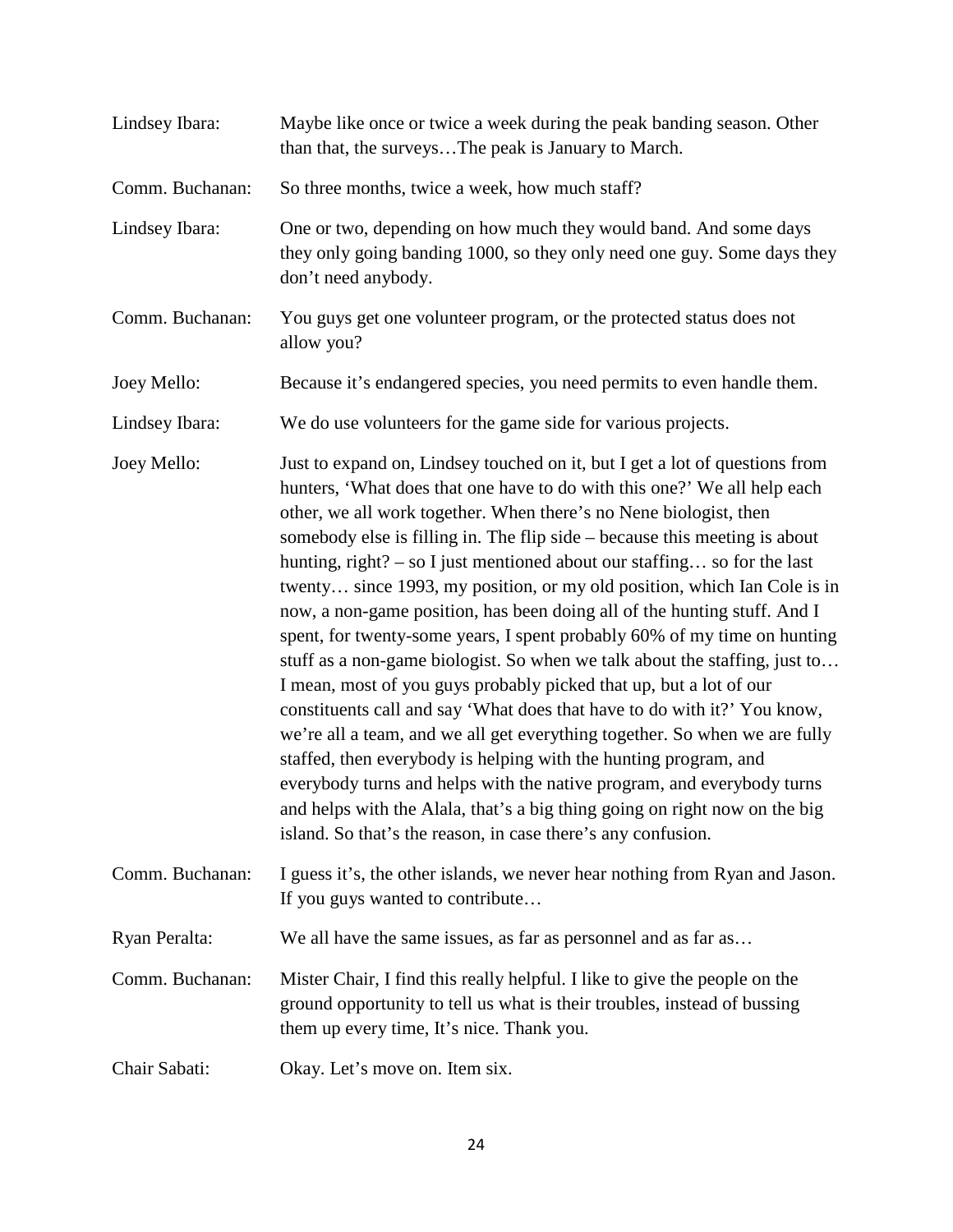# **ITEM 6. Update by the commissioners on the creation of a comprehensive list of hunting and wildlife related issues per district.**

- Comm. Ruidas: I think I covered that the last time, remember, in Item 5, but I just picked the three highest priorities, that's all I did. Is that okay?
- Comm. Jury: Oh yeah, I agree with him. I think that covered it for Oahu, but I'm just saying again, I think it's just access, and just a lot of people in a certain area because of the population here on Oahu that we deal with. So multiple land users in one area, which including the public hunting areas, always is our issue that we have here. And some landlocks.
- Comm. Buchanan: May I interrupt for a second? Shaya Honarvar handed out a draft list, what Shaya did on her own -- which was really awesome, was she, because she also did the minutes of the meetings – she was pulling out, arbitrarily on her own, to her own volition, to pull out what she thought might be concerns from testimony that was offered up by individual commissioners. And so, she listed that and put it on this draft paper. So the reason why it couldn't be ready to work or anything, is because she did it on her own without us directing her to do it. And it's just for consideration. So if we want to start to work off of this static and comprehensive list, we could do that. And even now, when you are submitting testimony, can even look and go 'Yeah, I said that, that is still one concern,' you know. But thank you, Shaya, for that! That was really awesome of you to go out and to do that. You can take a look at it.
- Chair Sabati: Thank you.
- Comm. Buchanan: It's really fast and easy to read, and… and even if you like it or make corrections to it now, if we want to make a motion to adopt this as a beginning of a comprehensive list, then that's a great idea, too. It's not an action item, we can put it on the list for the next agenda.
- Comm. Smith: Yeah. What you might want to do is circulate something that people can look at.
- Comm. Buchanan: Yeah, so we are circulating now, and since that's an item, and we discussing it, and we already went to item five, maybe whoever we started with – we started with Lanai'i down there – you can look on this and just say… go ahead, Shaya.
- Comm. Smith: So you could attach it to the next agenda.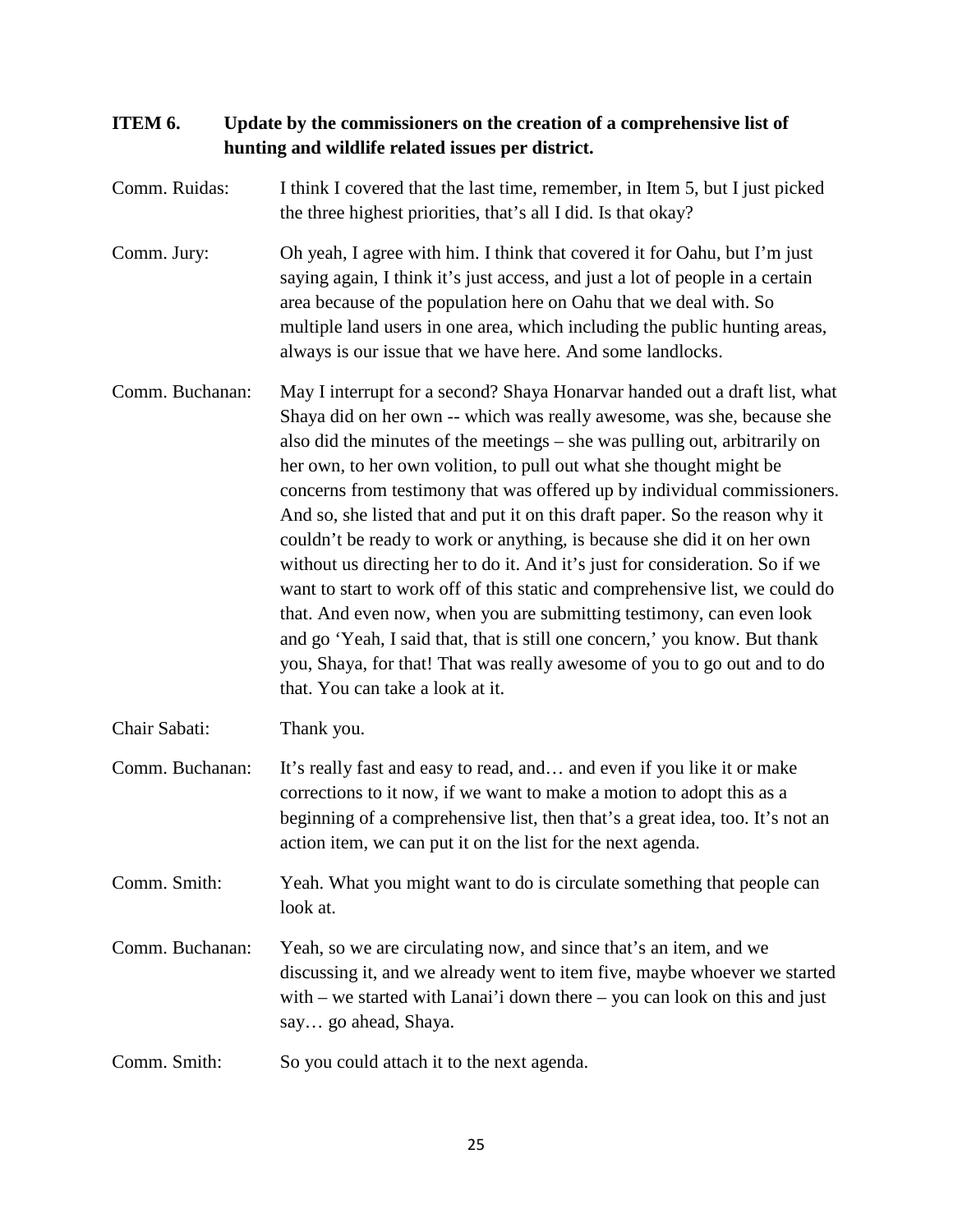Shaya Honarvar: All of the points that have been brought up in the last two meetings, they're very general. The commissioners are saying 'We need to work on access and acquisition. But where? How? We need more details. For example we talked about the lease for Lanai and Kaua'i, that was very specific and we could look at that and work on that. So again, this list is very general. Everything I've been hearing in the past two meetings has been very general. So, maybe you want to consider taking what I have, what you have said in the past two meetings, and then kind of put some bullet points under it, and say 'Okay, specifically maybe this would be interesting to work on.' And I think it has been brought up already in the previous item, right? More specific details. Please email me anytime, and then I'll keep track of this list.

Chair Sabati: Thank you.

- Comm. Buchanan: With that I would have one suggestion: That we table Item 6, and circulate the draft discussion, and we could take it up on the next agenda. So we'll table this discussion for the next meeting of the GMAC where we can discuss this, and then people have already read it and made their recommendations, and they can start to be a comprehensive list.
- Chair Sabati: Yes, because I have some specific stuff that I would like to add to it too. But I'd like to do a little bit of discussion, because the community asked me to bring this forward.
- Comm. Cremer: For me, the list kind of was what I discussed earlier in five. I think the number one thing was communication, and I think we succeeded in that area. I said it not necessarily is going to be agreeable like I talk to Lindsey and Thomas, not necessarily I don't like hear what they have to say, or they're going to like hear what I have to say, but we got to learn that we got to come to some kind of common ground, and know that we all working for the same direction, hopefully. Which have been sustainable hunting, and a game management plan, things that we need for a long time, for now for us, and for the future. I think the number one thing, like I said, is communication, and everything else will fall into place, not necessarily going to be what we like hear, or what we like do. One of the things is aerial shooting, I no like aerial shooting, but sometimes I not going to get what I like. But, being able to communicate about those things is the most important thing, so everybody know what's going on. So we can tell our people that we working for, as commissioners, what we doing. And like again, I said thank you, the communication is important,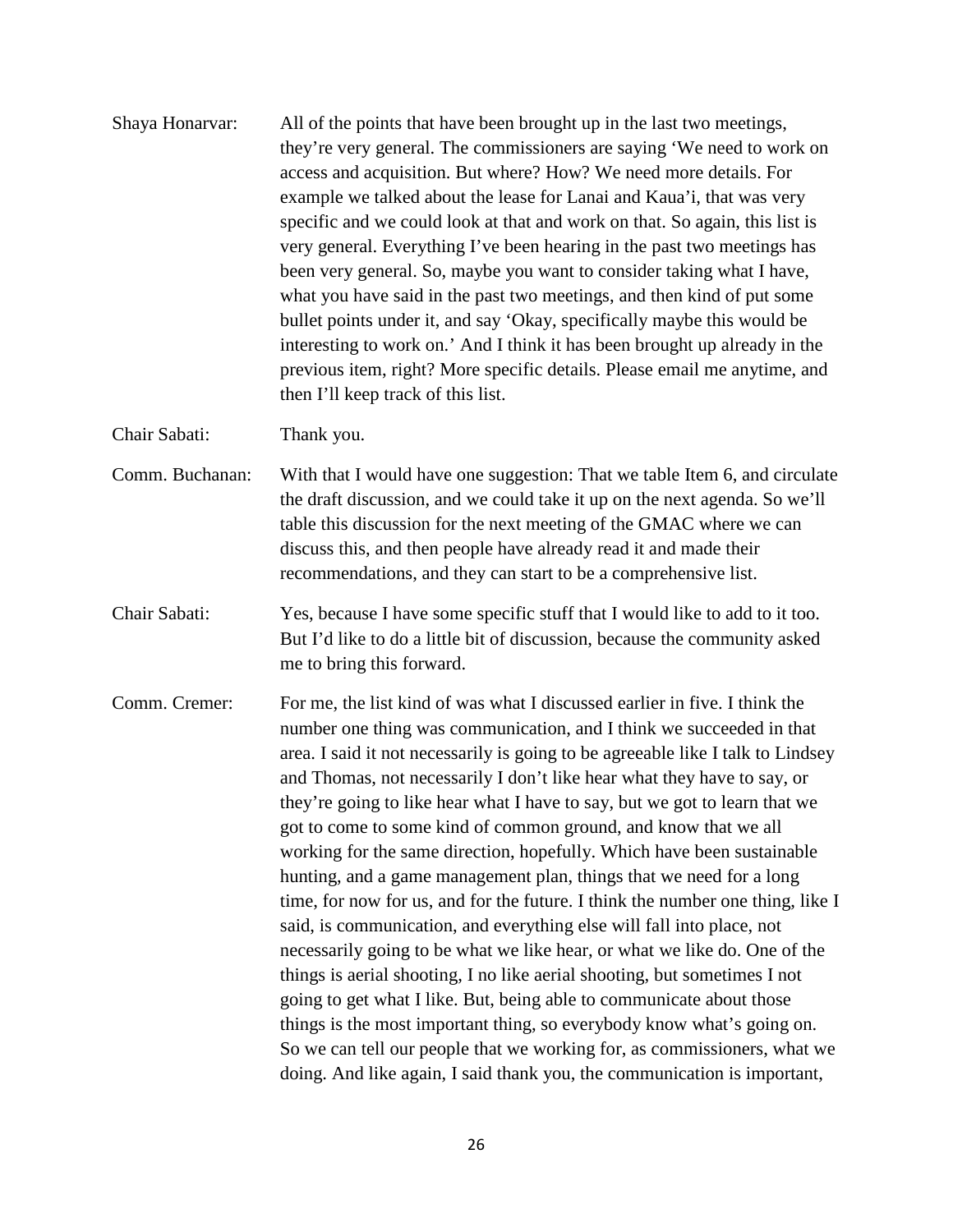|               | and we are getting that, and we can work towards all the other goals that<br>we need to. Thank you.                                                                                                                                                                                                                                                                                                                                                                                                                                                                                                                                                                                                                                                                                                                                                                                                                                                                                                                                                                                                                                                                                                                                                                     |
|---------------|-------------------------------------------------------------------------------------------------------------------------------------------------------------------------------------------------------------------------------------------------------------------------------------------------------------------------------------------------------------------------------------------------------------------------------------------------------------------------------------------------------------------------------------------------------------------------------------------------------------------------------------------------------------------------------------------------------------------------------------------------------------------------------------------------------------------------------------------------------------------------------------------------------------------------------------------------------------------------------------------------------------------------------------------------------------------------------------------------------------------------------------------------------------------------------------------------------------------------------------------------------------------------|
| Chair Sabati: | Okay, for the West Hawai'i district, again the concerns came up was the<br>game management plan and wildfire management for Puu Anahulu. Also,<br>was brought to me by the hunting community was that hunters like to have<br>input on projects or possible projects funded by the wildlife revolving<br>fund, for our district. The other concern that they would like to bring forth<br>is the <b>Koai</b> mitigation area. About three hundred acres, from what I was<br>told, is sitting on the Land Board, and I guess waiting for executive order<br>and signature. So we like to see, you know, that move forward. Because<br>that's a hunting area.                                                                                                                                                                                                                                                                                                                                                                                                                                                                                                                                                                                                             |
| Comm. Smith:  | What is that? Which area?                                                                                                                                                                                                                                                                                                                                                                                                                                                                                                                                                                                                                                                                                                                                                                                                                                                                                                                                                                                                                                                                                                                                                                                                                                               |
| Chair Sabati: | This is the <b>Koai</b> mitigation area, it's about three hundred acres, <b>Koai</b> . Is<br>that the                                                                                                                                                                                                                                                                                                                                                                                                                                                                                                                                                                                                                                                                                                                                                                                                                                                                                                                                                                                                                                                                                                                                                                   |
| Joey Mello:   | If it's three hundred, you're probably talking about the Mokai lease, that<br>was never included in the reforestation, yeah?                                                                                                                                                                                                                                                                                                                                                                                                                                                                                                                                                                                                                                                                                                                                                                                                                                                                                                                                                                                                                                                                                                                                            |
| Chair Sabati: | Right.                                                                                                                                                                                                                                                                                                                                                                                                                                                                                                                                                                                                                                                                                                                                                                                                                                                                                                                                                                                                                                                                                                                                                                                                                                                                  |
| Joey Mello:   | We are trying to get that back, but I'm sorry, but I haven't been involved<br>with Kanalu and Steve on the discussion, I'm supposed to be, because we<br>kind of joined                                                                                                                                                                                                                                                                                                                                                                                                                                                                                                                                                                                                                                                                                                                                                                                                                                                                                                                                                                                                                                                                                                 |
| Chair Sabati: | That's one of these that I'll be talking to him about, how we can move<br>forward with that. The other concern from the hunting community was the<br>HCP, the habitat conservation plan for Puu Anahulu and Puu waa waa. I<br>just got the HCP through email from Kanalu and it's pretty thick, I haven't<br>finished going through it. People are asking 'Why's it taking so long?'<br>because it's been like over ten years. Another thing that's over ten years.<br>So they would like to know what's the status on that. Another concern was<br>the <b>Kohala</b> goat situation. They going to put miles and miles of fence, we<br>understand they got to protect the habitat, so they want, I guess, the<br>hunters are concerned about eradication, aerial eradication, meat salvage,<br>and all of that. And when it comes to the helicopter eradication questions<br>pop up, is this only permitted on state land, to use a helicopter for<br>eradication and herding, or is it permitted also on private property? I guess<br>it popped up with the issue of they are doing it on Hawaiian Homes,<br>rounding up the sheep. So that's one of the concerns that we would like to<br>get more clarification on, the proper use of the aerial management, use of |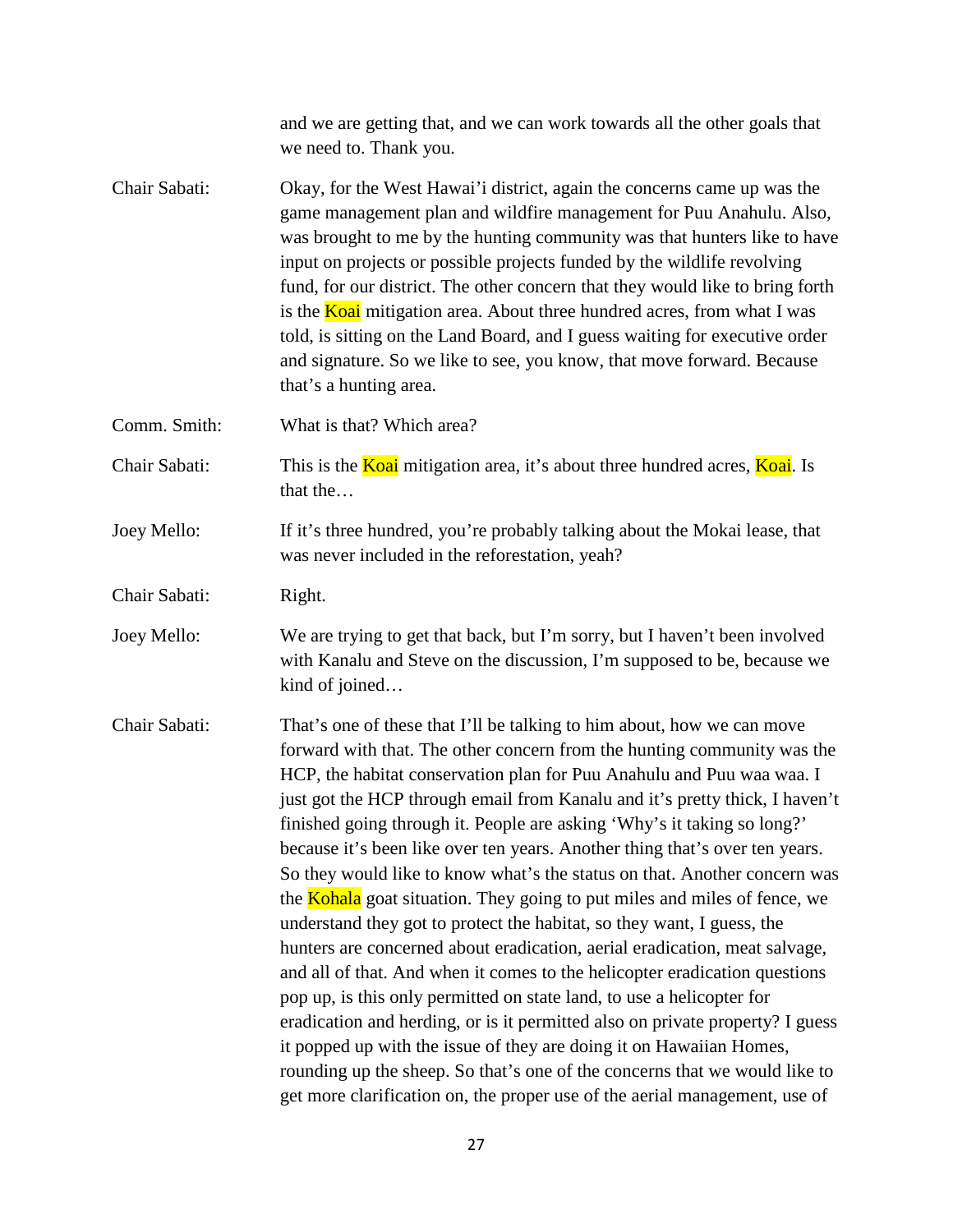|                 | helicopters. So that's the most specific things that I want to add to the list,<br>and I will email it to you, and I thank you Shaya for putting this together.                                                                                                                                                                                                                                                                                                                                                      |
|-----------------|----------------------------------------------------------------------------------------------------------------------------------------------------------------------------------------------------------------------------------------------------------------------------------------------------------------------------------------------------------------------------------------------------------------------------------------------------------------------------------------------------------------------|
| Comm. Cremer:   | So you're saying that they are using state-funded aerial shooting in DHHL<br>land?                                                                                                                                                                                                                                                                                                                                                                                                                                   |
| Chair Sabati:   | They're not shooting. From what I was told they're using the helicopter to<br>herd, round up and herd the sheep. So the question was, is this permitted,<br>you know? Everybody knows that DOFAW can use helicopter aerial<br>shooting for management, but what is the extent of that? Can it be also<br>used on Hawaiian Home Lands, private property, or, you know? Just<br>looking for clarification. Yes?                                                                                                        |
| Joey Mello:     | I can answer some of that, but I can look further into it. They requested<br>and got a permit, we were authorized to give DHHL a permit to herd, and<br>we, we discussed with them several years ago when they created the 'Aina<br>Mauna plan and encouraged them to utilize the sheep, if they're going to<br>reduce that herd. And so what they're doing is they're herding them into a<br>big corral and they're issuing them out to their beneficiaries.                                                        |
| Comm. Buchanan: | You cannot use a helicopter to herd wildlife, Without a permit from the<br>state. So you guys gave them a permit to herd using a helicopter.                                                                                                                                                                                                                                                                                                                                                                         |
| Joey Mello:     | No aerial shootings. They can do sighting, surveys, and herding under the<br>conditions-                                                                                                                                                                                                                                                                                                                                                                                                                             |
| Comm. Buchanan: | So aerial shooting and herding was a part of the legal verbiage that got<br>passed under the uniform codes about two years ago when the state was<br>offered their position when that big who-ha-ha came on Big Island, we<br>passed a-it came under the FAA, so a federal administration rule. That<br>was a uniform code rule that got amended to include aerial shooting and<br>herding with helicopter. That is what allowed the state to do it, that's my<br>understanding. Unless anybody in here get anything |
| Comm. Smith:    | I don't think that's quite right, I think, what we did a couple years ago at<br>the legislature was we just clarified state law to exempt state employees.                                                                                                                                                                                                                                                                                                                                                           |
| Comm. Buchanan: | For flight exemptions.                                                                                                                                                                                                                                                                                                                                                                                                                                                                                               |
| Comm. Smith:    | Specifically. We always felt that we were in fact allowed, but the language<br>was legally ambiguous so we just changed something and made it—                                                                                                                                                                                                                                                                                                                                                                       |
| Comm. Buchanan: | Because the federal law supersedes that, and that's how come the<br>amendment had to be made to the code under FAA.                                                                                                                                                                                                                                                                                                                                                                                                  |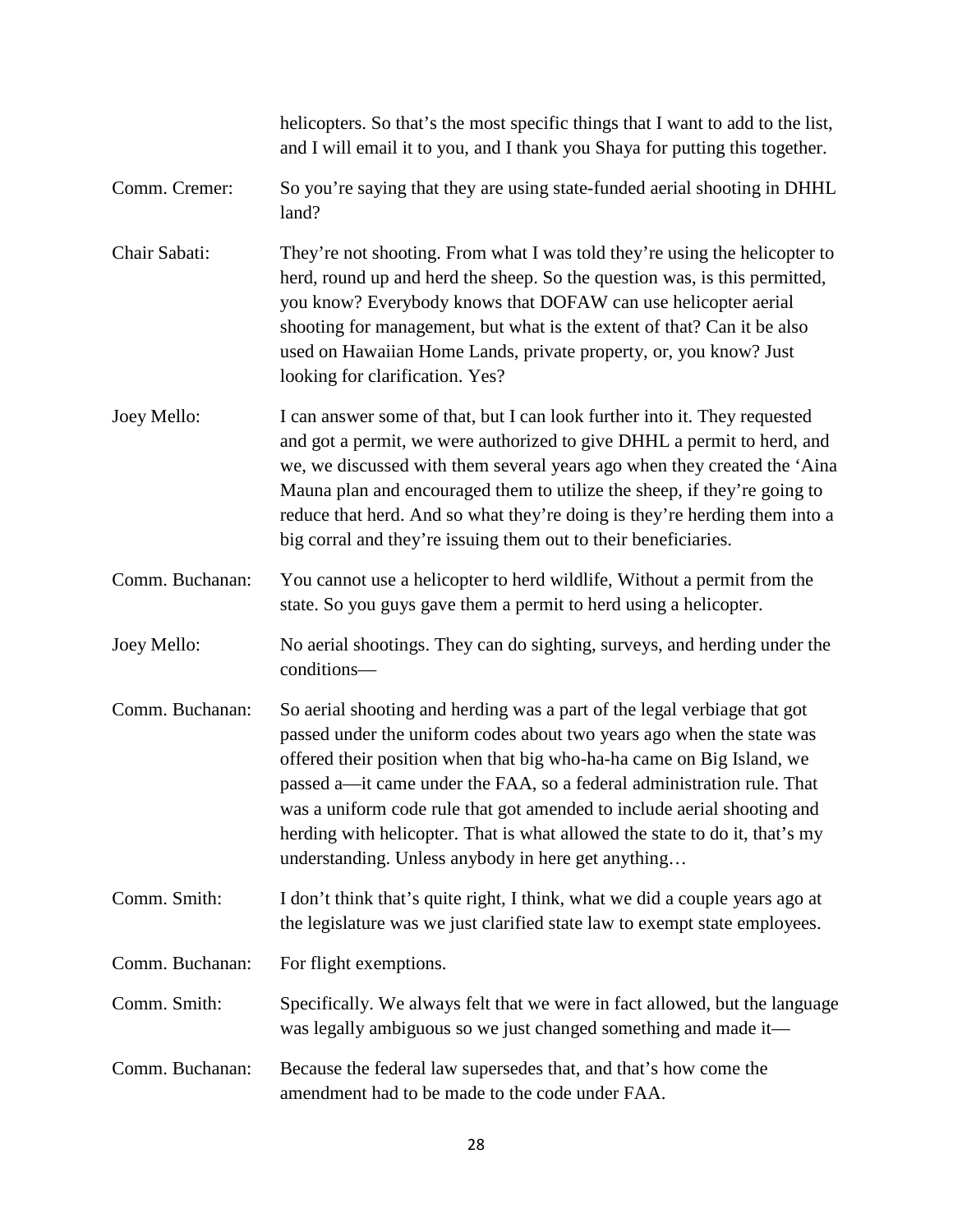| Comm. Smith:    | I'm not aware of that                                                                                                                                                                                                                                                                                                                                                                                                                                                                                                                                                                                                         |
|-----------------|-------------------------------------------------------------------------------------------------------------------------------------------------------------------------------------------------------------------------------------------------------------------------------------------------------------------------------------------------------------------------------------------------------------------------------------------------------------------------------------------------------------------------------------------------------------------------------------------------------------------------------|
| Comm. Buchanan: | Maybe we should have a clarification on that, just for us, so you know,<br>you know, because that's a big sore spot, I think, you know? Bringing that<br>up and somebody explain that in one future agenda meeting would be<br>awesome-                                                                                                                                                                                                                                                                                                                                                                                       |
| Comm. Cremer:   | Yes, please.                                                                                                                                                                                                                                                                                                                                                                                                                                                                                                                                                                                                                  |
| Comm. Buchanan: | -let's address that.                                                                                                                                                                                                                                                                                                                                                                                                                                                                                                                                                                                                          |
| Comm. Cremer:   | My question to him is, is DHHL doing the herding or is the state doing the<br>herding for DHHL?                                                                                                                                                                                                                                                                                                                                                                                                                                                                                                                               |
| Joey Mello:     | DHHL is doing that on their own land, that's their employees and<br>beneficiaries. The reports on what they're herding and how they're<br>herding is reported every year to the Department of Interior.                                                                                                                                                                                                                                                                                                                                                                                                                       |
| Comm. Buchanan: | That's because it's an FAA federal rule under uniform codes that have to<br>be amended to exempt the state in order to do that, that's the reason why.<br>That's my understanding, but I don't have legal background, so. We'll<br>bring it up in a future meeting, in the agenda. Thank you, I appreciate it                                                                                                                                                                                                                                                                                                                 |
| Chair Sabati:   | Right. So, Joey, that got brought up to me because everybody saw from<br>Saddle Road the massive herding, and the first question was "What<br>happens to the sheep?" and I said "I don't know, I'll find out." But it says<br>you said DHHL goes to the beneficiaries. I can tell you right now a lot of<br>the Hawaiians say "I never hear nothing about it," so it seems like a<br>privileged few is getting the sheep, and they're getting them by trailer<br>loads, so that's the complaint, you know, I know that's nothing to do with<br>you, but I'm just passing on the information that, that's been coming to<br>me |
| Joey Mello:     | I would suggest that it's probably a similar thing like with, we talked<br>about earlier, with us getting it, you know—we put it out in the Star-<br>Bulletin. Only 50,000 people out of 1.3 million get the Star-Bulletin, all<br>right, so they probably have the same communication issues on both sides.                                                                                                                                                                                                                                                                                                                  |
| Comm. Cremer:   | It happens the same way with Kauai, because the beneficiaries on the west<br>side is the only ones that is discussing the <b>Pupai</b> in Unit A section, so a<br>vast majority of the beneficiaries use that land to gather throughout island,<br>but only the west side beneficiaries meet and discuss them with staff.                                                                                                                                                                                                                                                                                                     |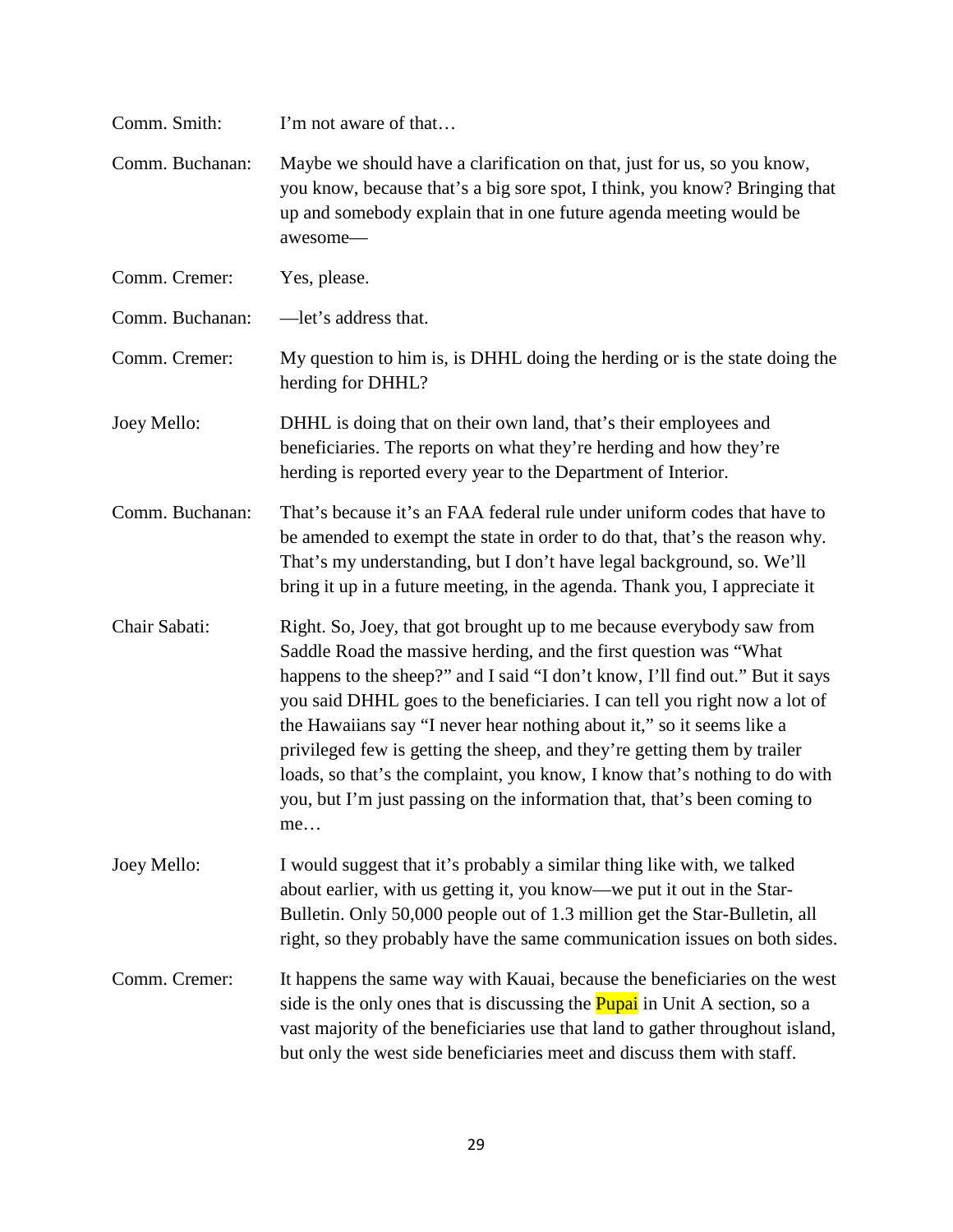| Comm. Buchanan: | So if this board puts notice onto DOFAW that "Hey, you don't just be        |
|-----------------|-----------------------------------------------------------------------------|
|                 | handing out permits for wildlife control like candy," because you can,      |
|                 | within their procedures in order for them to hand out that permit, they     |
|                 | have to follow procedures that the requestor is making. So if I come in and |
|                 | I go "You know what, I get thousand acres of homestead land or              |
|                 | whatever—Joey, write me one permit for wildlife control, or control at      |
|                 | night because I get damaged crop," they have a check list, "Give me one     |
|                 | picture of your damaged crop" So maybe in the rules we can assert           |
|                 | something to make amendment for a little bit more oversight before they     |
|                 | start just handing out herding and aerial permits, because right now his    |
|                 | only recourse for these people grumbling is to go to Hawaiian Homes         |
|                 | now, and Hawaiian Homes can say "Hey we can, DOFAW gave us a                |
|                 | permit," and so gee, they're all going to jump on DOFAW, "What              |
|                 | authority do you have to give up these permits?" So you see how the food    |
|                 | chain work, yeah? So we got to stop that at some point either by amending   |
|                 | the protocols for which they give out the permit so they have more          |
|                 | oversight, and saying "Did your, requestor, you know, have authority to     |
|                 | do this, from the community or whatever?" Game Commission, I would          |
|                 | like to be notice, maybe we can put one rule in to say that we going to get |
|                 | notice every time one wildlife control permit come in for anything over     |
|                 | 500 acres, I think that's where this board can be helpful.                  |
| Comm. Smith:    | Probably not going to happen. It's not like we just give out permits, we    |
|                 | consider them very carefully.                                               |
| Chair Sabati:   | Well, what they're doing, they're herding, and then they're loading them    |
|                 | up in horse trailers, and they're taking them away, and I don't know what   |
|                 | happen to the sheep. I have no idea if they're relocating or slaughtering,  |
|                 | because supposedly it was the beneficiaries of Hawaiian Homes. They are     |

Comm. Cremer: I heard they going to guys' ranches, is what I heard.

taking the sheep.

Comm. Buchanan: But guess what, who get purview over wildlife? There it is. It's back to the basics.

Comm. Smith: Well, to some extent. However, we don't manage everybody's land, we don't manage DHHL's land. We can't tell them what to do with their sheep.

Comm. Buchanan: But they're using this exemption, they're using your exemption, in order to now herd animals.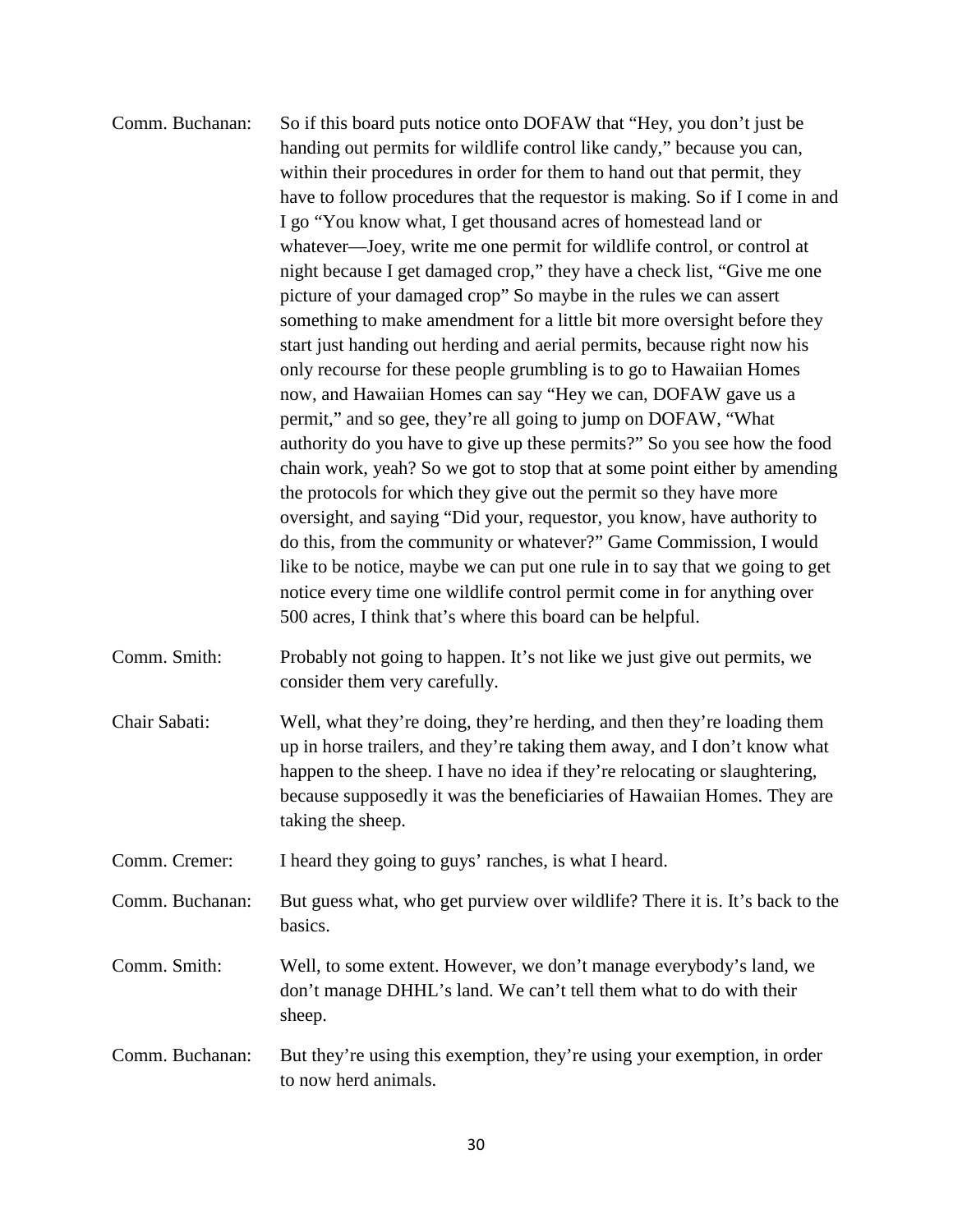- Comm. Smith: We're giving them a permit to herd. You know, if land owners come to us and say, "We have land management concerns, we want to accomplish something on our land relative to wildlife, we need a wildlife control permit," we'll check out the situation, we consider it very carefully, and then we generally issue permits. We don't want to really restrict land owners as to what they can do with their land. We want to allow them to do reasonable things on their land, and I don't really feel like we have either the authority or the obligation to tell people what they have to do on their land. I don't want to be "Hey, the government, hey, we're going to control everything you do on your land," whether it's private land owner or another government agency. So if they come to us with a reasonable request for how they want to manage their land, then we're going to try to accommodate that. But we do consider carefully.
- Comm. Buchanan: So you already know that aerial shooting and aerial herding and anything by helicopter is highly contentious to this commission. So with that, instead of having maybe one check box, maybe get five check boxes, to define what is reasonable. So, your definition of reasonable might not be my definition of reasonable, or this commission's word of reasonable. Just knowing that there are other, at least two or three really highly contentious management tools that you can approve of, maybe we can start there. That's all I saying, we can start there. thank you.

Chair Sabati: Thank you. Nancy?

Comm. Timko: You know, my priorities were the communication—that's improved greatly—and then access to public hunting areas and engaging the different hunting groups with projects that you need help working on, within…

Comm. Buchanan: I found this in an old file, might be helpful to you, because during 2012 and 2013, we were trying to help to organize the Big Island hunters, and Joey knows, he was there, but… yeah, I'm not going to add anything to the list right now, except to say that we going to do that. But I think you guys can tell already that I'm a process person, and I feel that when you, when it comes to legality and law, if it's not written, it doesn't exist. And so I hope this commission can be more proactive in doing actual stuff to help the Department by doing rule-making and adding in to process, so the continual longstanding problems we get about communication and all this can work to get better. And that's it. I just like, I thank Dave, that he's reporting to everything and that his staff is now communicating with us, I appreciate that. That's it, Chair. Next.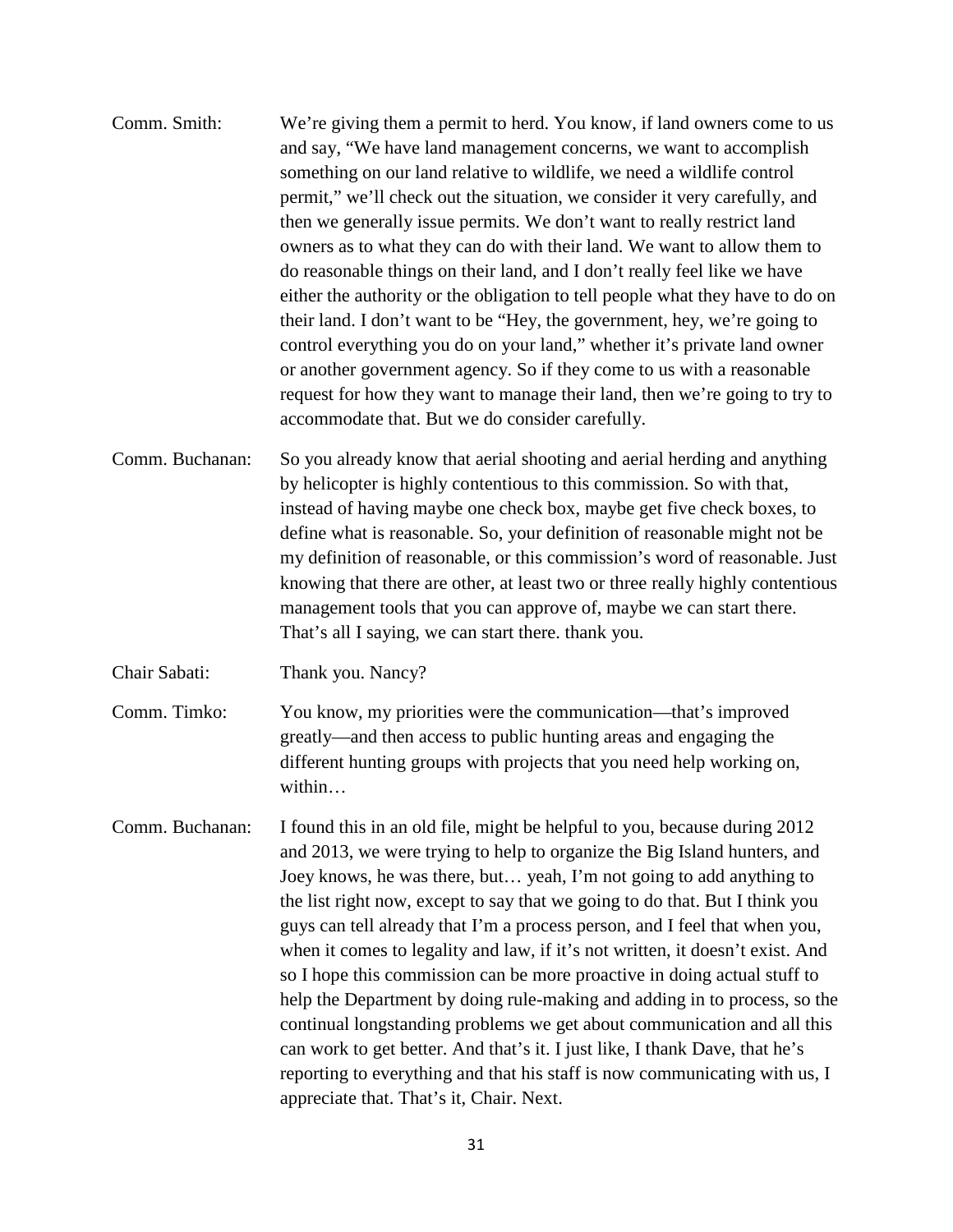| Comm. Cremer: | I can add something. I apologize, sorry. We talked about a rule change, we<br>talked about some rule change stuff, and he said the process usually takes<br>up to seven years to make rule changes and, you know                                                                                                                                                                                                                                                                                                                                                                                                                                                                                                                                                                                                                                                                                                                                                                                                                                                                                                                                                                                                                                                                                                                                                                                                                                                                                                                                                                                                                                                                                                                                                                                                                                                                                                     |
|---------------|----------------------------------------------------------------------------------------------------------------------------------------------------------------------------------------------------------------------------------------------------------------------------------------------------------------------------------------------------------------------------------------------------------------------------------------------------------------------------------------------------------------------------------------------------------------------------------------------------------------------------------------------------------------------------------------------------------------------------------------------------------------------------------------------------------------------------------------------------------------------------------------------------------------------------------------------------------------------------------------------------------------------------------------------------------------------------------------------------------------------------------------------------------------------------------------------------------------------------------------------------------------------------------------------------------------------------------------------------------------------------------------------------------------------------------------------------------------------------------------------------------------------------------------------------------------------------------------------------------------------------------------------------------------------------------------------------------------------------------------------------------------------------------------------------------------------------------------------------------------------------------------------------------------------|
| Comm. Smith:  | No, That's just if you continue to talk about it for six years, then it'll take<br>you seven. But if you just go in for some simple thing, it's not going to<br>take that long. But we do have to do public meetings, public hearing,<br>we've got to go to the board                                                                                                                                                                                                                                                                                                                                                                                                                                                                                                                                                                                                                                                                                                                                                                                                                                                                                                                                                                                                                                                                                                                                                                                                                                                                                                                                                                                                                                                                                                                                                                                                                                                |
| Jason Omick:  | Sometimes it may be easier to do it island by island, dealing with certain<br>topics-                                                                                                                                                                                                                                                                                                                                                                                                                                                                                                                                                                                                                                                                                                                                                                                                                                                                                                                                                                                                                                                                                                                                                                                                                                                                                                                                                                                                                                                                                                                                                                                                                                                                                                                                                                                                                                |
| Comm. Smith:  | -small pieces-                                                                                                                                                                                                                                                                                                                                                                                                                                                                                                                                                                                                                                                                                                                                                                                                                                                                                                                                                                                                                                                                                                                                                                                                                                                                                                                                                                                                                                                                                                                                                                                                                                                                                                                                                                                                                                                                                                       |
| Comm. Cremer: | Well, of course, like we discuss, every island should have one different<br>game management plan, because every island is different as far as bag<br>limits and what you can take and what you cannot take, but                                                                                                                                                                                                                                                                                                                                                                                                                                                                                                                                                                                                                                                                                                                                                                                                                                                                                                                                                                                                                                                                                                                                                                                                                                                                                                                                                                                                                                                                                                                                                                                                                                                                                                      |
| Comm. Smith:  | If you make small changes instead of trying to go global, like "Oh hey,<br>they're opening up the road, is there a chance?" you know, "Let's throw<br>everything we ever wanted in here!" that's going to take a long time. But<br>if you want to just like, say, do just one simple thing, I don't know if it's<br>simple, but say, say you just want to change calibers or something, it's like<br>"Hey, how come we can't hunt with .22 magnums," or .22's or whatever,<br>you know, just to use an example—and just go do that, you know, or a<br>couple of small things, instead of saying "Oh, let's talk about the numbers<br>of dogs you can use, and let's talk about all this other stuff," you know,<br>you start throwing all these complicated things in there and then there's a<br>lot of disagreement amongst the hunting community. So "Hey, let's limit<br>it to 3 dogs." "Well, we like use 12 dogs." "Well" you know? A lot of it<br>is just within the hunting community, so if the commission and, you know,<br>the commissioners working with our staff on each island can kind of do all<br>that work on the island, so that by the time it comes up to the commission,<br>you have a recommendation that's been vetted, then the commissioners<br>can vet it statewide, then by that time we've put in some recommendation<br>for a rule change, you've got it, you've already vetted it somewhat, instead<br>of everybody throwing all kinds of stuff in the pot, you know, we've got to<br>talk about it, and it goes on and on. And so, that's really the, it's been<br>more the process that takes, that makes it take so long, because we're<br>using that whole public meeting process to vet a lot of that stuff, whereas<br>if we could vet it more closely with the hunting community on the island,<br>with the commissioners, with the staff, get those things worked out before |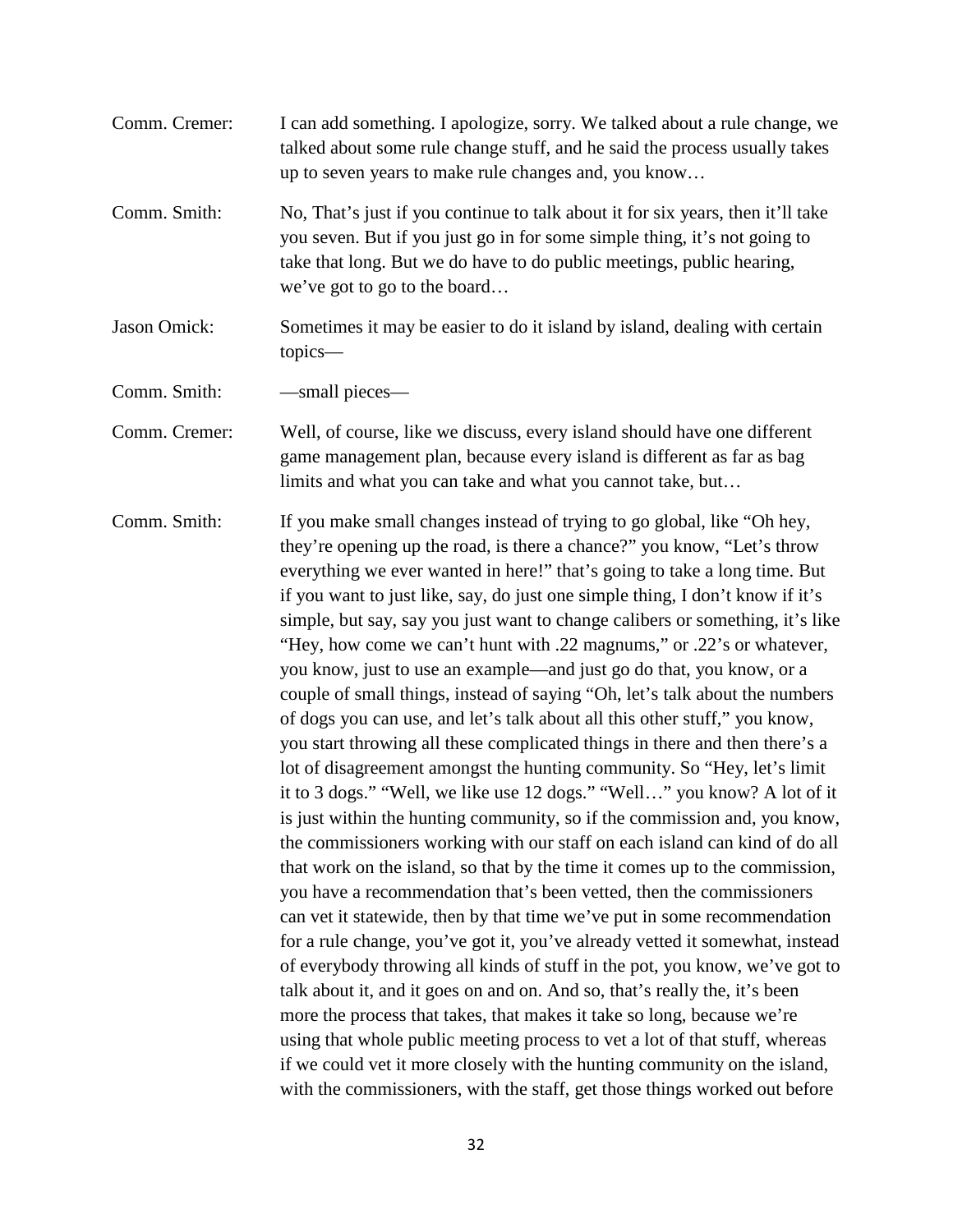we go to out to the public, by the time you go to the public meetings everybody's kind of like "Good, we talked about this, we're good." Then it's going to be a lot quicker.

Comm. Cremer: The big problem is, we discussed, is the anti's will be at that community meeting.

Comm. Smith: Yeah. It's your guys' job. Talk to everyone. There's always going to be somebody that's going to come and disagree, right? So there's always going to be some disagreement, and that's fine. But the, you're seeing our challenge, right? How do you get to everybody? How do you make sure that people have input, so that by that time you go to that public meeting everybody shows up and goes "No, we're pretty good, we've talked about this, we're good." And doing that, that work up front instead of using that public meeting, which isn't really that good a venue for doing that kind of stuff…Well, it's just, you know, when you get into a big venue and then people get excited and they show up with everybody right and they're all, they're not there to listen, right? They're not there to talk, they're just there to talk at you, not listen. And so having those conversations in smaller groups where you guys can work it out, and by the time, and then using this commission "Eh, we like," you know—the commission can start to say "You know, we talked with our people, we're—everybody on Oahu's in agreement, we want to limit it to three dogs," or, I'm just making this up, but… you know, then the commission can kind of go "Hey, we talked to our people and they want six or whatever, we can work it out here" and then by that time you go out to the public meeting, you've got that thing worked out kind of already, right? And you always can have somebody come out of left field and say "Hey, you guys never talked to me," but at least you're a lot closer, right?

Comm. Buchanan: So Administrator, can you explain to this commission that there's another option, too, for rule changes other than the public agency-initiated process?

Comm. Smith: The legislature can change the rules.

Comm. Buchanan: Can you explain to us how that works?

Comm. Smith: I'm not really familiar with the process, other than the legislature can make rule changes. And so you'd have to go to your legislature, you'd have to get a bill, the bill would have to be, you know, get through the entire legislature. That's not generally a very popular way to do it with the agencies, because we don't like stuff just handed to us and it's also very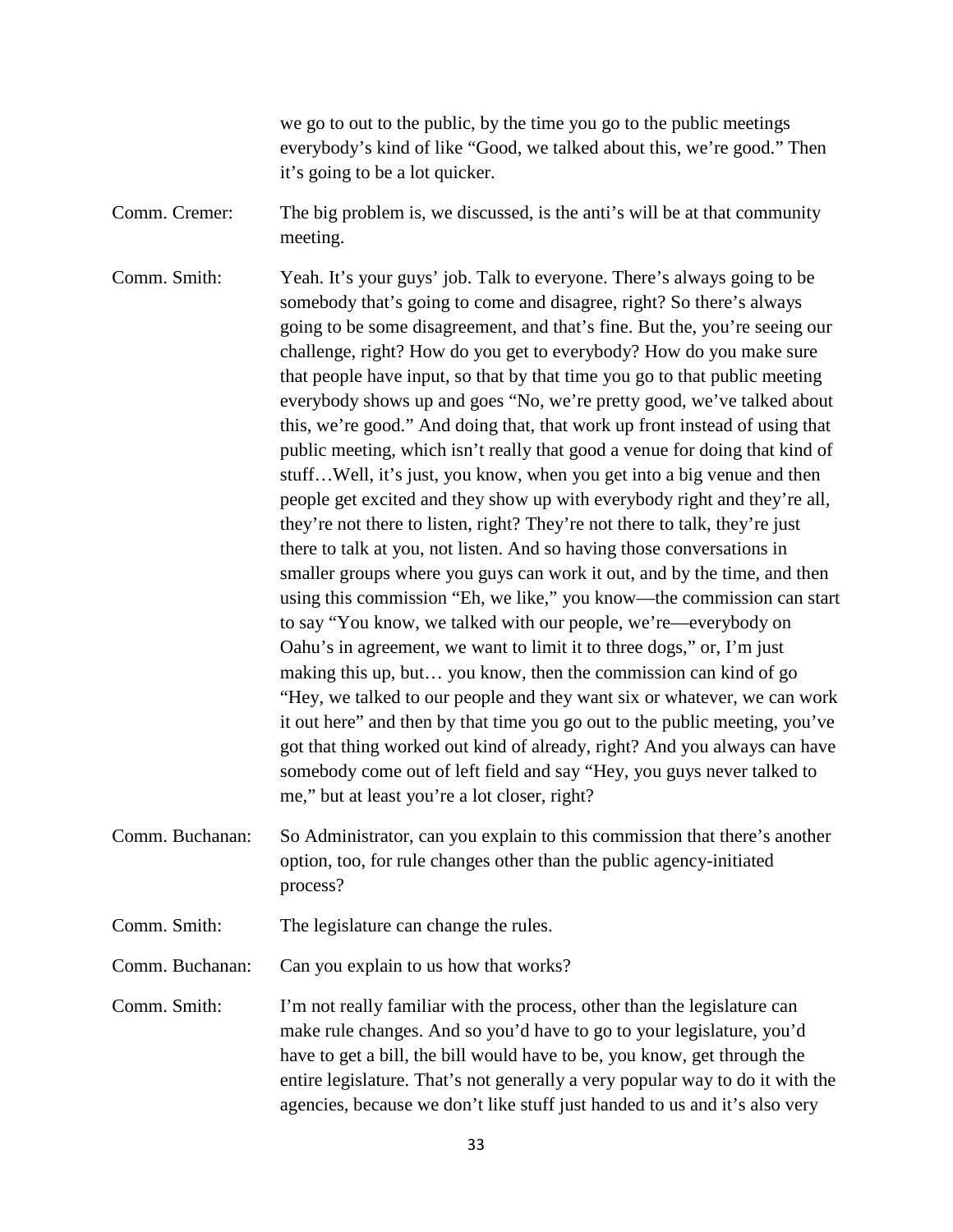difficult with the legislature, because if there's any, you know, same kind of thing, if there's any dissent, legislators don't usually want to touch it, so that bill's just going to die, so I would not recommend that as a way to go. But that would be a last-ditch effort if you think there's something really important that the agency won't, isn't supporting, and yet you think you have widespread public support for, you could try that other route of going to the legislature, but that would—I don't think that's the preferred option.

- Comm. Buchanan: That might've, that's kind of like us. So, you know, legislators said "You know what, my constituents grumbling, we're going to create this commission," and they shove it down their throat. So, DLNR doesn't really want to be housing all these different groups that have special interests, and how they kill that is they don't fund you. So the leg passes a bill that says "DLNR, you're going to have an advisory commission, going talk about hunting and using land, and by the way, I'm not going to give you any more money or any more staff," but in this case, they did. So was important enough for the bill, but just to show you that there's two processes, that process which goes through all public hearing and everything and the process where, the shove down process, that the leg says "You know what? Yeah, you guys going to do this," so. Just so you guys know that that's available as another tool in the toolbox.
- Chair Sabati: Can I ask a question? Is this, I need clarification, because I'm a little confused, because I don't want to go back home—my phone's going to be ringing like crazy—so you saying the Big Island Game Management Plan is no good, we have to contract somebody to…?
- Comm. Smith: I'm not saying that, I'm just saying the process was wrong. We'll have to go back and look at that plan, and see. But they, it's just an example of a lack of capacity, and what I'm saying is, if we were to, if we want to get things like that done, I would hire a planner, a professional planner. Don't just hire some hunter with time on his hands who's going to put this thing together and drop it in our lap, because then it's like "Wow, well, now we've got all this work to do and we don't have the capacity to do it." Hire a planner to take the thing all the way through and get it done. That's what I'm saying. so what you have right now is what I would, might call a working draft, and you would hire a real planner to come in, pick that thing up, instead of—
- Chair Sabati: You got to understand my frustration, because this is the first time we're hearing it over ten years, nobody told me nothing, all we were told is that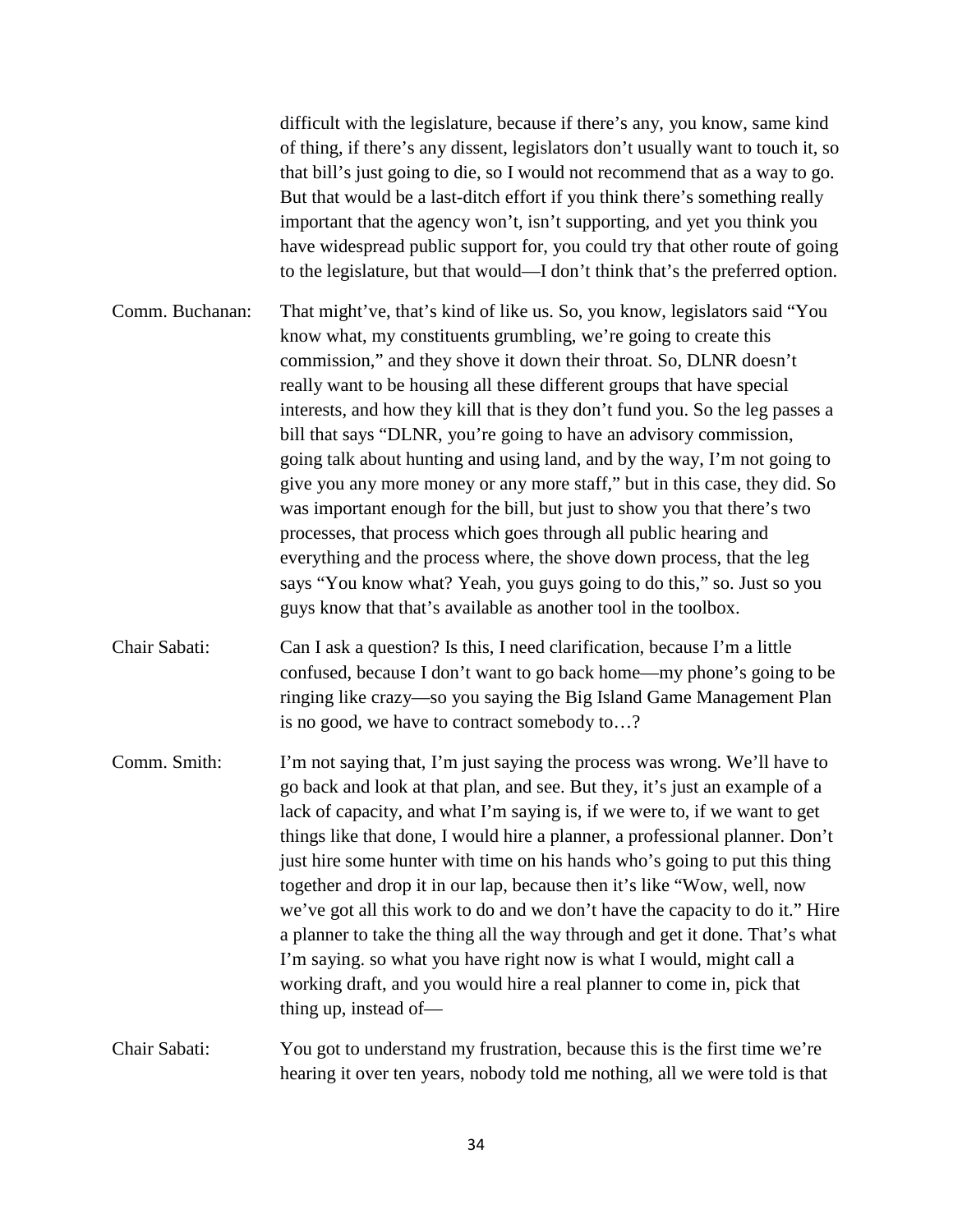it's sitting in the office. If somebody had come back and told us we could've been working towards that.

Comm. Smith: Sorry, well. I'm trying to work out some of these things, and certainly the game management plan is not the only one—we've got a bunch of other things, HCP's and some other really complicated planning and compliance things—and I just think that they were not set up properly and they've gone on for years and years. So the game management plan isn't the only thing and, and it's, part of the thing is just how the whole thing was set up, and… I don't really want to go into details, but, believe me… we've done things where it's just not set up for success, and the way to set this thing up for success is to hire a planner to walk the whole thing through and get it done. And if you try to do it with staff, or you try to do it with an RCUH contract, or there's various other things, mechanisms, it may not be the best way to get the thing done. This is just one example of many, game management's not the only one, and—so I'm just trying to advise here how I would do it to move it forward, and so I think, all well-meaning "Oh, we could do it cheaper this way," but, you know, let's just try to get the funding, spend the money, get it done right. I mean, people get, you know, sticker shock as to how much it costs to do plans sometimes and it is expensive, but you get a finished product, you have— Chair Sabati: No, I understand where you're coming from, it's just the frustration is why it takes over ten years to find out something. Comm. Smith: Well that's, we're, yeah, so because I've only been here for a year and a

Chair Sabati: Just like that HCP.

Comm. Smith: Well that one is a very complicated, super heavy lift… that's the other thing, you know—

half, but... I'm trying to work this stuff out...

Chair Sabati: I've got the PDF, you know, it killed a couple hundred trees with that PDF.

Comm. Smith: —if you ask for the impossible, then don't be surprised if it doesn't get delivered quickly.

Chair Sabati: No, but, the general consensus, is the frustration is "Why so long?"

Comm. Smith: Well, we're willing to work with you. I'll work with you on that, and we'll kind of see where that's heading and try to get that moving forward. And the planning thing in general, and trying to get plans in general. The other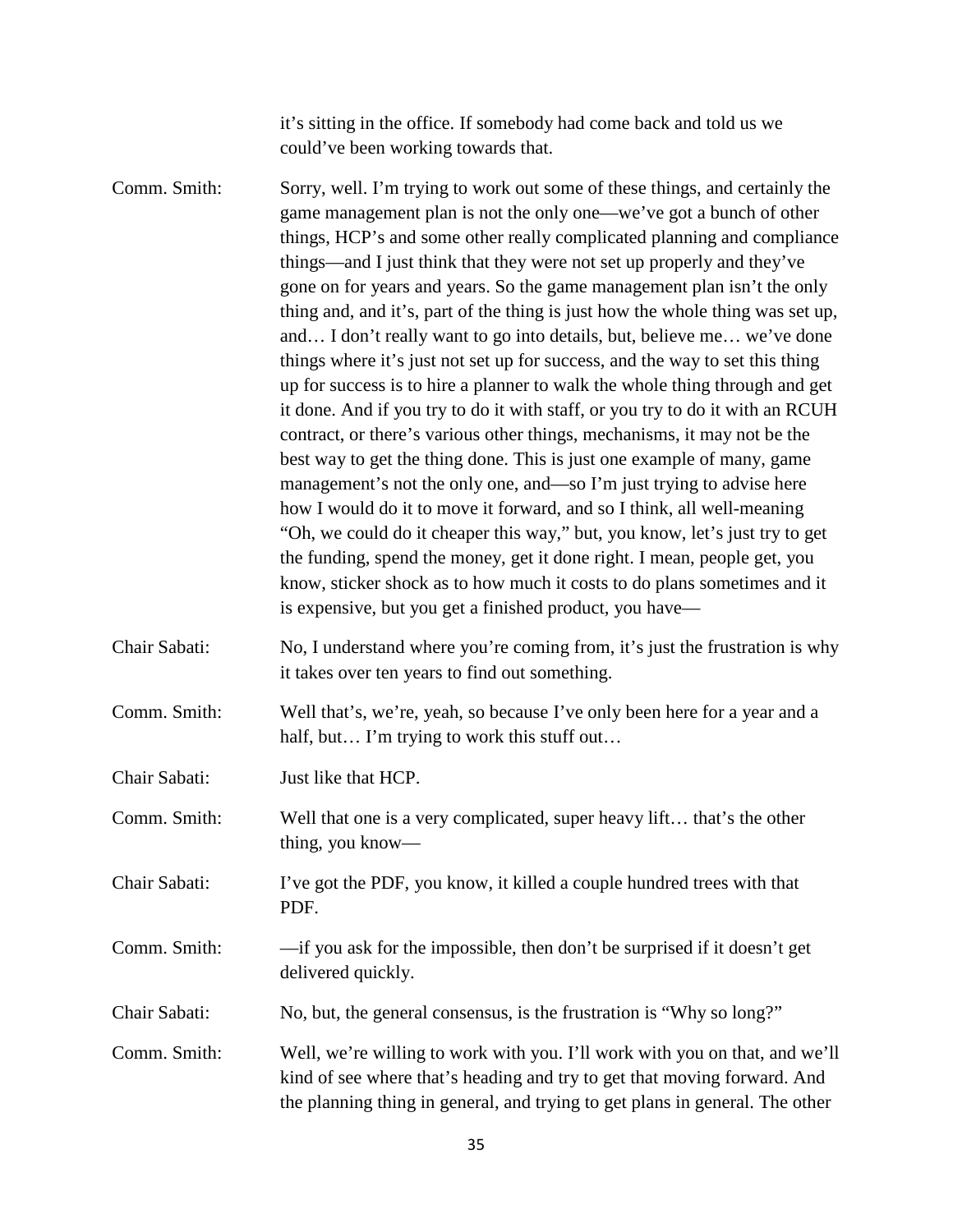thing is, we're also working on getting forest reserve management plans, and one piece of those, perhaps, could be folding in the game piece into those, so—we have an existing, we have a really good planning bunch with the forestry, our forestry crew, so that might be another way to get some, you know, get the game stuff into the forest management plans, too.

Comm. Buchanan: Yeah, that's actually a good idea.

Jason Omick: Some of these projects are federally funded too, so every year we only have so much money to dedicate to these and we wait for the next year, and it's a big compliance thing, too, and all those things. It just, it is a lot of planning like he was saying, so we just can do a certain amount each year.

Comm. Buchanan: But if you put the community component in there, then the community advocates for monies and spending's outside through other organizations with specific, you know, stuff, like the hunting and the wildlife protection and stuff like that. We could also contribute to making funds and matching and you can expand on your, on your plans, so. I think that's a good concept to roll around. And we can add all of that as action items on number eight when we get there, for agenda items and direction to staff.

## **ITEM 7. Update and suggestions for improving the hunter check station data collection system, including hunter effort and success data statewide.**

- Shaya Honarvar: So it's about data collection, how we collect data right now, and how we can make it better. The discussion was started last GMAC meeting and multiple people mentioned the importance of accurate data collection. So this is just to start a conversation about what can we do to make the data collection better, because we all know how it is now, and what it means to not have good data.
- Comm. Cremer: I think what was discussed with the online, the text message thing would be one of the best, because, like I said, if one guy hunting here consistently going to an area and is going to be pulling out big animals, and plenty people they hunt for trophy—for me I hunt for meat—but when you start showing that you catching nice and beautiful animals in your certain area, people start to invade your area which they never like come to, you know what I mean. So plenty guys, they don't want to sign out, especially the younger generation because they don't realize what the data helps you, as far as a hunter. So, with the technology of a text message or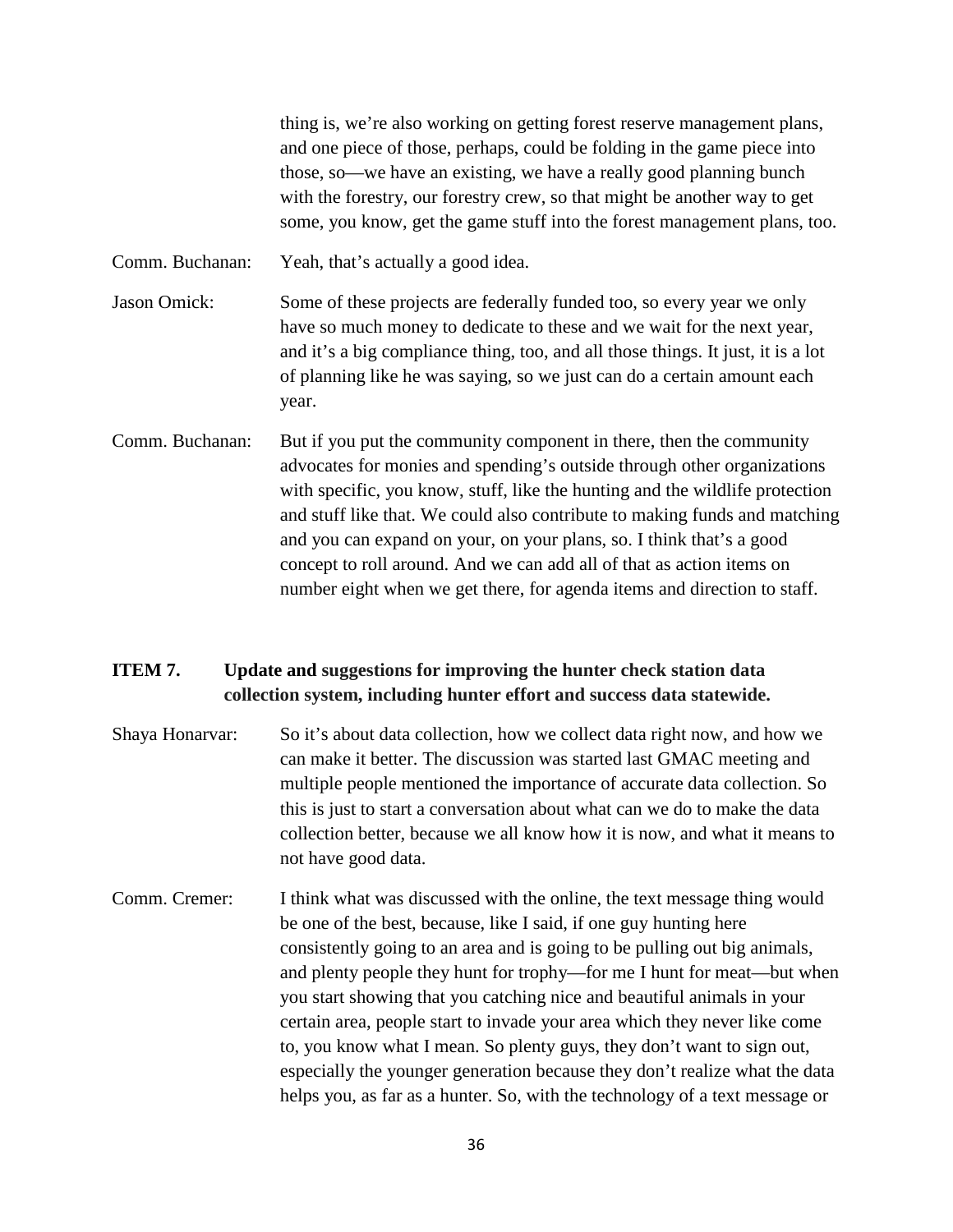however, go online and register what you caught, that will be one great thing, I think, for show what you get as far as game. I'm not sure if going to totally get to perfection because some people don't care. But the people that do care will go ahead and do it. I know I sign out everytime, because I know how important it is, because I know we need a game management plan, and without that data, we're not going to be able to have a sustaining population in our game management areas. Because we don't have that counts, we don't know how much game mammals get in Kokee. I guess that's black-tailed, they'll never have an accurate count, know what I mean, they can say "Oh, last year had one good population, we had good black-tail count come out." This year, bare minimum. How much deer five deer?—all season.

Shaya Honarvar: Personally, I think before employing something like that—and I obviously like your idea—it would be important to check or to communicate with everyone about it and see how people, how hunters feel about it. So, I don't know if you guys are aware of it, there is a hunting informational survey online right now, and one of the questions is exactly that: "if we create an app for your phone and it's also available, obviously, online, if you use the computer, would you use that? would that be useful to you?" And I've had about five hundred people now that have replied, and I would say that 90% of them say yes, it's a good idea, but that's only five hundred people, and the five hundred or so people are represented from Oahu and the Big Island. I have communicated with a couple of companies and talked to them about it, to see how much such thing would cost and what it entails, how long it takes, so I'm gathering information about it. But if there are other ideas or other things that we'd like to…

Comm. Cremer: I'll put it up for my community. I can add to that.

Chair Sabati: Like, when I hunt in some other states, it's a call-in, it's not a text, it's not an app, you just… phone call, direct, right to the office, voice mail, I was, you know—and when you get your permit tag, it gives you instructions: "Call this number, report what unit, report your catch".

Shaya Honarvar: Is it an automated system?

Chair Sabati: Automated system. There's no check stations. You just call in what you were hunting, and they give you the procedures book. A lot of states that I've been to, you just call in.

Comm. Smith: I was at the Association of Fish and Wildlife Agencies meeting in September back in Utah, and I was talking to Lole Ballard from Timman's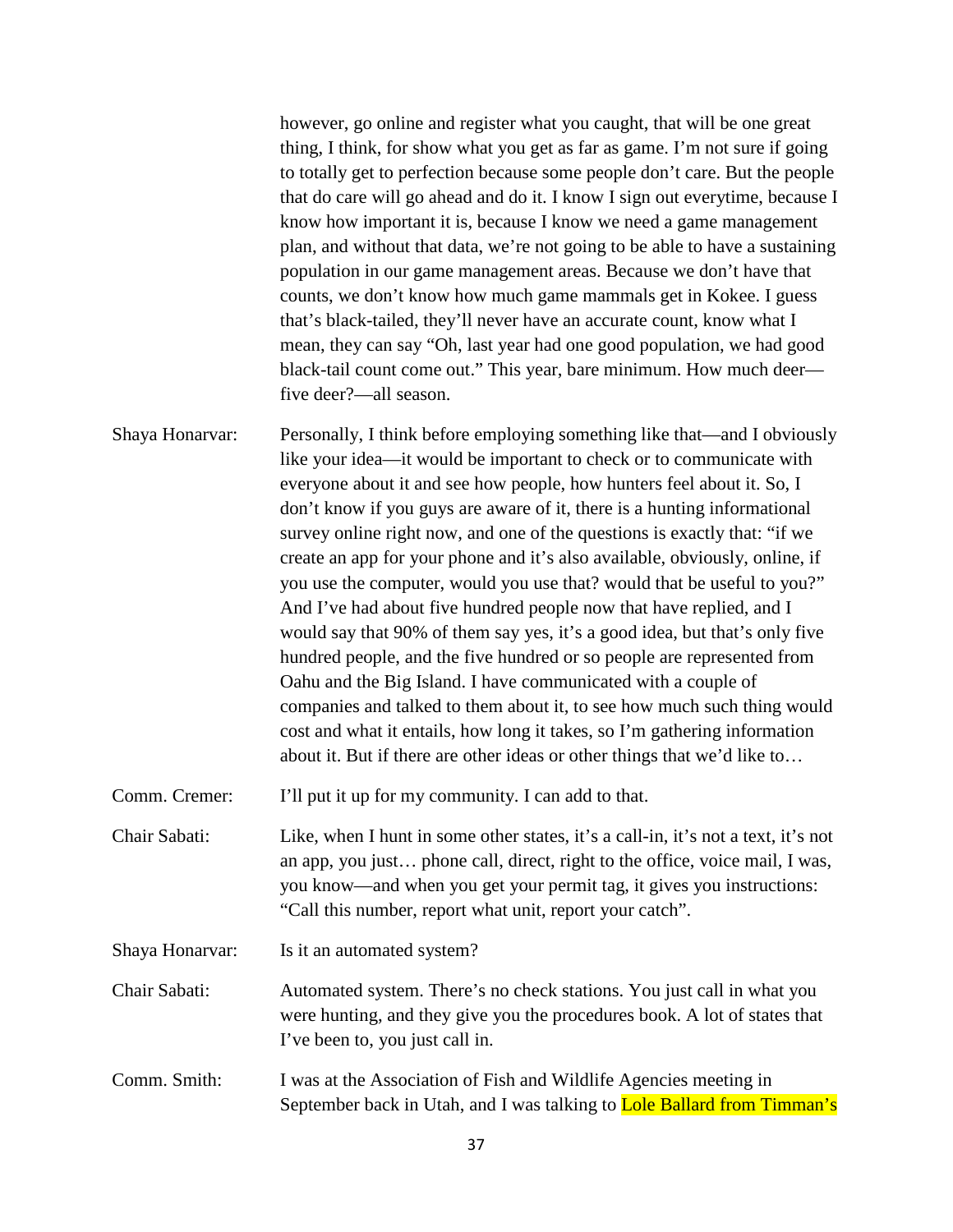group, and they set up a lot of these computerized systems, and I was talking to him about specifics about setting up an app-type system where you could check-in check-out using a phone, and so the certain, the technology's certainly there, it'd just be a matter of what it would cost to build it, how much to maintain it and stuff. But one of the nice things about those systems, an app-based system, is then you could've just feed all that information into a database on a server and, you know, guys wouldn't have to go out and check, pick up check forms come back and then hand stuff in, you know. So trying to make it as easy as possible both for the users and also for the agency, and be able to collect data and have it all downloaded. So that would be kind of the gold standard, and if we could figure out how to do that with a call-in, and/or an app, but I'm thinking maybe it, you know, a phone-type app might be a good way to go, and maybe there can be an alternative for people that can't do that. But that would be a nice thing, for the commissioners to go back to your communities on each island and start to float the idea. Like the concept that I had was, you know, instead of a check station, you'd have a sign with a QR code or something on it, you know, and you'd go "Beep!" and it'd go "Check in or check out?" "Check in." Okay, fine, and when you come back "Beep!" And when you're done, and it says "Check in or check out?" "Check out." "How, what type of animals?" "Pigs." "How many?" "One, male," boom, you know, pau. And then even if you're out of cell phone range, the next time you get into range it'll upload, that goes all automatically into a database and gets stored on a server, all that data's available and that's just one example, it could work different ways. But if we could look at something like that, it would be a lot easier and then it would be more anonymity right, because same thing, guys don't want to check in and show that they're catching animals in an area and all that. So if you could go up to your community and find out what would a good system look like, and maybe, and we can continue this discussion, but something, you know, we want something that people would use, something that would be easier and better than what we have now.

Shaya Honarvar: I think that there should be some incentive in there for the hunters to use it as well, other than just providing data and having us use the data. And one of the incentives may be that they can go back and see what they have hunted in the past, months or years, and where exactly, and that they only have access to that, these types of apps do that anyway. So, maybe you wanted to point that out to the hunters.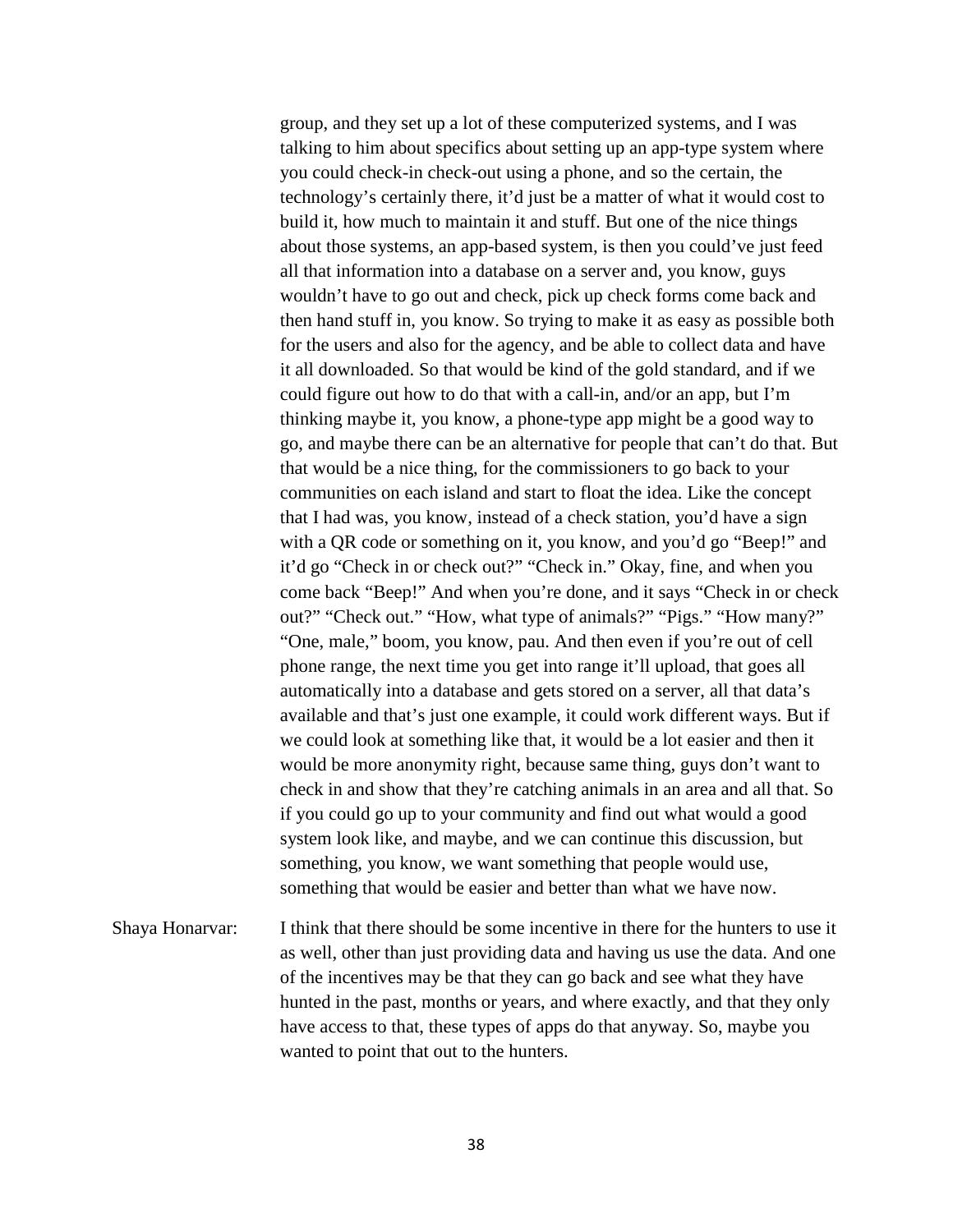| Comm. Cremer: | I do that with one calendar. I probably, probably about ten years of<br>calendarsand knowing where and how much, where the pigs was fat,<br>and $-$                                                                                                                                                                                                                                                                                                                                                                                                                                                                                                                                                                                                                                                                                                                                                                     |
|---------------|-------------------------------------------------------------------------------------------------------------------------------------------------------------------------------------------------------------------------------------------------------------------------------------------------------------------------------------------------------------------------------------------------------------------------------------------------------------------------------------------------------------------------------------------------------------------------------------------------------------------------------------------------------------------------------------------------------------------------------------------------------------------------------------------------------------------------------------------------------------------------------------------------------------------------|
| Comm. Smith:  | All in your back pocket.                                                                                                                                                                                                                                                                                                                                                                                                                                                                                                                                                                                                                                                                                                                                                                                                                                                                                                |
| Comm. Cremer: | Most of the time deer season I get Lindsey or somebody at the check<br>station because they, the biologists like know how much the population is,<br>they try ask for you to bring the liver or intestines for they can see what's<br>going on in the animal, they measure the horns, look at what, what they<br>can do for improved fee.                                                                                                                                                                                                                                                                                                                                                                                                                                                                                                                                                                               |
| Comm. Ruidas: | So some guys not reporting their catch? I thought that was a law, to<br>report?                                                                                                                                                                                                                                                                                                                                                                                                                                                                                                                                                                                                                                                                                                                                                                                                                                         |
| Comm. Cremer: | Oh, it is.                                                                                                                                                                                                                                                                                                                                                                                                                                                                                                                                                                                                                                                                                                                                                                                                                                                                                                              |
| Comm. Smith:  | We did a survey some years back, I think you're lucky if you get fifty<br>percent reporting.                                                                                                                                                                                                                                                                                                                                                                                                                                                                                                                                                                                                                                                                                                                                                                                                                            |
| Comm. Ruidas: | So where does that lie, in the enforcement part?                                                                                                                                                                                                                                                                                                                                                                                                                                                                                                                                                                                                                                                                                                                                                                                                                                                                        |
|               | Andrew Choy, Hunter Education Program Manager: Sorry, can I add something?                                                                                                                                                                                                                                                                                                                                                                                                                                                                                                                                                                                                                                                                                                                                                                                                                                              |
| Andrew Choy:  | Andrew Choy, from Hunter Education. I'm here as staff, but just from<br>personal experience, another dimension to it is when you have like a third<br>party doing the check-in check-out. So at Kuaokala, I know the<br>information is there, the check-in sheets, and they're generally pretty good<br>about entry, I try to be up there every weekend, and they'll just wave us<br>out, and they tell us "Oh, you don't need to check out". That's another<br>dimension too, aside from just the staff side on checking, is if you're<br>going through a third party like the Air Force, and they're not incentivized<br>to do the check-in, right, they're just, they're more security, so it's<br>problematic for data collection, and for me, as a hunter, it's problematic,<br>too. It shows that there's not value placed on what we're doing, whether<br>it's, I guess in that case, it's on the Air Force side |
| Comm. Smith:  | I think it's an opportunity for the commission to show leadership within<br>their community, which is like, "Hey, you guys, we need to check in and<br>check out, it's important for us to have this data, you know?" I mean "The<br>state's going to have a real hard time coming up with a plan if we have no<br>idea how many guys are hunting, no idea how many animals are being<br>taken, no idea what the hunter rate of success is," and so it's hard to make<br>a plan when you don't know what's going on.                                                                                                                                                                                                                                                                                                                                                                                                    |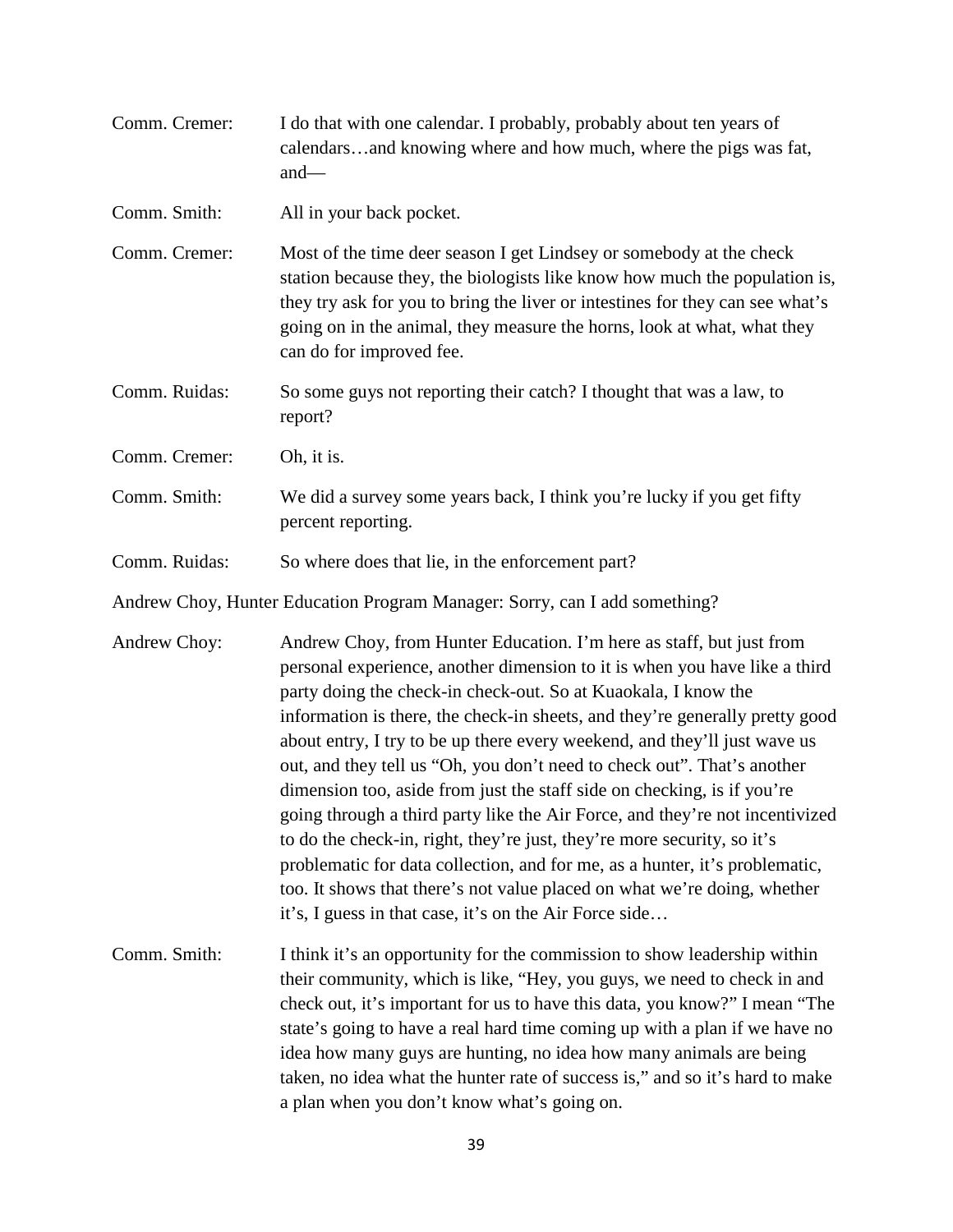Comm. Timko: So, this goes to Andrew, so this would actually be education for the public, so when they're taking hunter education, can that be stressed within the curriculum for hunter education of why they're checking in and checking out and what that data's being used for?

Andrew Choy: Yes, absolutely, it's in this rule, and it's definitely covered in our rules and regulation's section. I would imagine that your issue isn't going to be with all the new hunters, though, it's probably going to be with the seasoned hunters. But absolutely, and just kind of, I guess, dove-tailing with that, as Josiah mentioned earlier, the invitation's open to any of the commissioners to be present at our classes. You know, it's not a big percentage that we certify, it's about 2,000 every year, but, you know, if we're talking about leveraging that population into the hunting community, into your lobbying efforts and whatever you have, that's a great gateway to prevent a lot of these people from falling though, you know. I don't know what the statistics are as far as the lag time between someone getting certified and then someone buying a hunting license, but I think by and large it's several years, and that's a number of issues: it's access, it's information, whatever it is. We can stress that, absolutely, and you know, I think just more outreach, like Josiah and Nancy said, it's really important.

- Chair Sabati: Yes, I'd like to add to that. So, you know, this data collection and game management plan goes hand-in-hand. If I go to Alaska, at the end of the season I have to mail in a card or call in if I harvested or not, and here in this state, it's a big part of their game management plan, so if you don't turn in your information, they don't know if you caught, they might close the season, you know, so it's really important. Even if, like, you want to go to Missouri, it's so rural, there's no check-in stations, you check, catch an animal, you get 24 hours to phone it in, and if you get caught, you in big trouble. But we just got to change with the times, and I think the commission can help with that, go back out to the communities and explain why is so important. Because it also shows that the hunting area's being used, and I think all the valid points are made.
- Comm. Jury: I think, yes, maybe understanding again the economy, being transparent, so when we go to our respective communities the message is clear across, of what is the end user doing with this data, you know, so that way we are all not having any different explanations and then coming back with something totally, you know…It is coming from the state and it is by law, but just like that, what is the end user approach. And I do also think, I love the app idea, I love making it quick. The only thing I can foresee on Oahu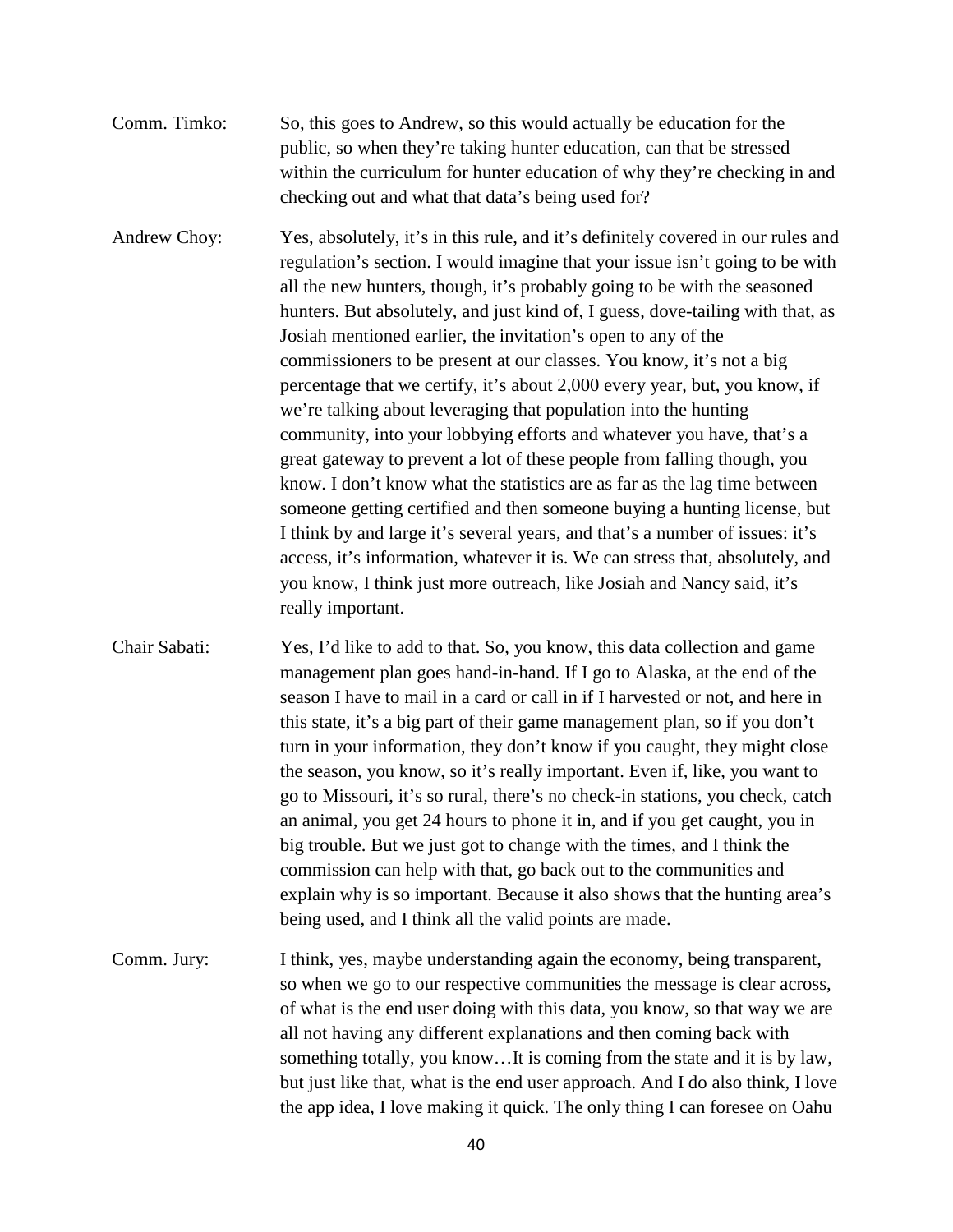is that, if I go hunting, and then you show up an hour later, and maybe I got dropped off, how he know I'm in the mountain, you know? And then we can next, you know, maybe get one confrontation, because he know now he behind me or maybe I'm two other guys or—something to look forward to as well with creating this program is, you know, or if you going to do them, how you going to know there's five hikers ahead of me or something like that, you know?

Chair Sabati: I'd like to add to that. That's what they're doing at PTA. They have this iSportsman app that you have to check in. PTA's more restrictive because it's a federal—so, you check in on the app, and then you say, and you know, because the areas are pretty confined, they only allow so many people per unit. So you check in to a unit, and they'll let you know if slots are available, if not, you can't check in. The moment one person checks out, the slot opens, another hunter can come in. So, the iSportsman one done by PTA's real specific, you check in on a phone, you hunt, you give them your report, and you check out, so that's something you might want to look at, is…Then it's just, that is the big jump because it's limited per unit, so at midnight, everybody's like on a phone ready to rock, you know? And then the only negative that I've heard from that is from old school guys who don't have iPhones, they're stuck with flip phones and what have you, and don't wanna go to the new technology, but it is what it is. But iSportsman might be something to look at because it'll tell you who's in and who, you know, how many slots are open, so you would know if somebody's in your, hunting in there or not.

- Comm. Cremer: Going back to out of state. I know Alaska on their moose hunts and their caribou hunts, you shoot something, you tag them, you got to put a GPS mark on them, coordinates, and you got to report that, too, within 24 hours.
- Chair Sabati: Well, that depends where you hunt, some places you have to some places you don't. They're big on that waste law, you got to get all the meat out before you take out your trophy, you leave any meat behind, you in violation, and I think that's something that Hawaii needs to look at too, down the line.
- Comm. Buchanan: Mr. Chair, this is good discussion, and I like to take notes and I came up with at least seven different areas, so a simple discussion can be turned somewhat complex, because you get so many things going on, and for me the number one was "Why is DLNR asking me to report what I doing?" So number one is, I don't know why, I mean, I know why, but my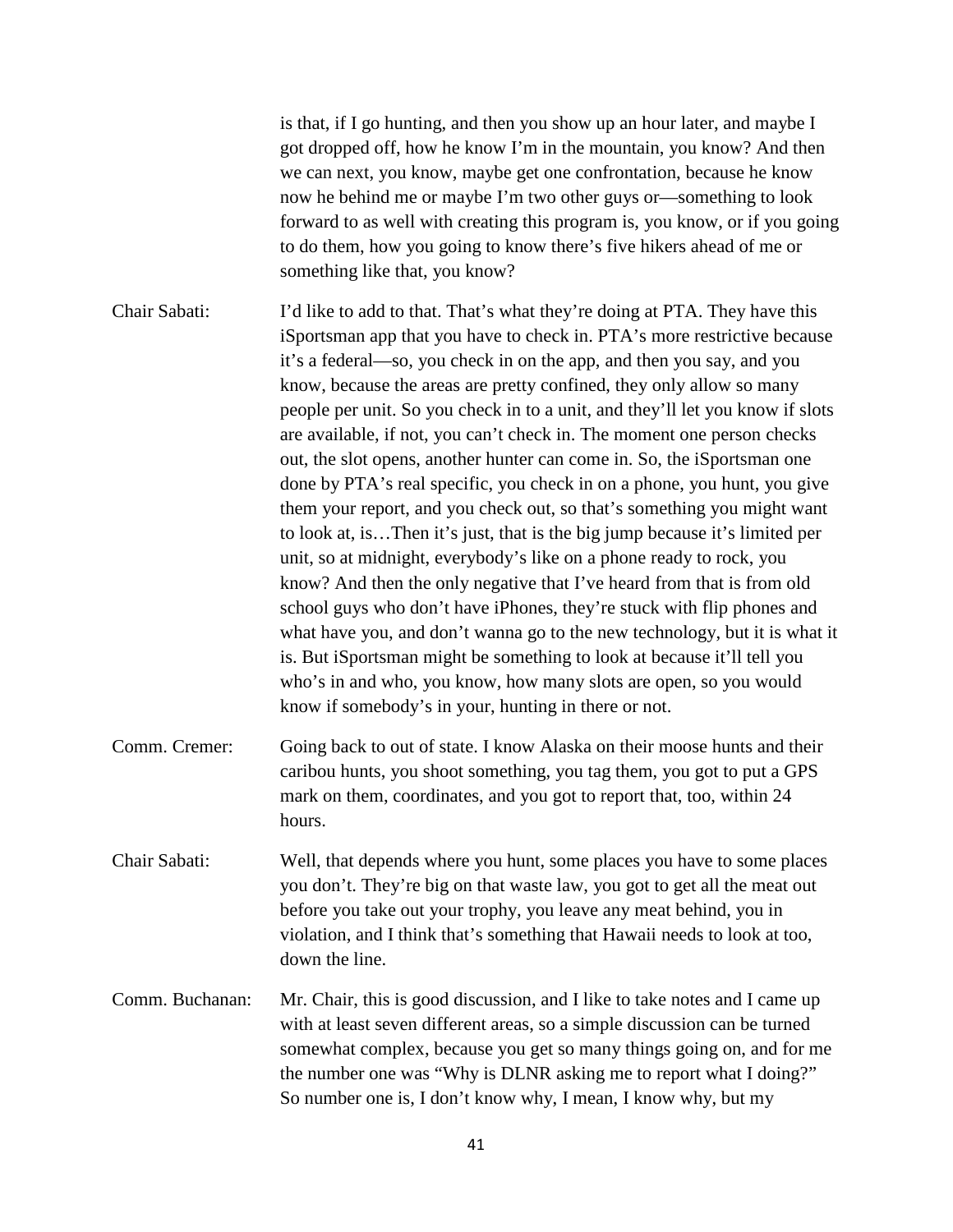neighbor don't know why, because, number one, that's how they get money, that's how they monitoring density and population assessment etc... but reporting is important, but for me on Molokai right now, you know, nobody's inclined to report because we have no enforcement. But for me, I would rather pound the legislature for money to support one population count, so I have real baseline scientific data that can be—then I'll go and say from here I will monitor, I'm going register every buck I throw out of there and all this kind of stuff. It's really hard because we've never had the type of scientific baseline gathering, but I can support, you know, why just, you guys need to do that. And I feel really bad about the hunter education guys, because I don't know how hard it is to change your curriculum, but you know it needs to change and incorporate that kind of stuff, so I hope you can do that. But the quality control part, that's another thing about quality control, so again that's another problem for you, the quality control of who's collecting your data, is your data being collected properly. All the app stuff is good, but please don't forget the old school guys that no own iPhone, I don't own iPhone, you know, so it'll be hard for me.

Chair Sabati: The call-in, call-in is an option.

Comm. Buchanan: And you know, Josiah touched on that, too, the earlier part about "Nobody know why you're collecting this data." And Pohakuloa, and it's nice that they get all this money, PTA, it's nice. "You only get 300 acres, I sorry, I can only have two hunters inside here, and until they check out, you know." So all this kind stuff is a lot bigger than what you think it is and I really like that.

- Comm. Smith: I mean one thing would be, maybe the hunters say "Hey, you know what, we recommend you guys just don't collect from hunter check stations, we don't have hunter check stations, we don't need them." Well you know, I don't care. It's just more work for us, you know, so if we don't need to do that—
- Comm. Buchanan: No, but if it's important, so if you going to turn the, if part of the state action plan is to give hunter check-in station because that's the only tool you have, here we go with tools again, that's the only tool you get in your toolbox in order to account for stuff that you have to justify, you've got to sit down at the end of the day and write your report, then that's important, because otherwise I'm not going to get that \$50,000 from Pittman Robertson, in order to trickle down to my people on the ground, so just trying to convey, at least first to these commission members, why is that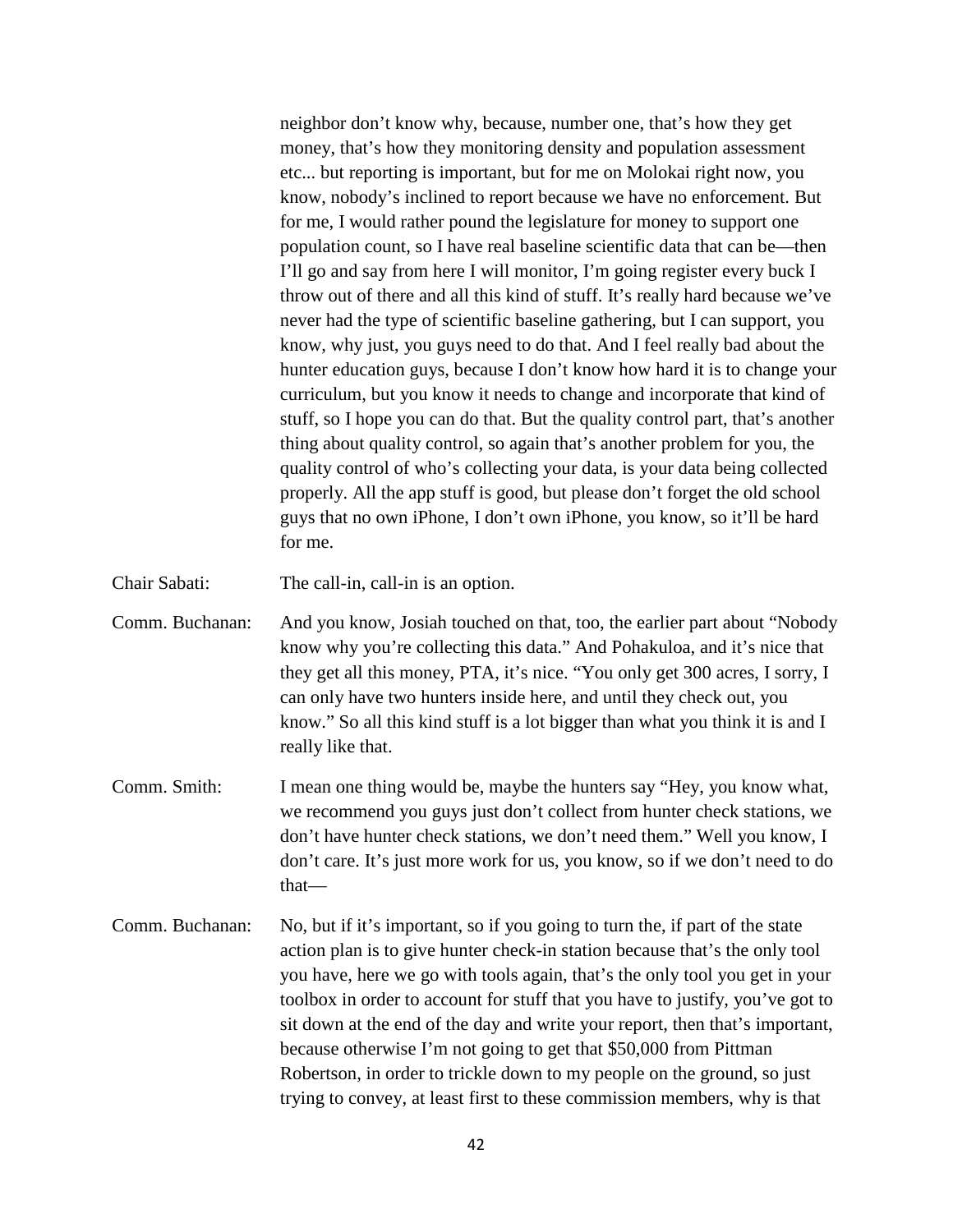important, and then we can, in turn when guys go to Cremer and grumble he can tell them "this why important, you gotta do this,".

- Comm. Smith: Well quite frankly, the question might be the university is doing research on pig density and, and movement and, maybe that's a better thing to put money into than collecting check station data because it doesn't…So, I know Melissa Price from the university and, and her grad student is working on…
- Comm. Cremer: I beg to differ.
- Comm. Smith: So. Well I'm just throwing out examples, I'm just saying! I'm not making a recommendation, I'm just saying, maybe it's better to hire, to get grad students to do research, than for us to go out and pick up check stations to every—I'm just saying, I'm not saying, that's not a recommendation, I'm just saying in the course of talking about this, that's a good question, why are you doing this, and what information does it give you, and what do you do with that information? And there should be a good reason to do it, otherwise we're wasting our time, so let's make sure we're doing it for the right reason.
- Comm. Cremer: There's many reasons for the check-in and check-out. Enforcement, safety…
- Comm. Smith: Yes. I agree with you, I'm not recommending that we get rid of it. I'm just saying if, you know, the commission—you're saying you have people telling you "Hey, how come I've got to check in and check out…". I mean, obviously we think it's worthwhile because, you know, by law you have to do it. But if in the course of your discussions with the hunting community we should find out all this stuff, let's tease out all these questions like why are we doing this, if you don't know the answer come back to us, talk to our guys, "Hey, how come you guys do this, what do you do with this information, why is it important to you, why do we have to do this?" And then take that back to your community. So you guys are like a conduit, right? We can't talk to seven hundred hunters on our island, right, but it's nice if we can talk to one person or two people or something, and then you guys are the conduit to get out into the community, right?
- Shaya Honarvar: From a scientific point of view it's important to monitor trends, whether it's hunting, hunter trends, or game mammals or game bird trends, like how many animals are you getting out over the years, not exactly the numbers, but the trends, are they going up, going down, what's happening per hunting unit, etc…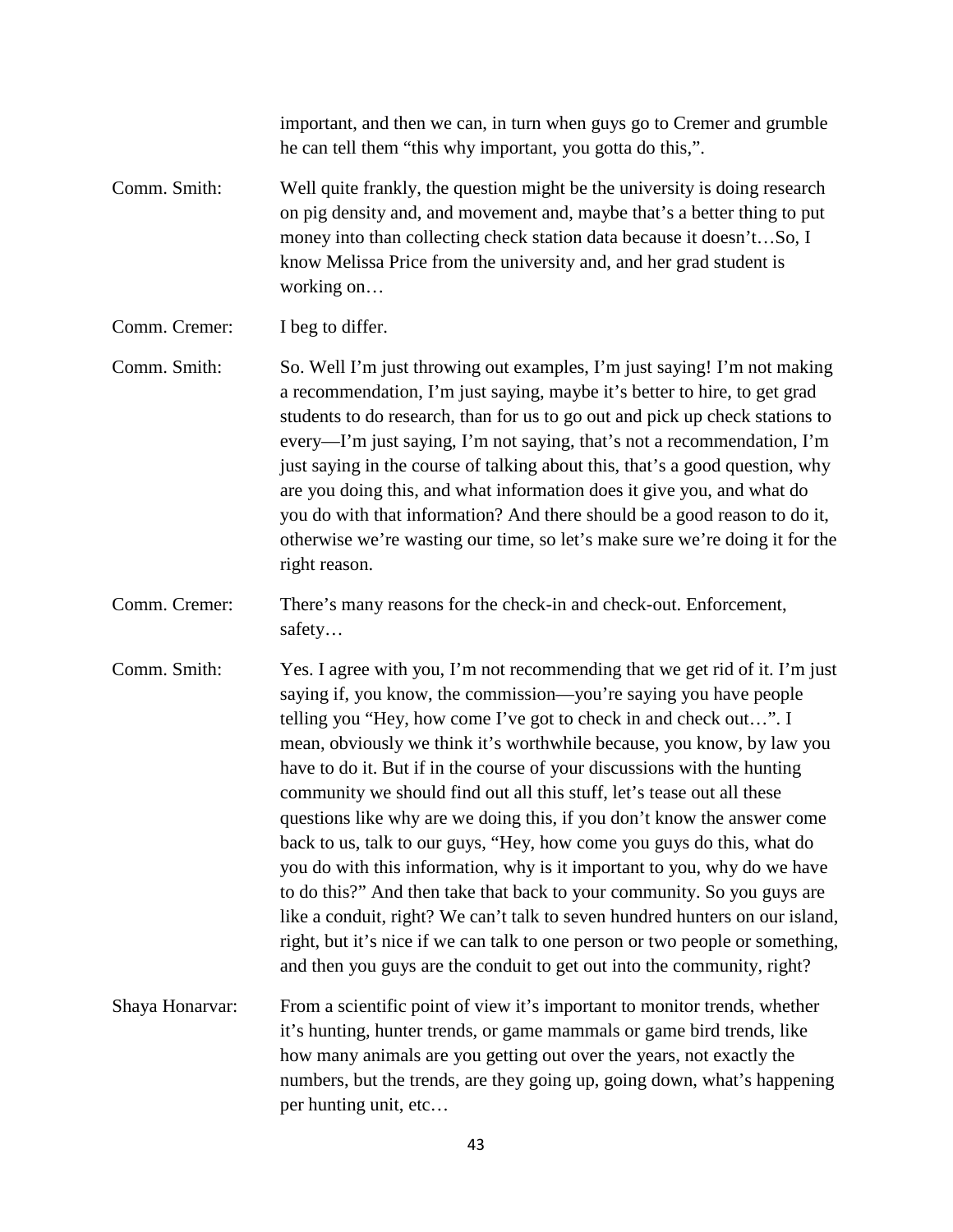| Chair Sabati:   | So, all the information from all the previous years, you're talking trends<br>and you got all this information from long ago, you know, because it's a<br>requirement, so what's been done with that information?                                                                                                                                                                                                                                                                                                                                                                                                                                                                                                                                              |
|-----------------|----------------------------------------------------------------------------------------------------------------------------------------------------------------------------------------------------------------------------------------------------------------------------------------------------------------------------------------------------------------------------------------------------------------------------------------------------------------------------------------------------------------------------------------------------------------------------------------------------------------------------------------------------------------------------------------------------------------------------------------------------------------|
| Shaya Honarvar: | In the past fourteen months that I have been here, I have been collecting<br>the data and getting it out from the different districts and putting them all<br>together, but it takes time, you know. Over the years, if 100% of the<br>hunters report their harvest versus 50% versus 25% it matters, but it<br>doesn't matter when you look at trends over a decade, right? So, for<br>example, I started looking at the game bird harvest data coming out of<br>Mauna Kea unit for the past 30 years, and there are, increasing and<br>decreasing number of harvested animals but over the $30 + \text{years}$ the<br>harvest numbers (animals per hunter trips harvested) are similar, so those<br>type of things, that's where the data becomes important. |
| Chair Sabati:   | So what, what about the areas that public hunting is permitted? There's no<br>check station, no data's collected like, like on one of the NARS.                                                                                                                                                                                                                                                                                                                                                                                                                                                                                                                                                                                                                |
| Joey Mello:     | We're not getting the data basically, and we just interpret, on the Big<br>Island, and there's a point there, it was running through my head so I<br>almost missed what you said, but we told people in the Hunter Ed class<br>and when we're doing—this is East Hawaii—and when people call, if<br>there's no, if there's no check station in the area, then the requirement is<br>moot, right, we can't enforce what's not there. But the answer to your<br>question would be, so we don't get data on that, but we can't have check<br>stations at every outlet, especially for us in East Hawaii. We have, we<br>might have you know a dozen ways to get in and out of one any particular<br>place people are near                                         |
| Chair Sabati:   | No I understand that part, that's why it's good to look at other options for<br>recording all this data.                                                                                                                                                                                                                                                                                                                                                                                                                                                                                                                                                                                                                                                       |
| Joey Mello:     | And the interesting thing is on Hawaii island we have two different<br>methods, and it was developed in discussion with hunters. On the west<br>side, most of the areas have one or two accesses, so they have a sign-in.<br>On the east side, we still use a little piece of, half sheet of paper, and we<br>put them in the boxes and you pick it up, and sign it. Hunters ask they can<br>either leave it in the box, they can take it with them on the person, they<br>can leave it on the dash of their truck, they can do, as long as they take it<br>with them and they turn it in at the end of the day. And then in the middle<br>of the island, on the saddle, we kept kind of a joint thing because people                                          |

can go either way, and the curious thing that's been going through my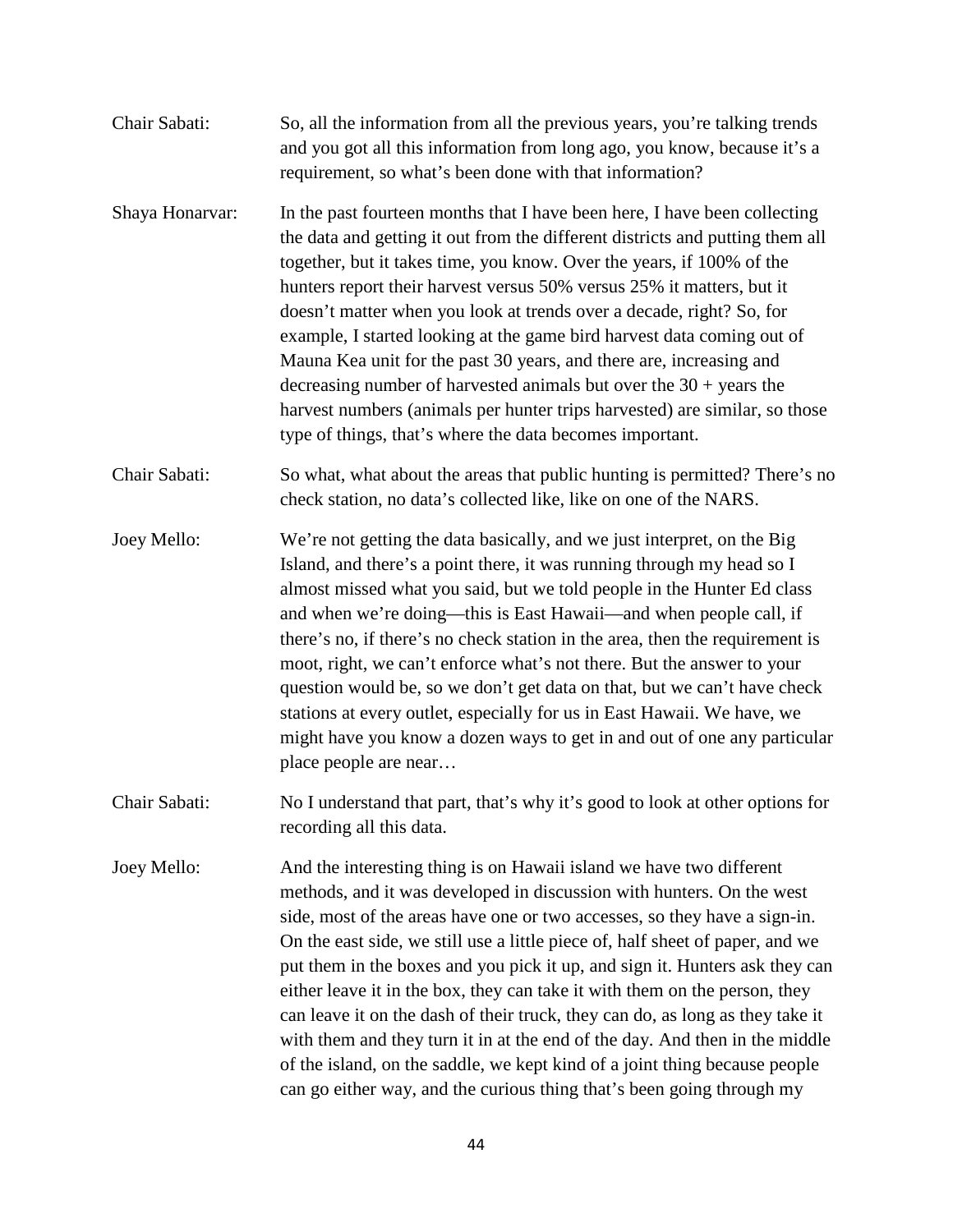mind is that was developed by talking with the hunters what they want during the heyday of the big hunters of Hawaii, we had big discussions. They wanted the East Hawaii just stay the way it was, that was, what, not four, five years later in a meeting with the same group, okay, my dear friends, I got blasted by yours and my good buddy and everybody there rostered up and backed him up, "it was inefficient, we didn't know what we were doing," and it was almost humorous for me, because it came from that group. And so as time evolves we start looking, and sort of interesting to hear the discussion going again or on that, but for us we developed the method based on what the hunters wanted, what was easiest for them. And for the record I disagree with the safety thing. We have no way of knowing whether you're at the mountain or not when the guy takes the field form with him. Safety to me, about you telling your friends your family your wife where you are. We're not responsible for your safety, and I like to tell our hunters, I really could give a darn about your safety, not true, kay? What I'm saying is revolving the field form, the field form is for data, kay? The field form is not to protect you, that's what 911 is for. Don't get me wrong, I'm the guy up there at 2:30 in the morning opening the gate for 911 when they call, or allowing them to cut the lock, I'm the guy that Steve Bergfeld calls to go up there and do that, so I do care about you getting lost, but we've got to be careful about trying to be, trying to make our hunter check in forms being responsible for you safety.

Chair Sabati: —my information wasn't saying that you guys were responsible for safety. It makes it safer for me if I sign in. Yes, not putting safety on you guys. It makes it better for me, because if I can tell my wife I'm going to hunt in Unit C, but I go there and somebody still there, and now I go blew hole inside intake and my car's out of site now, versus them going to another trail, or what they going to do, versus looking at the check station and I signed in…

Joey Mello: Thank you, I understand now, I totally misunderstood that.

### \*\* TEN MINUTE BREAK\*\*

Chair Sabati: OKay, I'd like to call the meeting back to order.

### **ITEM 8. Set future meeting schedule and potential Agenda items.**

Comm. Cremer: I'd like to open with a suggestion that we talk about meetings throughout the state on every island if possible. I think it would cost, the money to bring staff there just the same as us going. And we can have site visits, so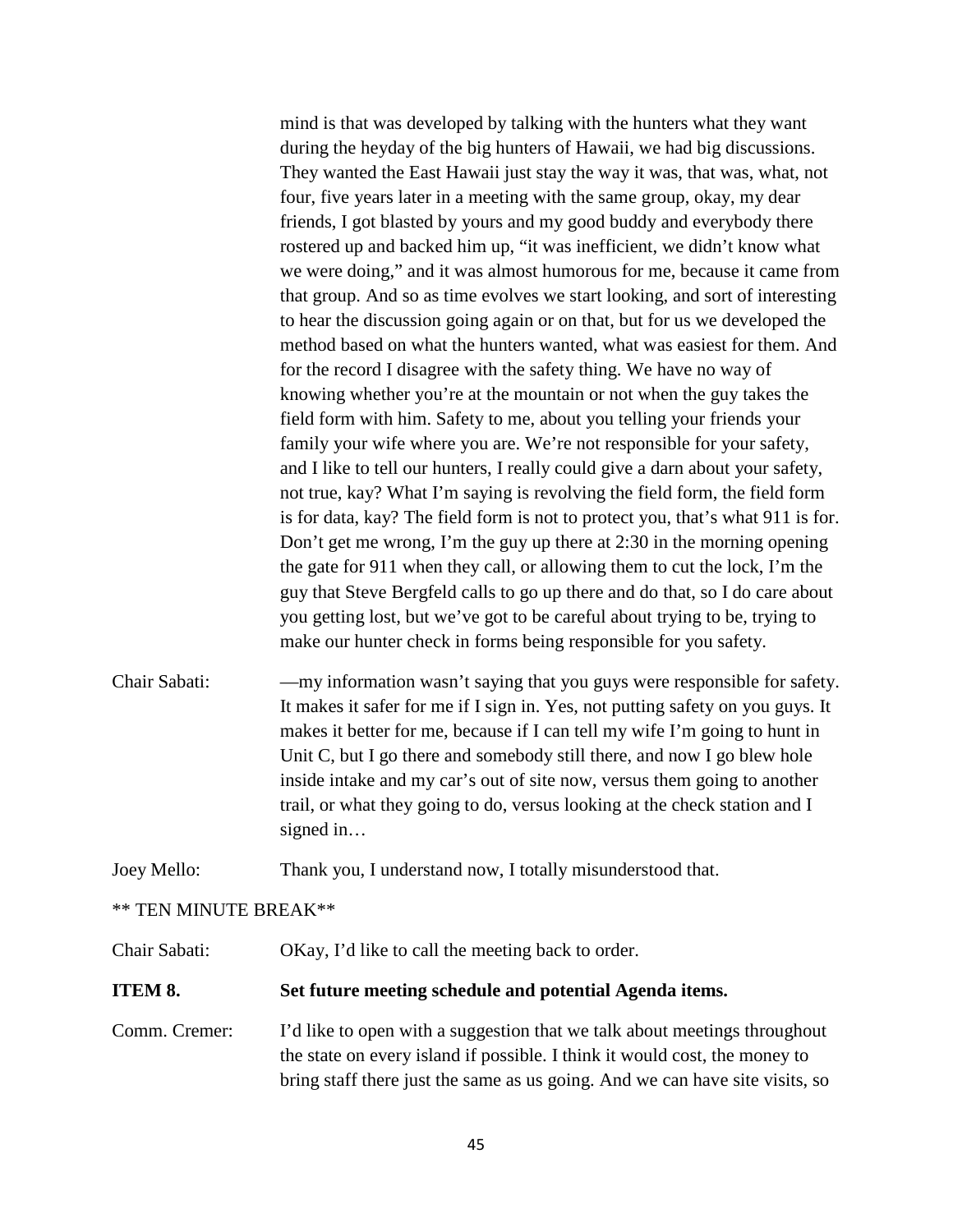|                 | people can understand, other commissioners can understand where and<br>what we're talking about, and not just picture it in our head.                                                                                                                                                                                                                                                                                                                                                                                                                                                |
|-----------------|--------------------------------------------------------------------------------------------------------------------------------------------------------------------------------------------------------------------------------------------------------------------------------------------------------------------------------------------------------------------------------------------------------------------------------------------------------------------------------------------------------------------------------------------------------------------------------------|
| Comm. Buchanan: | Oh, I like that. In fact, I think Administrator had said that earlier, in the<br>last meeting, too.                                                                                                                                                                                                                                                                                                                                                                                                                                                                                  |
| Comm. Smith:    | Yeah, it might be worth it. It's just a matter of cost-benefit on the time<br>investment. But, like you say, people are flying in from all the islands<br>anyway, so I don't see why you couldn't do that. But I would work with<br>Shaya on that, managing the budget, if the budget supports it, then I don't<br>have a problem with it, I think it'd be good.                                                                                                                                                                                                                     |
| Comm. Buchanan: | So does that need to be an agenda item now, or we can just, does it have to<br>be on the agenda for next agenda? No? No. Okay.                                                                                                                                                                                                                                                                                                                                                                                                                                                       |
| Comm. Cremer:   | I just think the community and the hunting community would have an<br>opportunity to sort of see what this commission is about, to not only hear<br>it in the ear, and not see how the table works and how we communicate<br>with staff and amongst ourselves, and our general plan and what we, our<br>goals are. I think it's really important.                                                                                                                                                                                                                                    |
| Comm. Smith:    | Yeah, so maybe the commissioners could find out venues on each island<br>that you think would be appropriate and then we can try and figure out<br>scheduling meetings, and what you'd want to do on—you know, a lot of<br>it's like site visits and all that, trying to organize all that, could be quite<br>a use of time, too, so I'd just figure out what would be the most efficient<br>use of time to get stuff done-what you want to do, do you want to meet,<br>do you want go site visit, what? It just gets more complicated the more<br>stuff you throw in there, is all. |
| Shaya Honarvar: | So that we can have site visit and meeting on that island where the site<br>visit is, no?                                                                                                                                                                                                                                                                                                                                                                                                                                                                                            |
| Comm. Smith:    | Yeah, but then you're getting into a two day meeting, and then you've got<br>to—how much do you spend on meetings, you know? How much of your<br>staff time do you want doing meetings and how much do you want them<br>out there working? So, it's just a cost-benefit analysis on what you want to<br>accomplish here. But, yeah, I don't know why you couldn't just go to<br>another island of a meeting if we think that's valuable. I mean, otherwise<br>we're already perceived as being, you know, Oahu-centric, right?                                                       |
| Comm. Cremer:   | The site visit would be good, but I definitely think that every island<br>meeting is important.                                                                                                                                                                                                                                                                                                                                                                                                                                                                                      |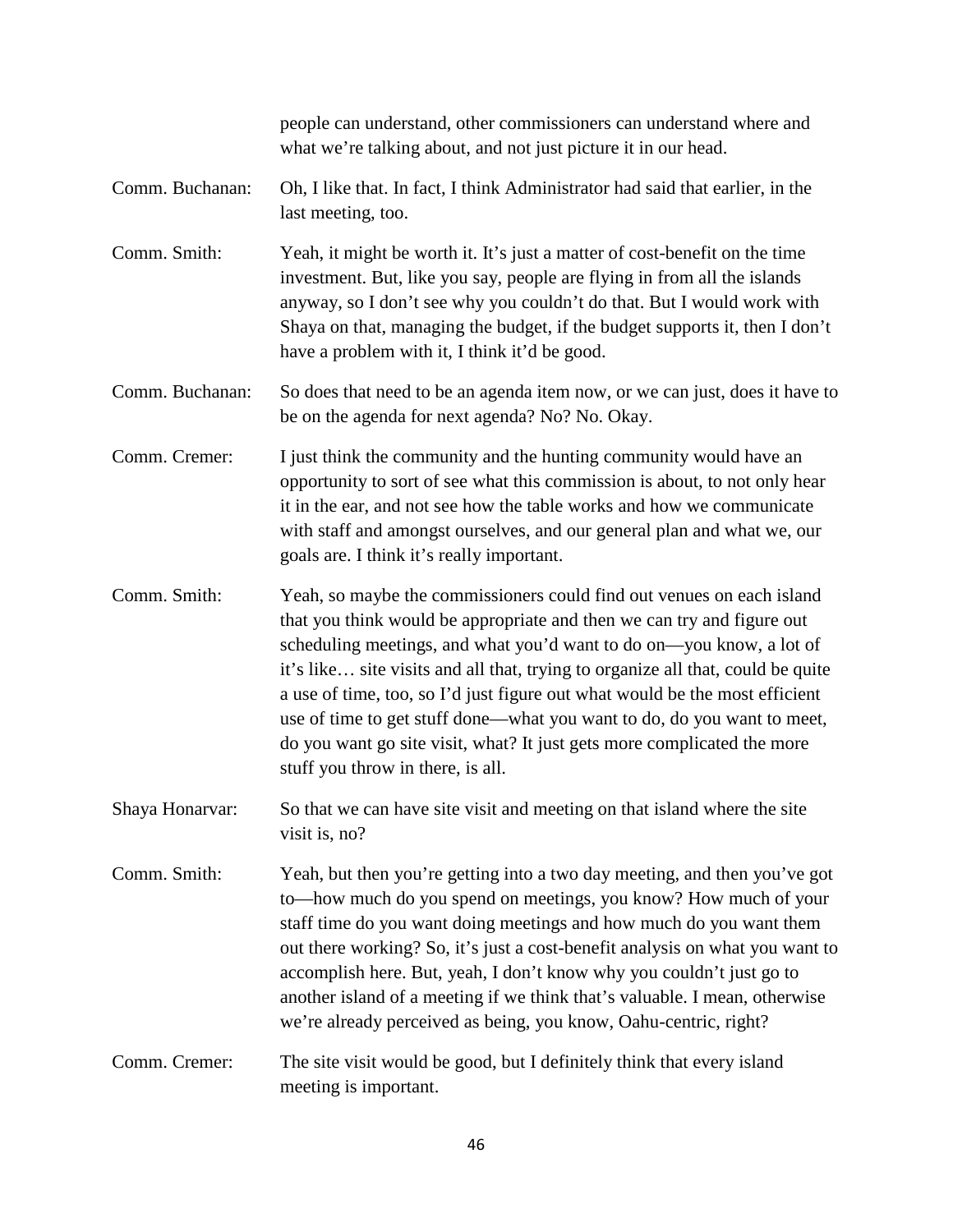Comm. Smith: Yes, maybe you start with every island, and the site visit maybe, I mean that's nice and everything, or maybe we can do that once a year, or something like that, we just all go out for a day, rather than trying to do it every meeting.

Comm. Buchanan: If we all agree that that's a great idea, we know that, as commissioners, we're going to have to be the hosts, okay? So, if you're going to host one meeting, then you're going to host that meeting, so. On Molokai when I hosted the game, not the game, the Marine and Coastal Zone Advisory Council, right? They paid their way to Molokai, but I set up the site visit, I found the ground transportation, I provided them food, yeah, from my community members, and I basically went and take care of them, and if they had to stay overnight, they paid for their own accommodations, but again we fed them dinner, so. That's what I did for my council when they came to Molokai. I took them Mo'omomi, we look at all the shearwater, you know, all the marine and coastal stuff, because we're trying to push the Community-Based Subsistence Fishing Area through. So I'm willing to do that for this commission as well, you know, but just with the understanding—and yeah, I would love if we came here and we had time today that we all go Waianae and go 'Look, where the Board of Water Supply is? What they doing there?' So, that would've been helpful for me, you know?

Chair Sabati: Okay. Anybody else like to add? We all in agreement?

Comm. Smith: So, maybe we can make it where the commissioners are hosts on their island and they figure out all the logistics and all that kind of thing so we don't have to task the staff with that too much, you know.

Comm. Buchanan: Yes. And we can work with staff. Kay, that's fine, I'm down for that.

Comm. Smith: Yes, I just, we're already short-handed, so I don't want to task our staff with too much, you know, we don't want to have too much, like, meeting logistics that we have to deal with.

- James Cogswell: Yes, just one comment on that, I think to limit it to the field. I agree on each island, sure, that that's awesome and we can do that with the budget that we have, probably, but the field trip, I would limit that, at least in this first year, to maybe one or two of the big items. Like each island, each island does not have to try to plan a field trip and two day stay, because that's, that's going to be…
- Chair Sabati: No, we understand that. We're just looking at the priority areas.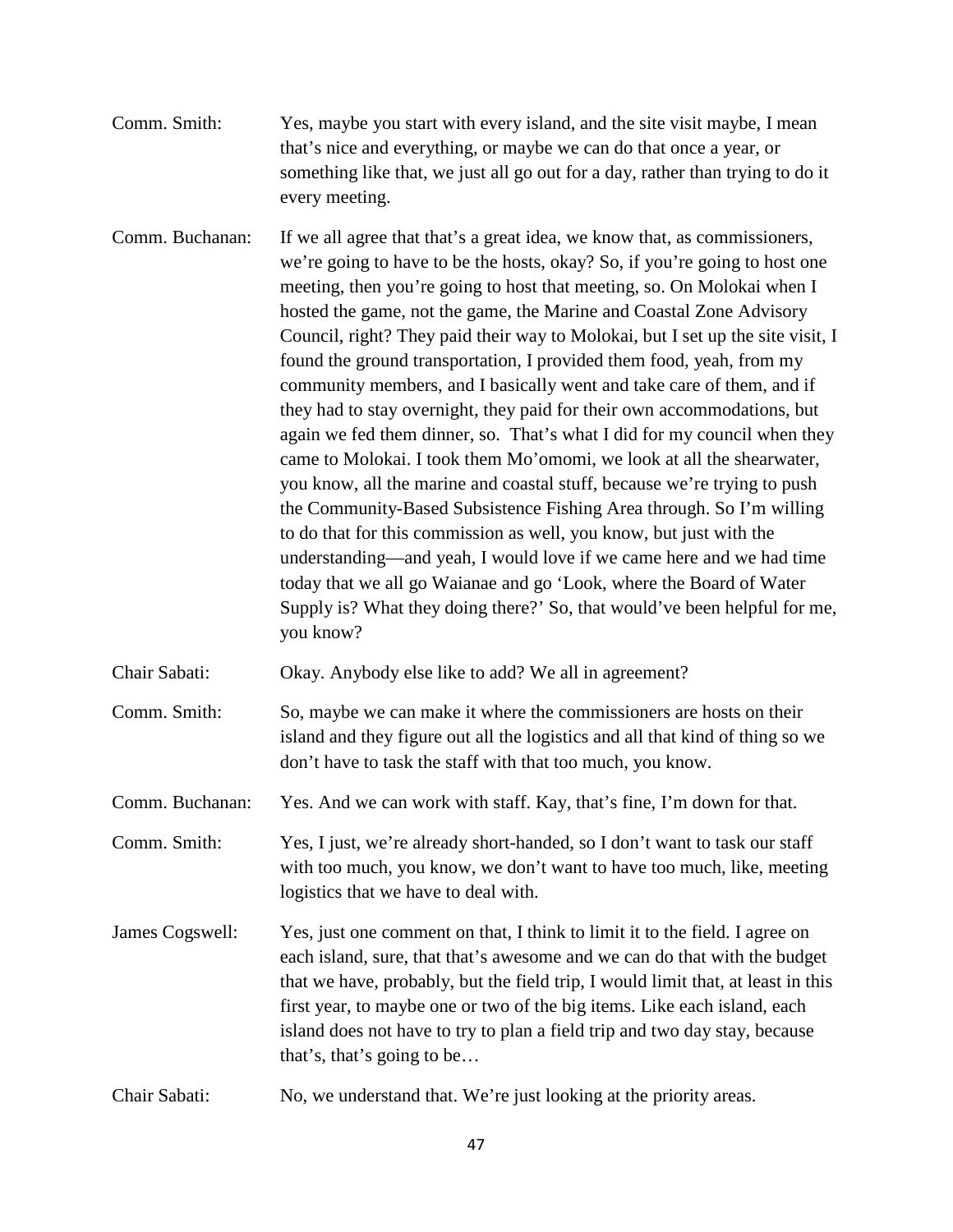| Unk:                   | What's the status of our commissioner for Maui?                                                                                                                                                                                                                                                                                                                                                                                                                                                                                                                                                                                                                                                                                                                                                                                                                                                                             |
|------------------------|-----------------------------------------------------------------------------------------------------------------------------------------------------------------------------------------------------------------------------------------------------------------------------------------------------------------------------------------------------------------------------------------------------------------------------------------------------------------------------------------------------------------------------------------------------------------------------------------------------------------------------------------------------------------------------------------------------------------------------------------------------------------------------------------------------------------------------------------------------------------------------------------------------------------------------|
| Shaya Honarvar:        | So I have been in touch with him over email and unfortunately in the past,<br>for the past two meetings, and now also this meeting, he couldn't join<br>because of personal reasons. But he said to say sorry that he couldn't join,<br>and I have sent him the oath of office, to sign. I have not received it back<br>yet from him. And he also needs to do the ethics training, and I suggested<br>certain dates but 'til now I don't believe that he has done the ethics<br>training yet.                                                                                                                                                                                                                                                                                                                                                                                                                               |
| Chair Sabati:          | Okay, I'll follow up on that.                                                                                                                                                                                                                                                                                                                                                                                                                                                                                                                                                                                                                                                                                                                                                                                                                                                                                               |
| Comm. Ruidas:          | And, Maui, you know, living on Lanai, I know Maui has plenty of<br>problems also.                                                                                                                                                                                                                                                                                                                                                                                                                                                                                                                                                                                                                                                                                                                                                                                                                                           |
| <b>Shane DeMattos:</b> | Yeah, so both Jon and I have been in contact with him, but it's not our<br>place to do that. We have been, talking to him about the issues on Maui,<br>what worries he has, and stuff like that, so we have been in pseudo-<br>communication with him.                                                                                                                                                                                                                                                                                                                                                                                                                                                                                                                                                                                                                                                                      |
| Chair Sabati:          | And is he talking to you guys on a commission level or is he talking to<br>you                                                                                                                                                                                                                                                                                                                                                                                                                                                                                                                                                                                                                                                                                                                                                                                                                                              |
| <b>Shane DeMattos:</b> | Right now, we cannot meet because I don't think he is a commissioner at<br>this point in time.                                                                                                                                                                                                                                                                                                                                                                                                                                                                                                                                                                                                                                                                                                                                                                                                                              |
| Comm. Buchanan:        | Yeah, Chair, as part of Maui Nui, I would appreciate you having a<br>conversation with him, because leaving that big blank is not helpful to his<br>community, so.                                                                                                                                                                                                                                                                                                                                                                                                                                                                                                                                                                                                                                                                                                                                                          |
| Chair Sabati:          | Anybody else'd like to add future agenda items?                                                                                                                                                                                                                                                                                                                                                                                                                                                                                                                                                                                                                                                                                                                                                                                                                                                                             |
| Comm. Cremer:          | Yes, I'd like to put on the agenda the possibility of having an<br>apprenticeship on this program. I know it's been asked with legislature,<br>but I don't think the way they write it is suitable and we discussed that,<br>one is, the guy's got to be—it can't be an ongoing thing like how they<br>wrote them, where I can continue getting one apprenticeship permit, that's<br>one of the things was a downfall. The other thing was, the mentor cannot<br>be somebody I feel that just got his license this year and hunted three or<br>four times and I'm going to be his mentor now, Because I like go hunting,<br>he come hunting with me. The mentor should be qualified when we,<br>however, will make the rules. I think it's important that we get an<br>apprenticeship program as far as hunting and gathering, because a lot of<br>kids, they scared to even go take the test, because—and there's a lot of |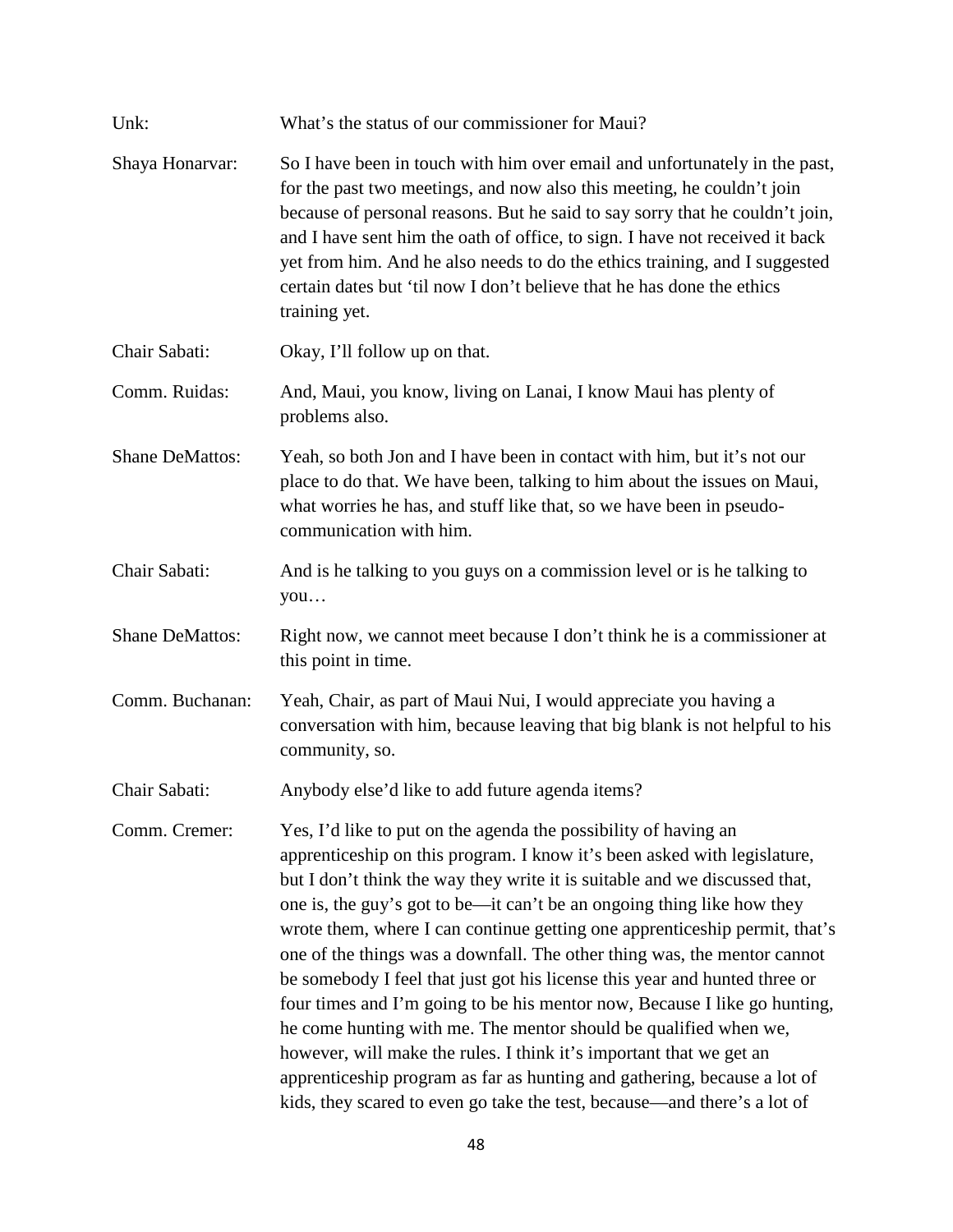kids that want to go, but they don't have nobody to go with, know what I mean, and I know there's people that is willing to bring kids, but they not going to bring them in the field because they cannot do anything anyway without a license with the state law, you know what I mean? So, I sure as heck not going to bring somebody in the field that doesn't have a license and let them touch game and teach them, show them how to skin a pig, how to approach a pig, or how I'm gonna, you know? Just basically the whole thing. How I grew up, we could go with my father without a license, you know what I mean, in the 70's, 60's, you know what I mean, we go along, tag along, and then, at a certain time, at ten, you could get a license really, without even taking a test. But it was a little bit more practical, you know what I mean, but I understand we need a hunter's safety course, and maybe the mentor needs to go get some training, or something, but I just feel that it's really important, is one thing. One other thing is, as a commission we should start trying to work on getting a wanton waste bill approved. I think planning game getting wasted especially when come tournament times guys just like kill for the sake of catching own pig for put on his cage. I just I think that, it's two of the things outside of my community I feel is a statewide issue.

- Chair Sabati: Thank you. Anybody else?
- Unk: From the first meeting you asked Jim about itemized expenditures for game animals, as, you know, when you were talking about the mongoose, what you call them, spending money on a mongoose when, you know…in the Wildlife Revolving Fund report?
- Comm. Smith: We got a legislative report we can give you, for Wildlife Revolving Fund. As soon as it gets published. They'll be posting the one on the website here pretty soon for '17. It'll be on the DLNR end, and we're hoping to have a link on the DOFAW site as well.

Chair Sabati: Okay.

Comm. Smith: It's a good report.

Chair Sabati: Any other items you'd like to add, to put on to agenda?

Comm. Buchanan: I have, I think this commissioner from Kauai's suggestions is two good ones to put on the agenda, also. I'm in support of that, to have a discussion about an apprenticeship program, a discussion about wanton waste law, that might, you know, takes action on those. And then, thank you for submitting the budget. And then other potential agenda items, if this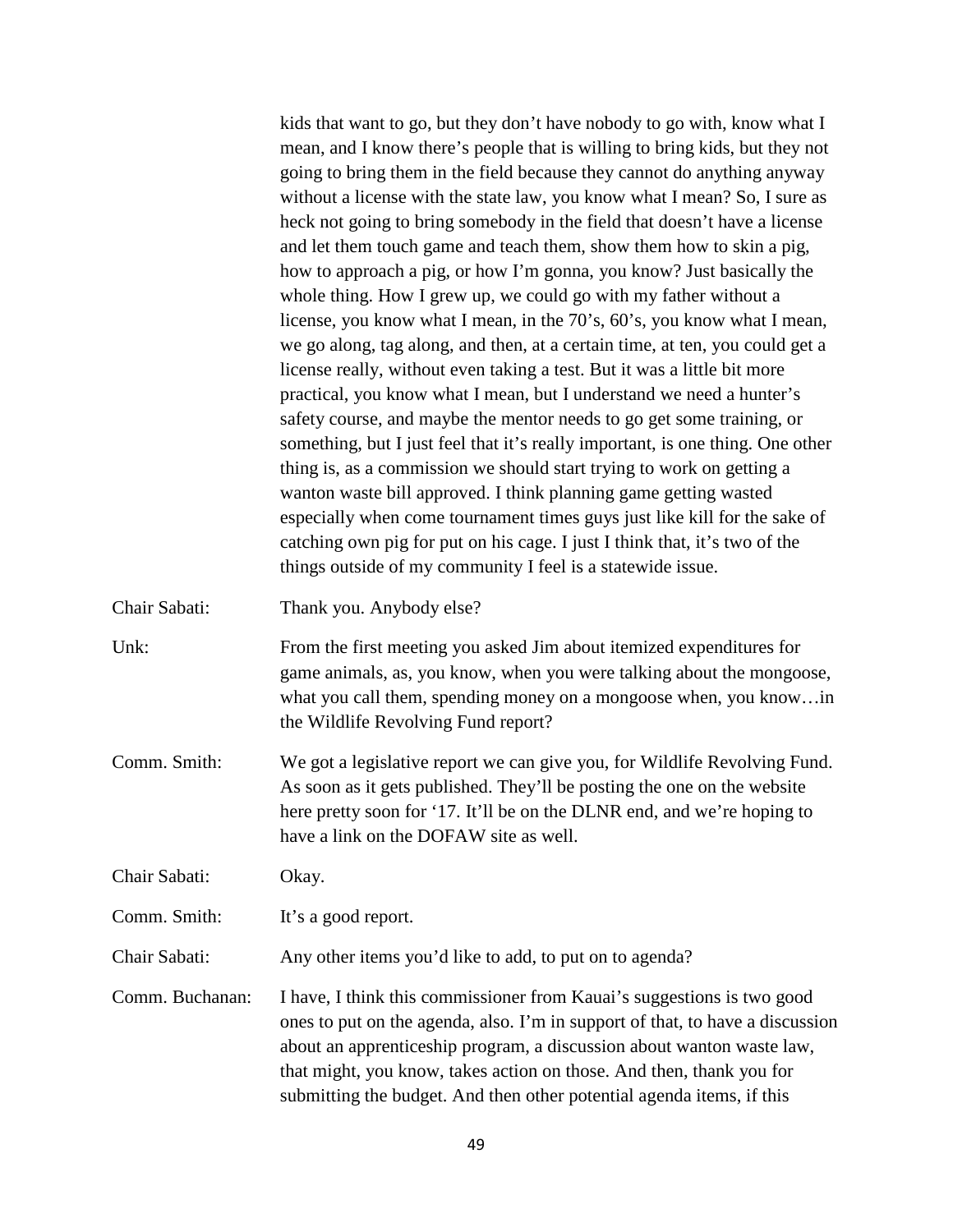commission feels appropriate, would be, if, I guess if we could ask staff and I use that staff broadly, Shaya, you would have to find appropriate staff—if we can have a report or a follow up if any discussion was initiated with the Board of Water Supply on the Waianae project. So, we don't want to just come here and talk story, and then things fall off the table and then like ten years of no game management plan, okay? So, if it's an action item, then we need a report on it at the next agenda. If any staff from DOFAW went and talk to Board of Water Supply, and if the Chair for Water Supply or whoever came back and said "No, I no like you, and I'm not going to talk to you," then you need to let me know that so I can contact my legislature and tell them "go see Kirk, tell him, get his guys on the stick," or whatever. And then one other issue, which is one I feel, I heard is a big issue, and I was hoping that we, this commission as a whole could… it'd be nice ask staff to reconvene the Hawaii Island Game Management Plan. So because there was a lot of work that got initiated somewhere in space and time, to reconvene that is to pick up where you left off, not to start from scratch, not to go hire another consulter at this point but, and maybe that is… but to ask staff to reconvene the Hawaii Island Game Management Plan. So put it back on everybody's radar, Jim, come back and say "Okay, this is where we are currently with this," you know, "give plenty to us, whatever, whoever, we're not going to point fingers at who we feel—we don't care at this point, but how we going to move forward?"

- James Cogswell: Yes, it's with the working group for review, so. The working group's late, so the working group needs to get back.
- Comm. Buchanan: Is Chair part of that working group?

James Cogswell: Yes.

- Comm. Buchanan: so my discussion is moot, then, you've already reconvened a working group. Okay, how about we have a report then on the agenda on your progress thus far? That would be nice. So progress on the working groups with the Game Management Plan for Hawaii Island.
- Chair Sabati: My question is, is this the county-level game management plan, or is it the state… county?
- James Cogswell: County. Chair Sabati: County level, yes? Meaning, is the county's GMAC plan, or is it going to be…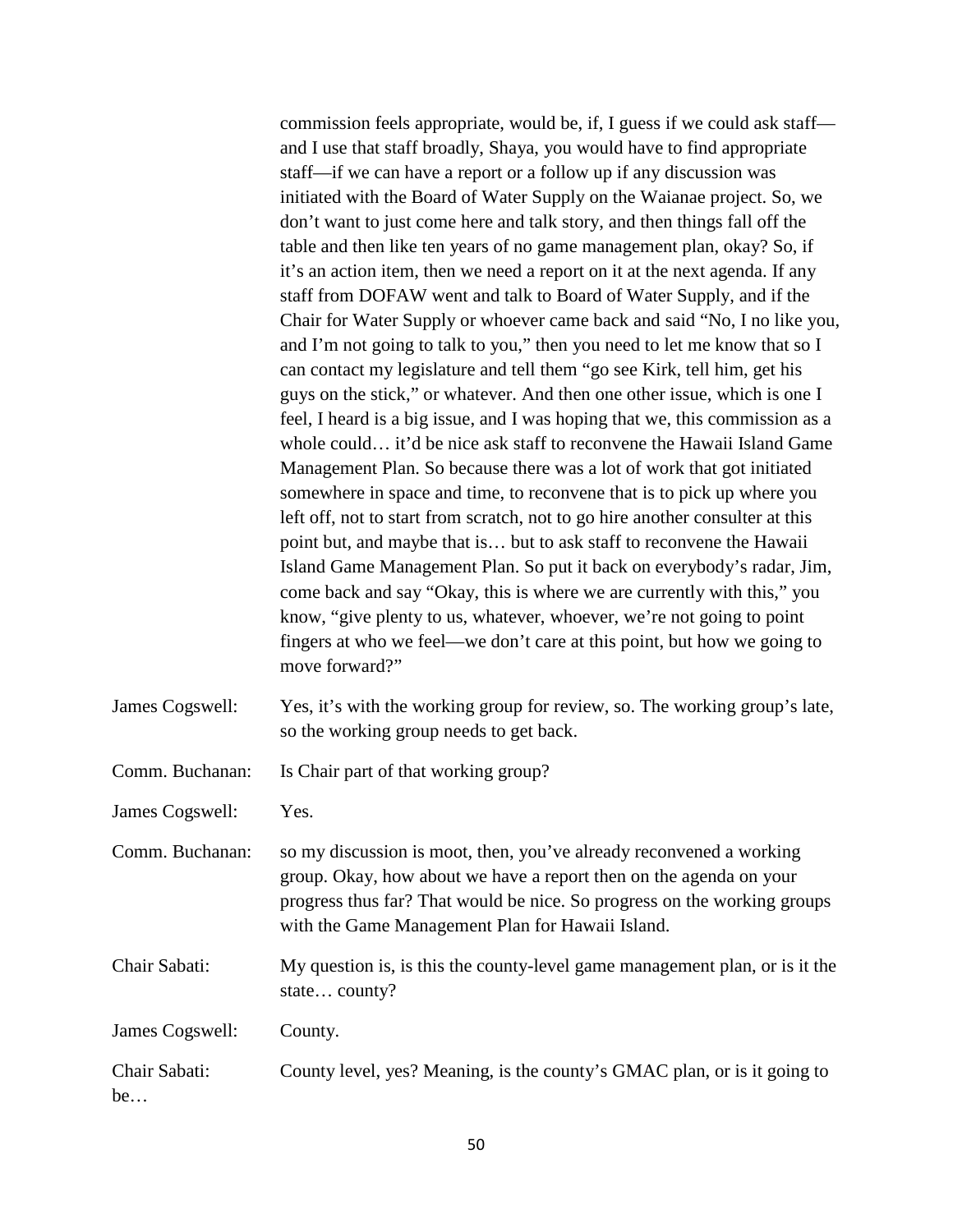| James Cogswell: | Well, it's for Hawaii County, so                                                                                                                                                                                                                                                                                                                                                                                                                                                                                                                                                                                                                             |
|-----------------|--------------------------------------------------------------------------------------------------------------------------------------------------------------------------------------------------------------------------------------------------------------------------------------------------------------------------------------------------------------------------------------------------------------------------------------------------------------------------------------------------------------------------------------------------------------------------------------------------------------------------------------------------------------|
| Chair Sabati:   | Okay, okay.                                                                                                                                                                                                                                                                                                                                                                                                                                                                                                                                                                                                                                                  |
| James Cogswell: | Yes, but it's not the county GMAC plan. It's DOFAW/DLNR plan for<br>Hawaii.                                                                                                                                                                                                                                                                                                                                                                                                                                                                                                                                                                                  |
| Chair Sabati:   | Okay. Because I know the GMAC county stuff, they do stuff themselves.                                                                                                                                                                                                                                                                                                                                                                                                                                                                                                                                                                                        |
| Comm. Buchanan: | And then, Mr. Chair, if staff could, at the next meeting or a subsequent<br>meeting after that, have someone who can clearly convey the aerial<br>shooting policy within the State of Hawaii. And then one more thing is<br>discussion of potentially convening a group from this commission to do<br>strategic outreach for legislators, to educate our legislators on the gaps<br>we're finding as a commission. There'll be action on that. And the rest of<br>the things that I heard was issues for people, like the shelters on Kauai. All<br>of that kind of stuff can probably be worked on, Commissioner Cremer,<br>with your respective biologists |
| Comm. Cremer:   | Yes.                                                                                                                                                                                                                                                                                                                                                                                                                                                                                                                                                                                                                                                         |
| Comm. Buchanan: | continuing access issues on Oahu and Kauai, and landlocks. So, you<br>know, all of that kind of stuff is within DLNR is the, land management,<br>yeah? So, and then it's, it's getting an abstractor. So when he mean he<br>getting one abstractor, that means a person that is just looking at land<br>period, to be looking like "Oh, look, get this available inventory over<br>here," or "Guess what, get goats, get all this stuff I can hunt," but it's just<br>sitting there, disposable—                                                                                                                                                             |
| Comm. Smith:    | No, no, no, an abstractor is someone that goes and looks at the legal<br>documents and tries to figure out land dispositions and that kinda stuff                                                                                                                                                                                                                                                                                                                                                                                                                                                                                                            |
| Comm. Buchanan: | Okay, so who's looking at potential the bill says that, for land<br>replacement—so if NARS is taking lands out of inventory for hunting,<br>what, who's looking at replacing that land? Who is it?                                                                                                                                                                                                                                                                                                                                                                                                                                                           |
| Comm. Smith:    | Well, we manage our whole land inventory.                                                                                                                                                                                                                                                                                                                                                                                                                                                                                                                                                                                                                    |
| Comm. Buchanan: | Okay. That's what they're getting at.                                                                                                                                                                                                                                                                                                                                                                                                                                                                                                                                                                                                                        |
| Comm. Smith:    | Right, we're not looking at necessarily replacing—                                                                                                                                                                                                                                                                                                                                                                                                                                                                                                                                                                                                           |
| Comm. Buchanan: | So we need a little bit more focus-                                                                                                                                                                                                                                                                                                                                                                                                                                                                                                                                                                                                                          |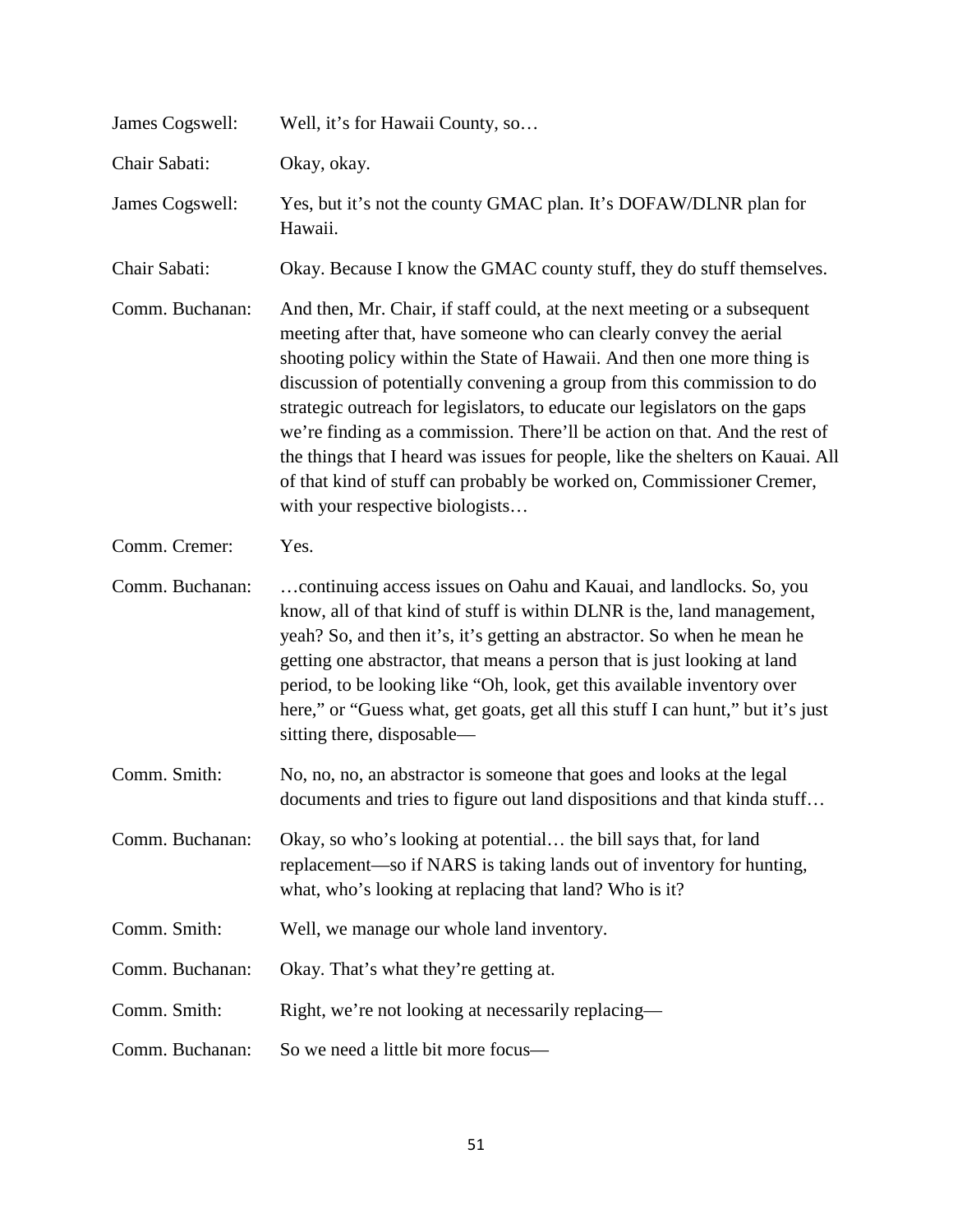| Comm. Smith:    | —I mean, if you want to do the math, we're ahead on Oahu, I can tell you<br>substantially. But we don't necessarily do math. Like, we don't say "Well,<br>we'll only take this out if we can replace that," so                                                                                                                                                                                                                                                                                              |
|-----------------|-------------------------------------------------------------------------------------------------------------------------------------------------------------------------------------------------------------------------------------------------------------------------------------------------------------------------------------------------------------------------------------------------------------------------------------------------------------------------------------------------------------|
| Comm. Buchanan: | Well, you know, I pity the Big Island guys too, because, you get one big<br>island, but you also own all of Mauna Loa, this all federal Park Service,<br>and then all of Mauna Kea is what it is, so you get really large tracts of<br>land, so I think the problem is more prevalent there about that exchange,<br>you know.                                                                                                                                                                               |
| Comm. Smith:    | But we manage land according to resources on it, it's not necessarily a<br>quid pro quo trade off. And just because things have been some way for a<br>long time doesn't mean they'll be that way forever, so I'm just saying that<br>as a                                                                                                                                                                                                                                                                  |
| Comm. Buchanan: | Yeah, but when you landlock to—in order for somebody to work on<br>access agreements, MOUs, or whatever they might be, somebody has to be<br>focused and working every day, you know, to try and do that not only for<br>hunting but for all of your projects, all of your acquisition landlock issues.<br>So.                                                                                                                                                                                              |
| Comm. Smith:    | Yeah, we do that.                                                                                                                                                                                                                                                                                                                                                                                                                                                                                           |
| Comm. Cremer:   | So this same person we talking about would be able to look at land trades<br>like in the situation of Unit A.                                                                                                                                                                                                                                                                                                                                                                                               |
| Comm. Smith:    | We do everything.                                                                                                                                                                                                                                                                                                                                                                                                                                                                                           |
| Comm. Cremer:   | Okay.                                                                                                                                                                                                                                                                                                                                                                                                                                                                                                       |
| Comm. Smith:    | We work across the board.                                                                                                                                                                                                                                                                                                                                                                                                                                                                                   |
| Comm. Cremer:   | Because I know there is land that we could probably trade that is leased<br>for cattle that could be to one private person that we could trade it only<br>that they could use, and the state really no, have no, DLNR has no<br>resources from it except having a lease up from it, you know what I mean,<br>where we could have, there's no animals on the property for us to hunt, so<br>we can trade that piece of land for parts of Unit A, so we don't have to be<br>worrying about getting our lease. |
| Comm. Smith:    | We do that already, it's just a matter of capacity, how much you can do of<br>it, but we're always trying to look at potential one thing this<br>commission can do is be an advocate for-so sometimes we want to hang<br>on to land, but there's a state law saying we've got to hand over all of our                                                                                                                                                                                                       |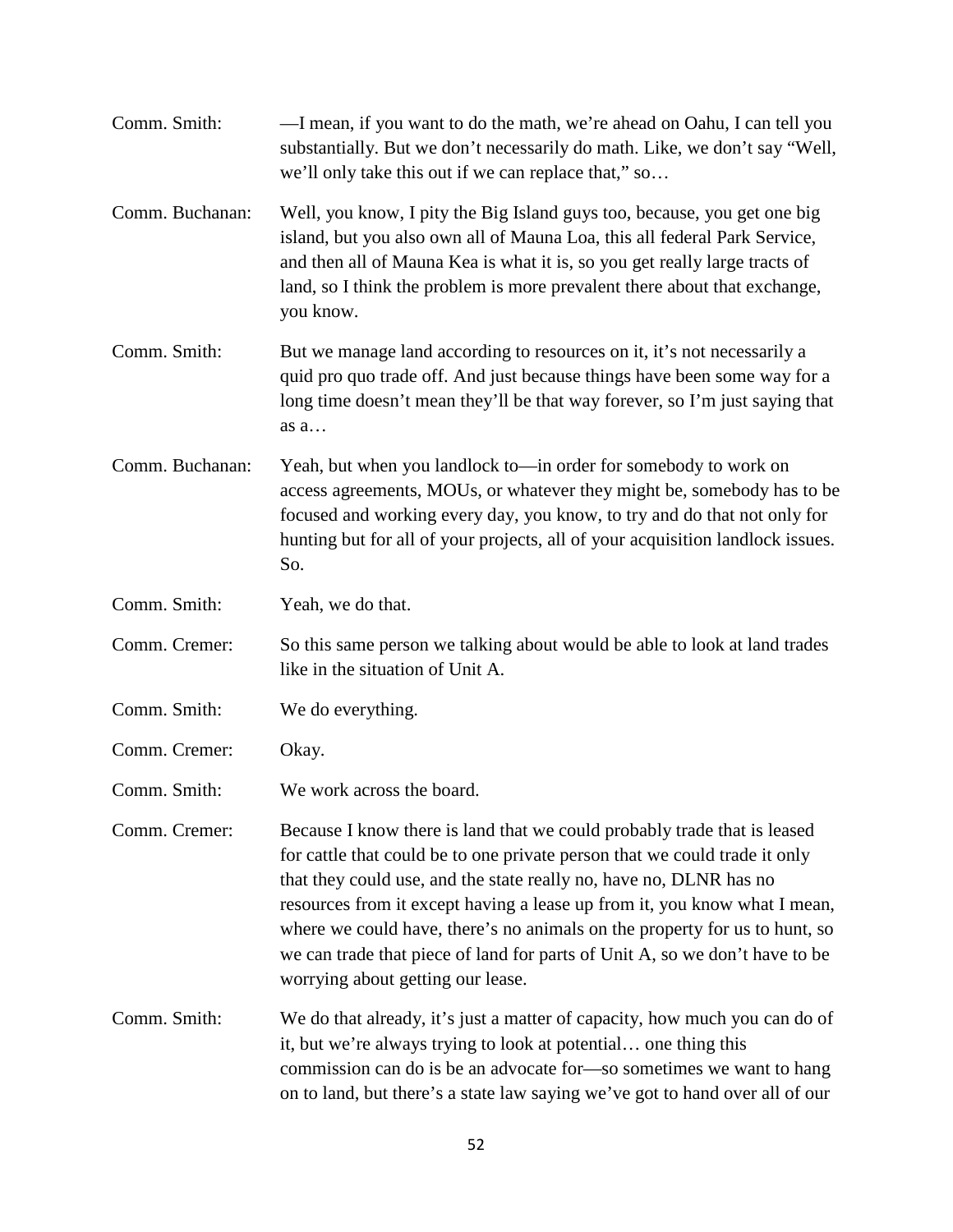ag[ricultural] lands, potential ag lands to agriculture, and it goes into grazing, but we're going "Oh, well that could be a hunting area, you know?" So you guys could be a voice where you're saying "Hey, let's not just hand over these lands, let's retain them within DLNR". is having to give up lands for ag, that on our side could be either forestry or, you know, wildlife, game management, whatever, but we're having to give up lands we actually consider to be valuable. And a lot of these quite frankly, I'm looking at more and more accessible areas that are already somewhat disturbed so you don't have a lot of those issues with native ecosystems and threatened & endangered species and they're pretty wide open in terms of what we can do in terms of game management and those are, a lot of those same areas are also, the areas that ag's looking at going "Hey, give us those lands, we can lease them up for grazing," or whatever else, but then that takes them out of the potential hunting inventory. So looking at those opportunities is what I'm doing, you know, and I think that the commission could probably be an advocate for helping us hang on to some of those lands.

Comm. Cremer: Can the commission get that information, though?

Comm. Smith: We can try. We have a hard time getting that information, we're just always scrambling around, and the first thing we see is, we'll see an item on the board agenda "Oh, we're giving all this land up to ag" and we're like "Oh wait, talk to us!" I mean, that's what we do for a living, we chase this stuff all the time, so getting ahead of it is part of the deal. And how do you become part of that conversation, how do we get ahead of it? So we're, it's getting better, we're really working on trying to get into that conversation earlier so we're not just finding out about it when it pops up on a board agenda item, you know? So we're trying to work more proactively with Land Division and with Department of Ag, to get ahead of those things.

Chair Sabati: Well, I think it would be helpful if the commission can get some of that information, and maybe we can assist in some way.

Comm. Smith: Yes.

- Chair Sabati: Because this is the first I'm hearing of it, so I think it's important information. We find out about what lands, you know, possibility and on our end you get, probably get some community support, involvement, but if we don't know, you know?
- Comm. Smith: I can look for opportunities where the commission can be useful for that.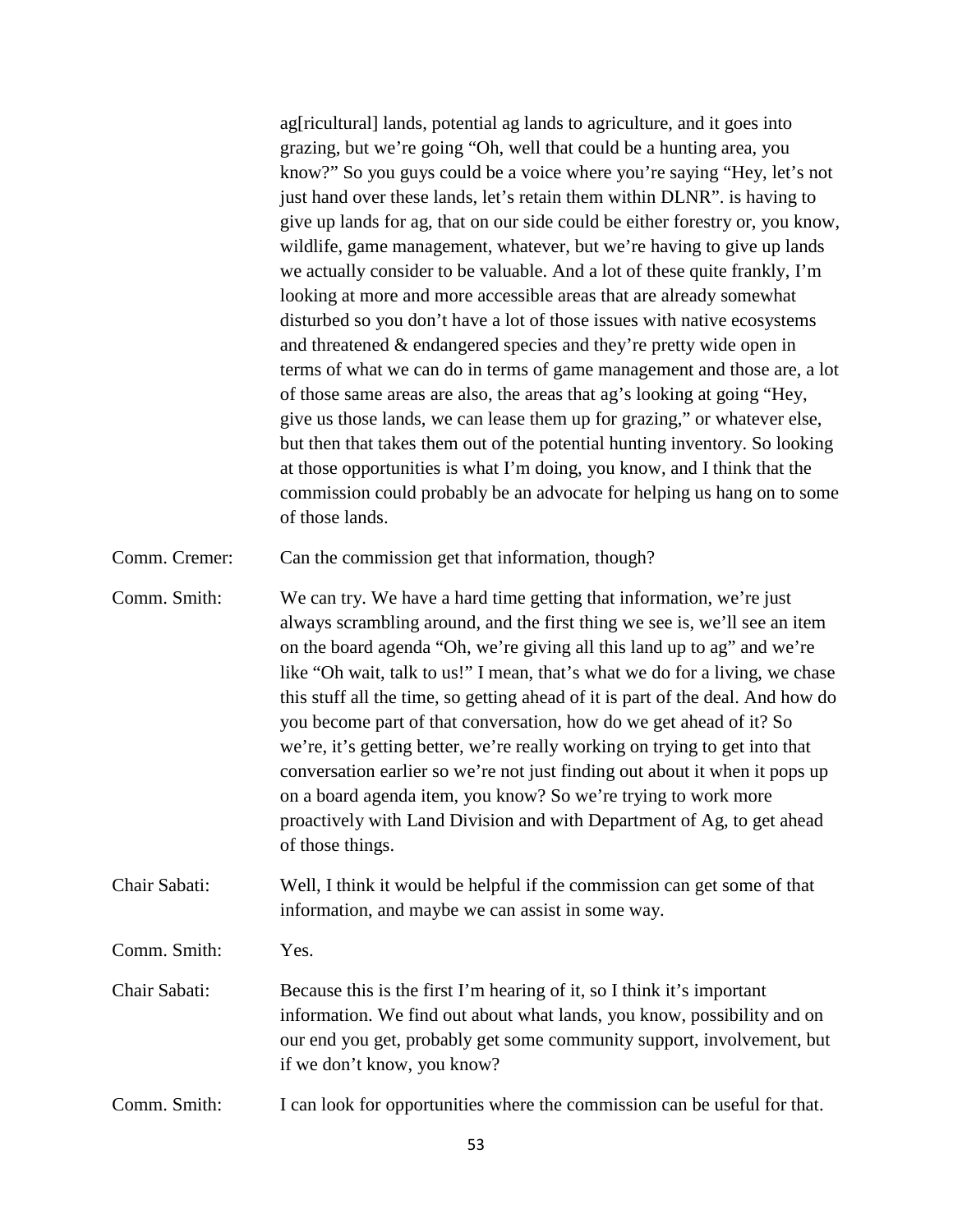| Chair Sabati:    | More than, it's also positive too because it shows the community that you<br>guys are trying. If we don't know, we don't know. So I think it would be a<br>positive thing to let us know.                                                                                                                                                                                                                                                                                                                                                                                                                                                                                                                                                                                                                                                                                                                                                                                                                                                                                                                                                                                                                                                                                                                                                                                                                                                                                                                                                                                                                                                                                                                                                             |
|------------------|-------------------------------------------------------------------------------------------------------------------------------------------------------------------------------------------------------------------------------------------------------------------------------------------------------------------------------------------------------------------------------------------------------------------------------------------------------------------------------------------------------------------------------------------------------------------------------------------------------------------------------------------------------------------------------------------------------------------------------------------------------------------------------------------------------------------------------------------------------------------------------------------------------------------------------------------------------------------------------------------------------------------------------------------------------------------------------------------------------------------------------------------------------------------------------------------------------------------------------------------------------------------------------------------------------------------------------------------------------------------------------------------------------------------------------------------------------------------------------------------------------------------------------------------------------------------------------------------------------------------------------------------------------------------------------------------------------------------------------------------------------|
| Comm. Smith:     | Yes, that's fine. But what I'm saying is brand new and we're playing<br>catch-up too. It's not like we've been withholding information from you,<br>we don't have the information                                                                                                                                                                                                                                                                                                                                                                                                                                                                                                                                                                                                                                                                                                                                                                                                                                                                                                                                                                                                                                                                                                                                                                                                                                                                                                                                                                                                                                                                                                                                                                     |
| Chair Sabati:    | I'm not saying you're withholding, I'm just saying you know, something<br>we're learning, so                                                                                                                                                                                                                                                                                                                                                                                                                                                                                                                                                                                                                                                                                                                                                                                                                                                                                                                                                                                                                                                                                                                                                                                                                                                                                                                                                                                                                                                                                                                                                                                                                                                          |
| Comm. Cremer:    | Would you suggest that we, if we have ideas of things that we think would<br>work to help, that we throw it out to you guys? Lindsey, or Shaya?                                                                                                                                                                                                                                                                                                                                                                                                                                                                                                                                                                                                                                                                                                                                                                                                                                                                                                                                                                                                                                                                                                                                                                                                                                                                                                                                                                                                                                                                                                                                                                                                       |
| Comm. Smith:     | Oh, absolutely. Well, that's just a conversation that you have out with<br>your guys on the island, and then you can bring it back here.                                                                                                                                                                                                                                                                                                                                                                                                                                                                                                                                                                                                                                                                                                                                                                                                                                                                                                                                                                                                                                                                                                                                                                                                                                                                                                                                                                                                                                                                                                                                                                                                              |
| Comm. Buchanan:  | At the next agenda, if we can have maybe one short, little report from staff<br>on why is hunter check-in stations important to the Department, that<br>would be helpful. And then the bigger picture at some point in time,<br>because I just heard Administrator bring it up, you think you get hard<br>time—they all live in the same house, and the different floors no talk to<br>each other, so that's kind of hard too, because Natural Area Reserve have<br>their own hunting programs, their own management options, but I think<br>that they in their own little silo just from the outside looking in without<br>putting my staff on the spot. The hunters get, especially pig hunters, get<br>the biggest issue with Natural Area Reserve because of the protections and<br>the zero tolerance and the prioritization and management tools within the<br>area. But they're still under wildlife, and even though they're in their own<br>little silo—so somehow in the future we're going to have to bridge all of<br>that complex relationship. I want to understand as a commissioner what is<br>that complex relationship, because, you know why? It affects me. Not only<br>DOFAW affects me, but Natural Area Reserve affects me. They're doing<br>fencing, they're doing fencing, but they're not talking to each other, or<br>else they're talking to each other, but, you know, they're doing their own<br>management and they're doing their own management, but I'm in the<br>middle. I have to understand and I think that should be part of the<br>discussion on the islands but Shane. If I come and ask you something<br>about NARS, can you respond? No, right? I would have to have a NARS<br>staff representative there. |
| Shane De Mattos: | But once you understand what the land designations are about, that's<br>going to clear the air, I think, some of the air.                                                                                                                                                                                                                                                                                                                                                                                                                                                                                                                                                                                                                                                                                                                                                                                                                                                                                                                                                                                                                                                                                                                                                                                                                                                                                                                                                                                                                                                                                                                                                                                                                             |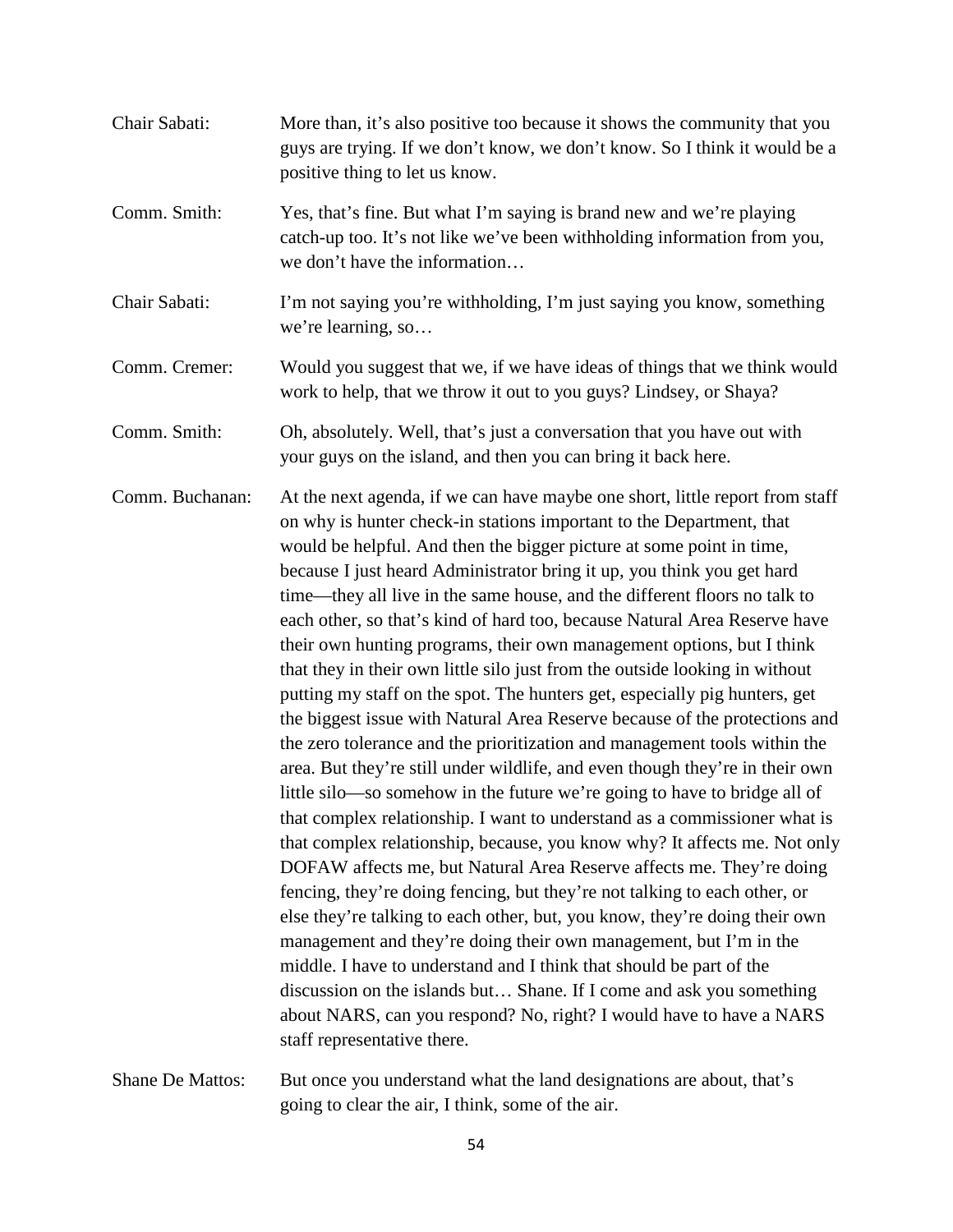| Comm. Buchanan: | But when I ask NARS the same question, then they, they're flighty about<br>it, they're going like "Well, you know, it's not only the pristine areas." I<br>mean, they have beach dunes, they have the point out there, they have<br>marine stuff, they have mountain stuff, so we know, you know—and then<br>I said "Well, they highest priority for protection?" "No, not necessarily."<br>So that's the kind of wishy-washyness is what I'm trying to say is hard. |
|-----------------|----------------------------------------------------------------------------------------------------------------------------------------------------------------------------------------------------------------------------------------------------------------------------------------------------------------------------------------------------------------------------------------------------------------------------------------------------------------------|
| Comm. Smith:    | No, that's not wishy-washy. Their section is native ecosystem protection<br>and management. That is our highest priority. A lot of game mammals are<br>very destructive in those kind of environments and we are not going to<br>manage them for game. There's nothing wishy-washy about that, that's<br>just the way it is. We have a bunch of different land management areas<br>and designations. We don't manage them all for sustainable game.                  |
| Comm. Buchanan: | Okay. But maybe if we knew on the map where those are occurring on<br>each island then maybe that would be helpful.                                                                                                                                                                                                                                                                                                                                                  |
| Comm. Smith:    | Yes. We have those maps and we're about to roll them out. It shows our<br>top priority conservation zone lands.                                                                                                                                                                                                                                                                                                                                                      |
| Comm. Buchanan: | Okay, then that is what we would be interested in seeing. Just so I know,<br>you know, so if people are asking, then I can say "Oh, you know what,<br>this is why it's got to be this way." Then I can explain.                                                                                                                                                                                                                                                      |
| Comm. Cremer:   | But it's hard to explain, commissioner, commissioners, it's hard to explain<br>when NARS take 50,000 acres here and they say they going to manage<br>this to fence them off, and then because they like federal money again,<br>federal grants and all that, they're going to take fifty more thousand acres<br>of whatever, which is our prime you can shake your head no.                                                                                          |
| Comm. Smith:    | That's not why—we don't go manage land because we want money. We<br>want to manage land a certain way so we try to get funding to do that.                                                                                                                                                                                                                                                                                                                           |
| Chair Sabati:   | You guys think you guys successful over there?                                                                                                                                                                                                                                                                                                                                                                                                                       |
| Comm. Smith:    | All I'm saying is that we manage, we try to identify areas and we try to<br>manage the resources that are in that area.                                                                                                                                                                                                                                                                                                                                              |
| Comm. Smith:    | We manage native ecosystems for native ecosystems-                                                                                                                                                                                                                                                                                                                                                                                                                   |
| Comm. Buchanan: | We know that.                                                                                                                                                                                                                                                                                                                                                                                                                                                        |
| Comm. Smith:    | —we don't manage them for sustainable game.                                                                                                                                                                                                                                                                                                                                                                                                                          |
| Comm. Buchanan: | We manage them for the public trust.                                                                                                                                                                                                                                                                                                                                                                                                                                 |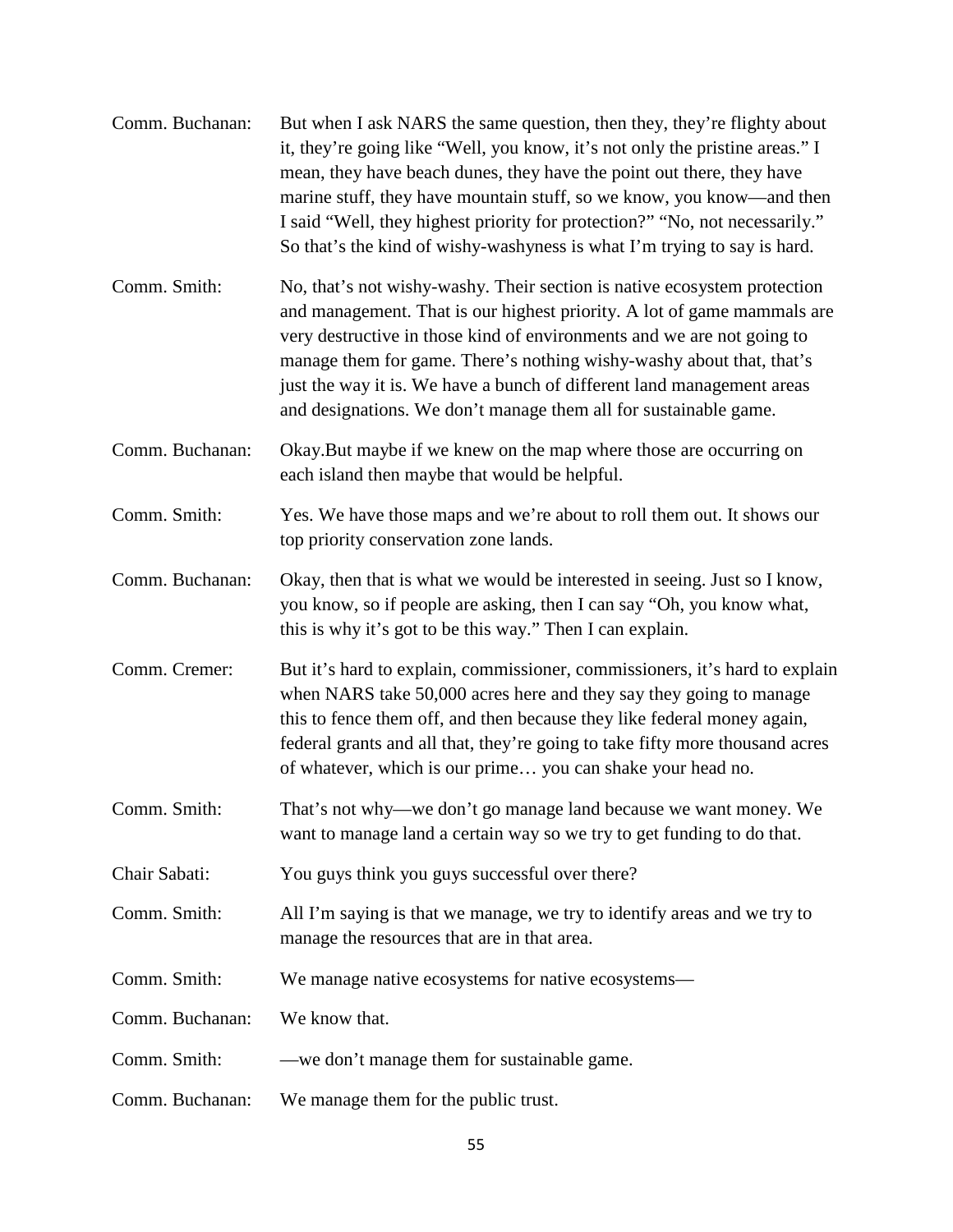| Comm. Smith:    | Right.                                                                                                                                                                                                                                                                                                                                                                          |
|-----------------|---------------------------------------------------------------------------------------------------------------------------------------------------------------------------------------------------------------------------------------------------------------------------------------------------------------------------------------------------------------------------------|
| Comm. Buchanan: | So. The public trust is the end user of why we manage them, and as a two-<br>term commissioner on the Legacy Lands Conservation Commission,<br>spending your money to purchase those ecosystems for protection-                                                                                                                                                                 |
| Comm. Smith:    | Right.                                                                                                                                                                                                                                                                                                                                                                          |
| Comm. Buchanan: | —I fully understand why that is, but at the same point, I maybe understand<br>more so than others that management actions occur that may be<br>appropriate or inappropriate given the monies from the different parts                                                                                                                                                           |
| Comm. Smith:    | I disagree with that.                                                                                                                                                                                                                                                                                                                                                           |
| Comm. Buchanan: | And the transparency down to the end user, all of it is transparency. If we<br>do something that is pono, then it's pono, you know? If you doing<br>something that, eeh, it's kinda of                                                                                                                                                                                          |
| Comm. Smith:    | Yeah, but I just can't let that stand here. We're in a public meeting, it's<br>going to be in the agenda, I just can't let that stand—that we're doing<br>things just because of money.                                                                                                                                                                                         |
| Comm. Buchanan: | Oh yes, no. I know you're not—                                                                                                                                                                                                                                                                                                                                                  |
| Comm. Smith:    | We're doing things for the resources—                                                                                                                                                                                                                                                                                                                                           |
| Comm. Buchanan: | $Yes-$                                                                                                                                                                                                                                                                                                                                                                          |
| Comm. Smith:    | —okay? I can't let that stand.                                                                                                                                                                                                                                                                                                                                                  |
| Comm. Buchanan: | I agree with that. That's—I'm not agreeing saying that it's adverse to that.                                                                                                                                                                                                                                                                                                    |
| Comm. Cremer:   | I'll take that back. Maybe not necessarily you guys do it for the money,<br>but there are other groups that are involved.                                                                                                                                                                                                                                                       |
| Comm. Smith:    | I don't agree with that either. I think we're trying to accomplish certain<br>things on certain pieces of land for the resources that are there. I don't<br>think any of us, I am not aware of any organization in Hawaii or<br>elsewhere, that does it just to chase money. I just don't agree with that.<br>I'm sorry. But it's a public meeting, I've got to say that.       |
| Comm. Smith:    | I mean, we ident—you know, there are certain pieces of land, they have<br>certain resources, we make a decision on how those need to be managed,<br>then we try to get the funding to do that. We don't just say "Oh, there's<br>money available to manage native ecosystems, so why don't we just go<br>grab a piece of land and start managing it?" It's just not the way the |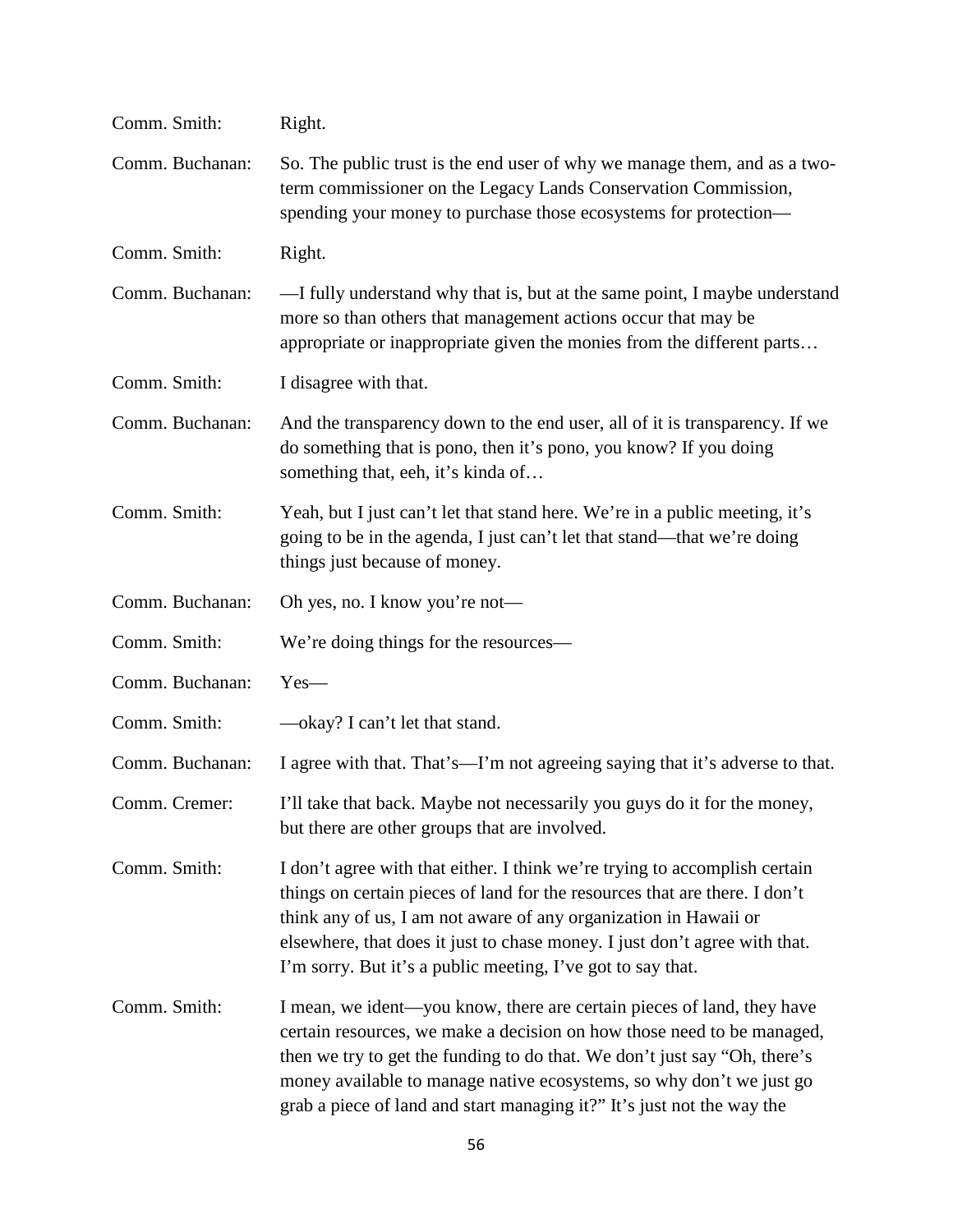decision-making process goes. I'm sorry, I just can't let that stand as a statement. But, I mean, you're welcome to have that opinion, but I can tell you that that is not the way it works. And I think that if we understood each other better you would understand that I'm not just making it up.

Comm. Buchanan: Okay. I know.

- Comm. Buchanan: Okay, I sorry I brought up NARS. I think we just like went over all of you, and I think for us not having the NARS component in the room, is problematic. I don't know if I the only one feel like that. For me I feel like, I would hope that somebody from NARS was sitting and just listening. Just listen, because it ultimately, that's where the real grind for hunting pig comes in, it comes mostly from the NARS side, and the priority fencing comes from there, so, if they were in on this discussion, I think it would be very helpful. So. You don't think it would be helpful?
- Comm. Smith: No, it would be helpful, it would be fine.

Comm. Buchanan: How can we make that happen?

Comm. Smith: I can ask them to come.

- Comm. Buchanan: I would love for you to invite the NARS staff if my commissioners feel that that is also important. I do. I would love to have them here listening to us. I think it would be good for them.
- Comm. Cremer: I think it's a hot topic, especially for me. And you guys got to understand this, sometimes I am really passionate about what I speak and not necessarily attacking you guys. This is something that I said was going to happen long time ago and I see it in front of my eyes and people never like listen.

Comm. Buchanan: I agree.

Comm. Smith: Yes, so I think a lot of it, you know, it's a two-way street, so some of it's us understanding and having good communications with the hunters, but it's also a matter of you understanding what we do, and how we have to manage land. So, it's a two-way street, it's a two-way communication.

Comm. Buchanan: Awesome. He is going to invite NARS to attend our own meetings, which would be super awesome. Can you please support my Maui staff financially with being able to come once we convene a working group of hunters on Molokai to come at least maybe once a quarter to Molokai to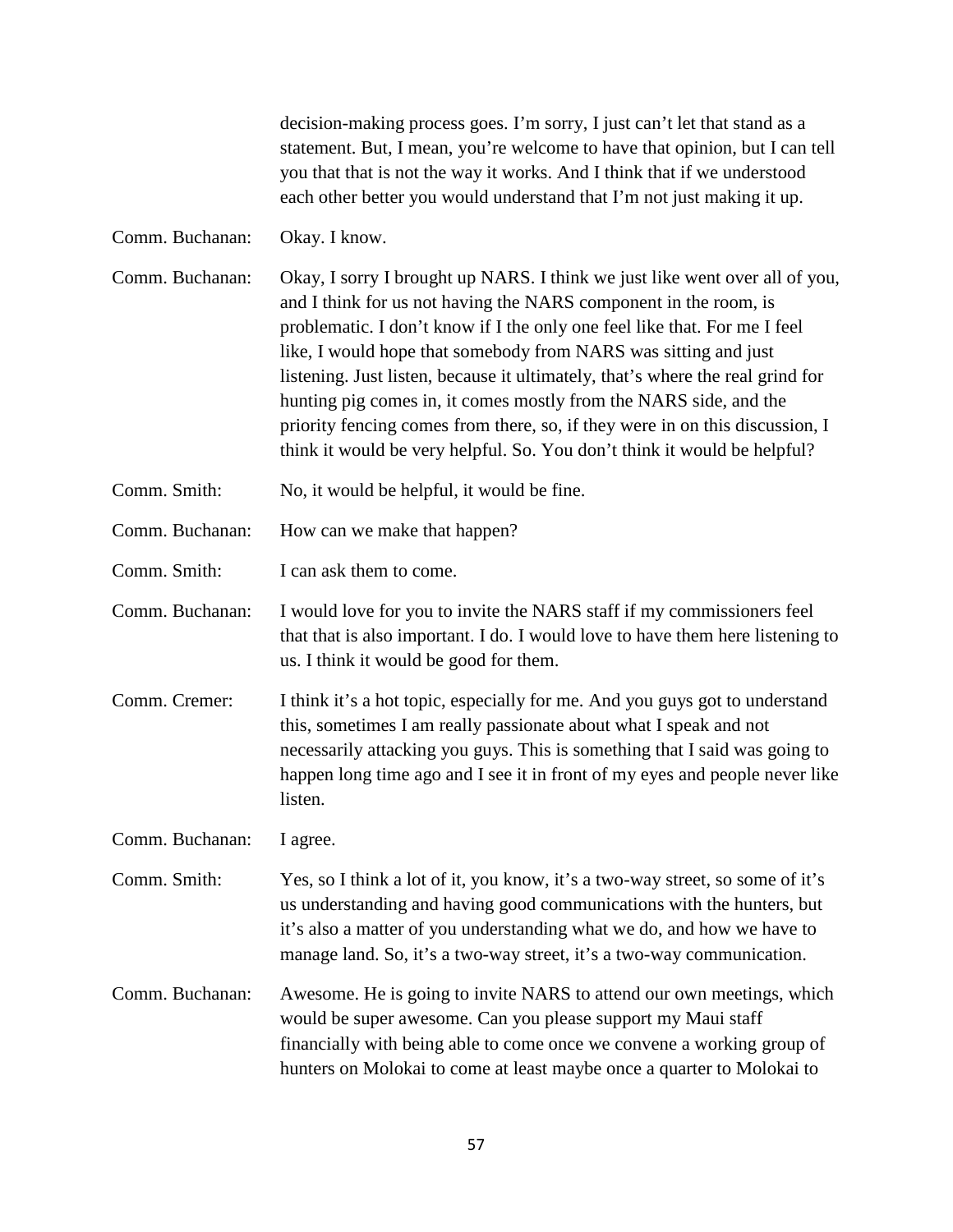sit down with the working group, the hunter working group, convening of other agency type of people. Shane De Mattos: Yes. No, I don't mind joining, I don't think finance is a problem, but I've got a family, too, there that I have to take care of, and so I got to to balance my time between Lanai. Financially, it's not going to be a problem, it's just my time that I got to spend if I going to spend overnight but with Molokai's lack of flights, that's one of the issues. And you know, I mean it's been one time, but over the years I've, over the year I traveled a lot, so I got to balance. Chair Sabati: Anybody else like to add before we move to the next item? Comm. Buchanan: The leg[islative] report. Shaya Honarvar: It's due... January. Comm. Buchanan: I don't know, the commission is not knowing of this while it transpired because it's off the record and after meeting, but Shaya had a deadline for the legislative report that is in the bill that is due to the leg. I wanted this meeting to occur, I wanted the discussion about the Waianae aerial shooting to occur and happen before the leg report was written, but Shaya wasn't afforded that flexibility by staff and whoever, they get deadlines, because got to jump through all the hoops. So… was either that she do them a month ago, or we do them. So I guess I said I would do it. I am not a writer, you know. But I just said we would do it. Because then will come from our perspective as a report from this commission to our legislators who made the bill. And so that's where we stand. So I don't know how you guys feel about that. Okay? Not okay? Got to go hire somebody? We're going to do our own report? You guys okay with us doing our own report? It's kind of... the train left the station. Shaya not going to do them anymore, so we stuck doing them. When we say we, we're like "It's me, I see if I can!" Unk: And this is due in January? Comm. Smith: Twenty days before the start of the leg session. Comm. Buchanan: So January  $1<sup>st</sup>$  but I not going wait to January  $1<sup>st</sup>$ , but I can work in concert with Shaya because all of this stuff got to get recorded and transcribed, because I got to use the minutes of the last meeting. Shaya Honarvar: I'll make sure of that, the meeting minutes have to be done thirty days after today.